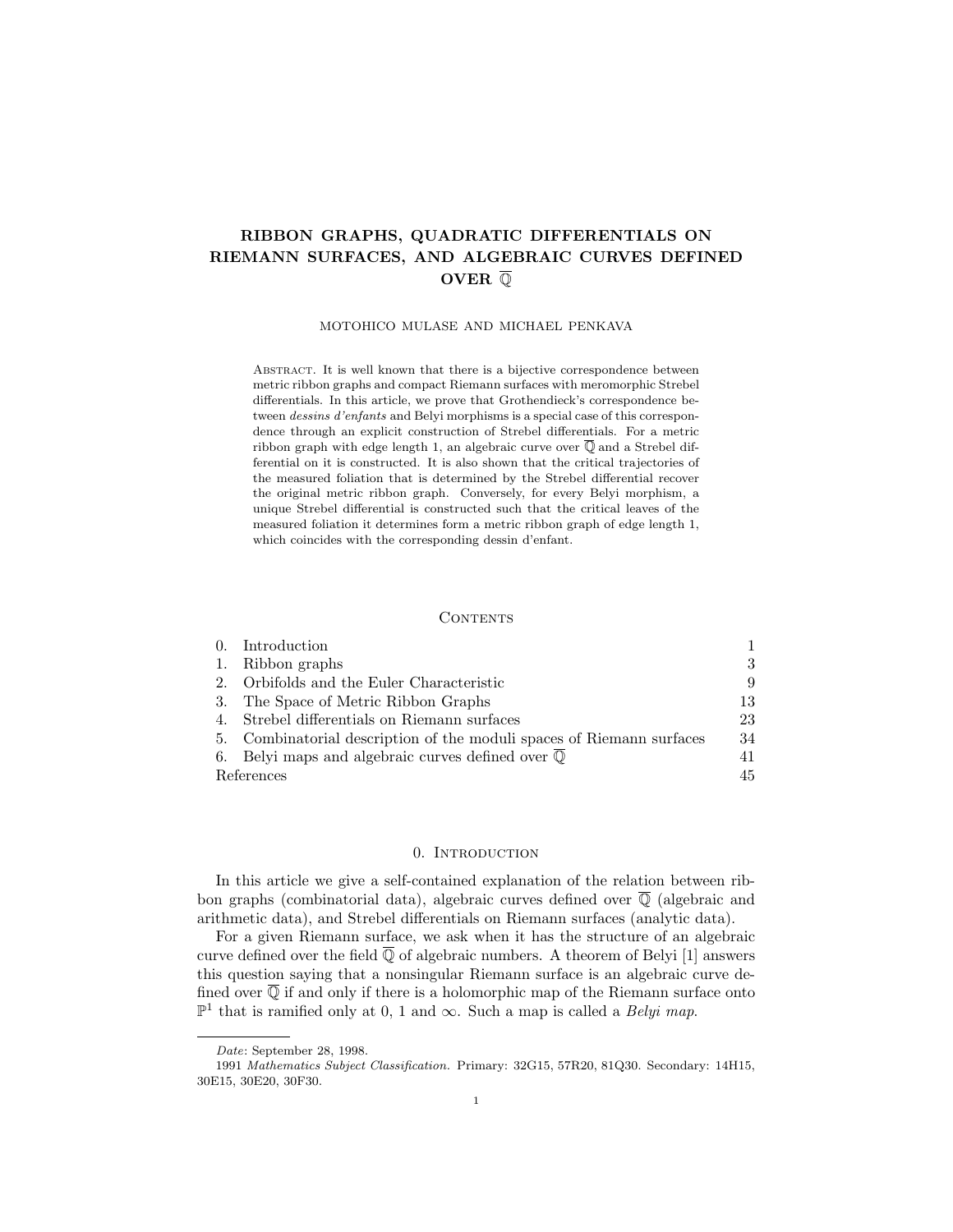Grothendieck discovered that there is a natural bijection between the set of isomorphism classes of connected ribbon graphs and the set of isomorphism classes of Belyi maps. Thus a ribbon graph defines a Riemann surface with a complex structure and, moreover, its algebraic structure over  $\overline{Q}$ . If we start with a Belyi map, then the corresponding ribbon graph is just the inverse image of the interval  $[0, 1]$  of  $\mathbb{P}^1$ . Grothendieck called these graphs *child's drawings (dessins d'enfants)*. We refer to [12] for more detail on this subject.

Another correspondence between ribbon graphs and Riemann surfaces, this time between metric ribbon graphs and arbitrary Riemann surfaces, has been known since the work of Harer, Mumford, Penner, Thurston, Kontsevich and others (see [3]). In this second correspondence, a ribbon graph arises as the union of critical leaves of a measured foliation defined on a Riemann surface by a meromorphic quadratic differential called a Strebel differential [2, 14]. When the Riemann surface is defined over  $\overline{\mathbb{Q}}$ , it coincides with the same surface that is given by the Grothendieck correspondence between ribbon graphs and algebraic curves defined over Q.

In this paper we give constructive proofs of these facts using *canonical coordi*nate systems arising from Strebel differentials on a Riemann surface. The child's drawings, Belyi maps and Strebel differentials are related in a very simple way, and they are explicitly described in terms of simple formulas.

Although these formulas could be written down in a few pages (see Section 6), for the sake of completeness we have included a detailed description of the theory which relates metric ribbon graphs and moduli spaces of Riemann surfaces with marked points.

In Section 1, we give a definition of ribbon graphs and their automorphisms. Thurston's orbifolds and their Euler characteristics are defined in Section 2. With these preparations, in Section 3 we prove that the space of all isomorphism classes of metric ribbon graphs (i.e., ribbon graphs with a positive real number assigned to each edge) is a differentiable orbifold. Since a simplicial complex can be arbitrarily singular, this statement is not trivial. In Section 4, we review Strebel differentials on a Riemann surface, and construct a canonical coordinate system. The natural bijection between the space of metric ribbon graphs and the moduli space of Riemann surfaces with marked points is given in Section 5 by means of an explicit construction of the Strebel differential in terms of canonical coordinates corresponding to a metric ribbon graph. Finally, in Section 6, we give an explicit formula for the Belyi map corresponding to an arbitrary ribbon graph in terms of these canonical local coordinates.

The correspondence between metric ribbon graphs, quadratic differentials and the moduli space of Riemann surfaces is well-known to specialists. Moreover, formulas for these correspondences may have appeared in the literature. Nevertheless, the authors believe that our formulation of this correspondence is more precise, and leads to a simple and clear formulation of some properties of algebraic curves defined over  $\overline{Q}$ , which may be useful for further study.

After submitting the manuscript, the authors learned that our results in Section 6 were independently obtained by L. Zapponi in his doctoral thesis of 1998 [16]. We also refer to [5] for related topics.

**Acknowledgement.** The authors thank Bill Thurston for explaining his work [13] to them. They are also grateful to Francesco Bottacin and Regina Parsons who have made valuable suggestions and improvements to the article. The work is partially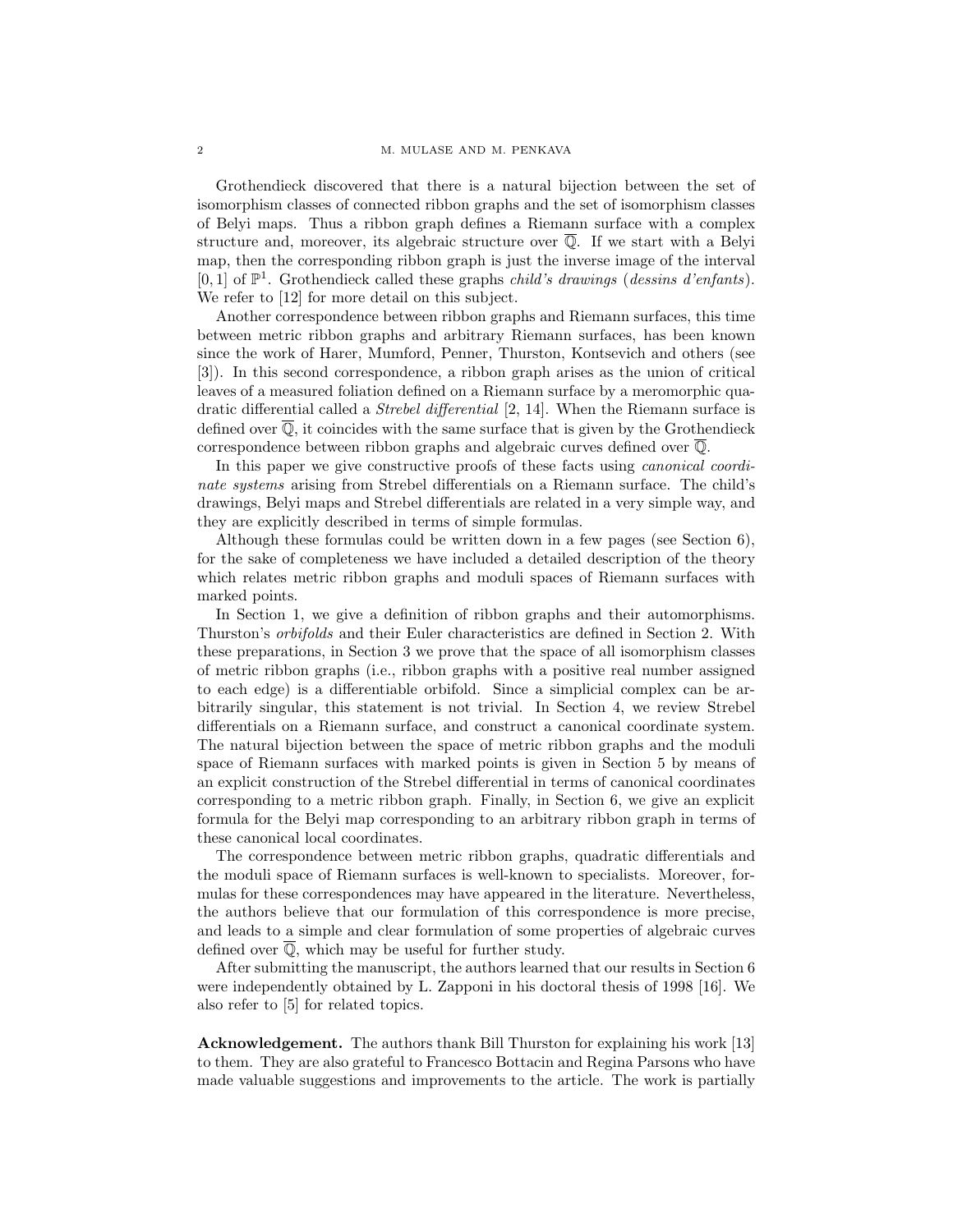supported by funding from the University of California, Davis, the University of Wisconsin, Eau Claire, and the NSF.

### 1. Ribbon graphs

A graph is a finite collection of points and line segments connected in certain ways, and a ribbon graph is a graph drawn on an oriented surface. A more careful definition of these objects is necessary when we consider their isomorphism classes.

**Definition 1.1.** A graph  $\Gamma = (\mathcal{V}, \mathcal{E}, i)$  consists of a finite set  $\mathcal{V} = \{V_1, V_2, \cdots, V_v\}$ of vertices and a finite set  $\mathcal E$  of edges, together with a map i from  $\mathcal E$  to the set  $(V \times V)/\mathfrak{S}_2$  of unordered pairs of vertices, called the *incidence relation*. An edge and a vertex are said to be incident if the vertex is in the image of the edge under i. The quantity

$$
a_{jk} = |i^{-1}(V_j, V_k)|
$$

gives the number of edges that connect two vertices  $V_i$  and  $V_k$ . The *degree*, or valence, of a vertex  $V_j$  is the number

$$
\deg(V_j) = \sum_{k \neq j} a_{jk} + 2a_{jj},
$$

which is the number of edges incident to the vertex. A loop, that is, an edge with only one incident vertex, contributes twice to the degree of its incident vertex. The degree of every vertex is required to be positive (no isolated vertices). The degree sequence of  $\Gamma$  is the ordered list of degrees of the vertices:

$$
(\deg(V_1), \deg(V_2), \cdots, \deg(V_v)),
$$

where the vertices are arranged so that the degree sequence is non-decreasing.

In this article, for the most part, we shall consider only graphs whose vertices all have degree at least 3.



FIGURE 1.1. A graph consisting of 3 vertices and 6 edges.

**Definition 1.2.** A *traditional graph isomorphism*  $\phi = (\alpha, \beta)$  from a graph  $\Gamma =$  $(V, \mathcal{E}, i)$  to another graph  $\Gamma' = (V', \mathcal{E}', i')$  is a pair of bijective maps

 $\alpha: \mathcal{V} \longrightarrow \mathcal{V}'$  and  $\beta: \mathcal{E} \longrightarrow \mathcal{E}'$ 

that preserve the incidence relation, i.e., a diagram

(1.1)  
\n
$$
\begin{array}{ccc}\n\mathcal{E} & \xrightarrow{i} & (\mathcal{V} \times \mathcal{V})/\mathfrak{S}_2 \\
\downarrow^{\beta} & & \downarrow^{\beta} \alpha \times \alpha \\
\mathcal{E}' & \xrightarrow{i'} & (\mathcal{V}' \times \mathcal{V}')/\mathfrak{S}_2\n\end{array}
$$

commutes.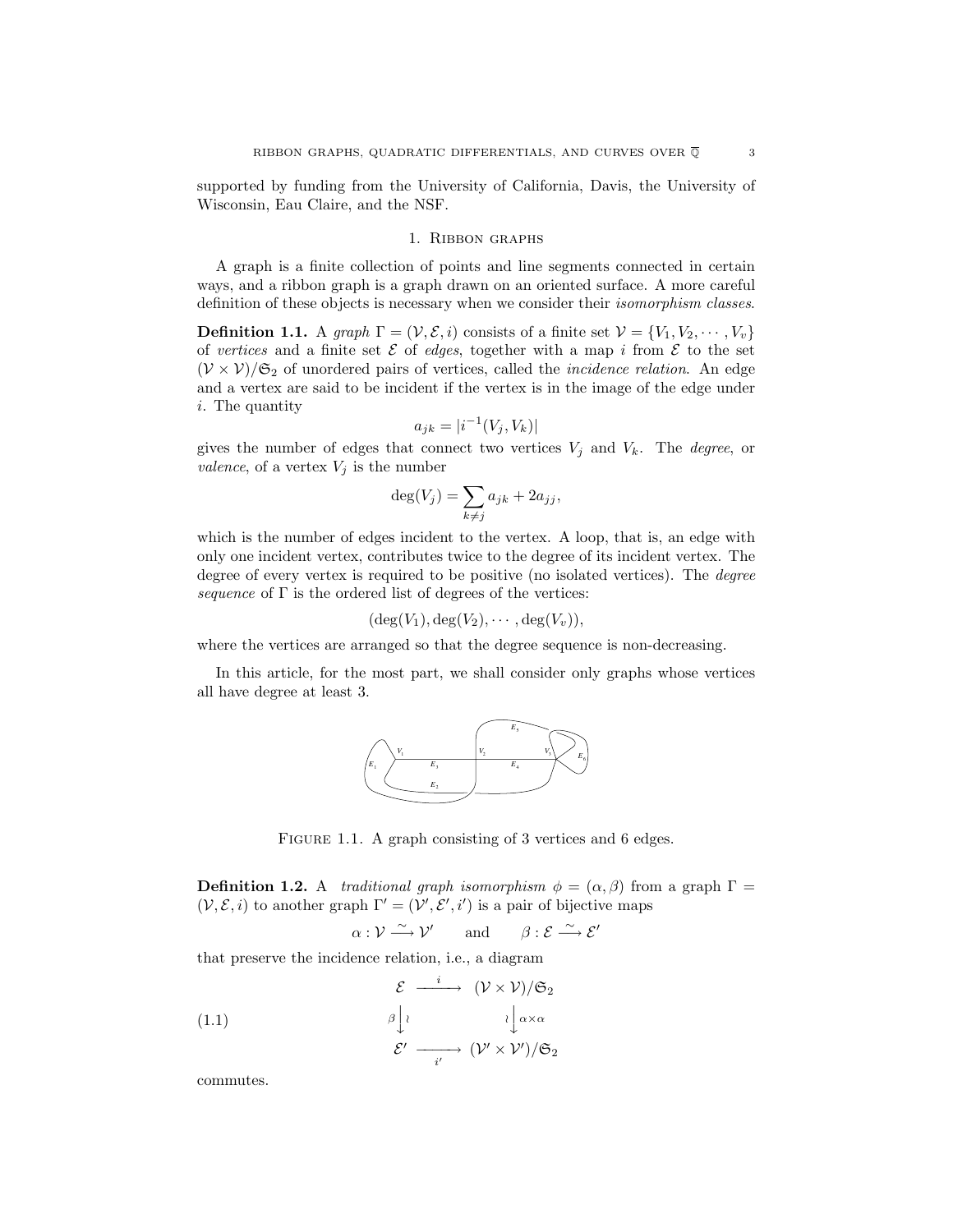The traditional graph automorphism is not the natural notion when we consider graphs in the context of Riemann surfaces and Feynman diagram expansions. The reason is that the above definition of a graph does not distinguish between the half-edges, so that one cannot distinguish which vertex is associated to which halfedge, and thus the group of traditional group automorphisms is smaller than the automorphism group we will need to consider. One can treat the notion of graphs with distinguished half edges independently, but it is possible to embed the theory of such graphs within the ordinary definition of graphs by introducing the notion of the *edge refinement* of a graph  $\Gamma = (\mathcal{V}, \mathcal{E}, i)$ , which is the graph

$$
\Gamma_{\mathcal{E}} = (\mathcal{V} \coprod \mathcal{V}_{\mathcal{E}}, \mathcal{E} \coprod \mathcal{E}, i_{\mathcal{E}})
$$

with the middle point of each edge of  $\Gamma$  added as a degree 2 vertex, where  $\mathcal{V}_{\mathcal{E}}$ denotes the set of all these midpoints of edges. The set of vertices of  $\Gamma_{\mathcal{E}}$  is the disjoint union  $V \coprod V_{\mathcal{E}}$ , and the set of edges is the disjoint union  $\mathcal{E} \coprod \mathcal{E}$  because the midpoint  $V_E$  divides the edge  $E$  into two parts. The incidence relation is described by a map

$$
(1.2) \t\t i_{\mathcal{E}} : \mathcal{E} \coprod \mathcal{E} \longrightarrow \mathcal{V} \times \mathcal{V}_{\mathcal{E}},
$$

because each edge of  $\Gamma_{\mathcal{E}}$  connects exactly one vertex of  $\mathcal{V}$  to a vertex of  $\mathcal{V}_{\mathcal{E}}$ . An edge of  $\Gamma_{\mathcal{E}}$  is called a *half-edge* of  $\Gamma$ . For every vertex  $V \in \mathcal{V}$  of  $\Gamma$ , the set  $i_{\mathcal{E}}^{-1}(\{V\} \times \mathcal{V}_{\mathcal{E}})$ consists of half-edges incident to  $V$ . Note that we have

 $deg(V) = |i_{\mathcal{E}}^{-1}(\{V\} \times \mathcal{V}_{\mathcal{E}})|.$ 

*<sup>V</sup>*<sup>1</sup> *<sup>V</sup>* <sup>3</sup> *<sup>V</sup>*<sup>2</sup> *<sup>V</sup> <sup>E</sup>* <sup>3</sup> *VE* 2 *VE* 1 *VE* 6 *VE* 4 *VE* 5

Figure 1.2. Edge refinement of the graph of Figure 1.1, with 9 vertices and 12 edges.

**Definition 1.3.** Let  $\Gamma = (\mathcal{V}, \mathcal{E}, i)$  be a graph without vertices of degree less than 3. The *automorphism group*  $Aut(\Gamma)$  is the group of traditional graph automorphisms of the edge refinement  $\Gamma_{\mathcal{E}}$ .

For example, the graph with one degree 4 vertex and two edges has  $(\mathbb{Z}/2\mathbb{Z})^3$  as its automorphism group, while the traditional graph automorphism group is just  $\mathbb{Z}/2\mathbb{Z}$  (Figure 1.3).



FIGURE 1.3. A graph and its edge refinement.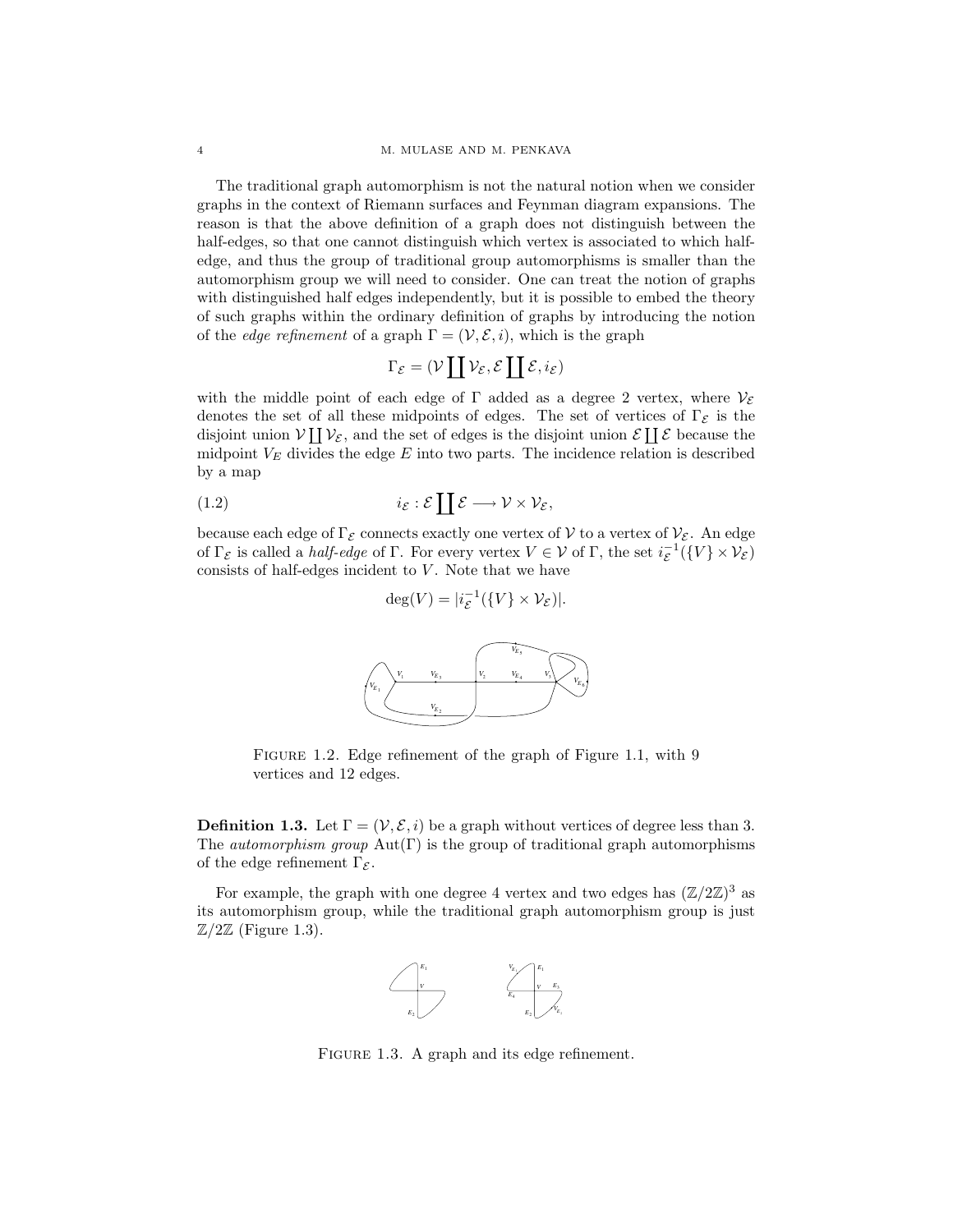**Definition 1.4.** Let  $\Gamma$  be a graph. Two edges  $E_1$  and  $E_2$  are *connected* if there is a vertex V of  $\Gamma$  such that both  $E_1$  and  $E_2$  are incident to V. A sequence of connected edges is an ordered set

$$
(1.3) \qquad (E_1, E_2, \cdots, E_k)
$$

of edges of  $\Gamma$  such that  $E_j$  and  $E_{j+1}$  are connected for every  $j = 1, 2, \dots, k-1$ . A graph  $\Gamma$  is *connected* if for every pair of vertices V and V' of  $\Gamma$ , there is a sequence of connected edges (1.3) for some integer k such that  $E_1$  is incident to V and  $E_k$  is incident to  $V'$ .

In this article we consider only connected graphs.

**Definition 1.5.** A ribbon graph (or fatgraph) is a graph  $\Gamma = (\mathcal{V}, \mathcal{E}, i)$  together with a cyclic ordering on the set of half-edges incident to each vertex of Γ.

A ribbon graph can be represented on a positively oriented plane (i.e. a plane with counter-clockwise orientation) as a set of points corresponding to the vertices, connected by arcs for each edge between the points corresponding to its incident vertices, arranged so that the cyclic order of edges at a vertex corresponds to the orientation of the plane. Intersections of the arcs at points other than the vertices are ignored. The half edges incident to a vertex can be replaced with thin strips joined at the vertex, with the cyclic order at the vertex determining a direction on the boundaries of the strip (Figure 1.4).



FIGURE 1.4. Oriented strips determined by the cyclic order at a vertex.

The strips corresponding to the two half edges are connected following the orientation of their boundaries to form ribbons, determining a figure which is no longer planar, but is an oriented surface with boundary given by the boundaries of the ribbons (Figure 1.5).



FIGURE 1.5. Oriented surface with boundary determined by a ribbon graph.

Thus a ribbon graph can be considered as an oriented surface with boundary, as is illustrated by Figure 1.6.

**Definition 1.6.** An automorphism of a ribbon graph Γ is an automorphism of the underlying graph that preserves the cyclic ordering of half-edges at every vertex.

Since we deal mainly with ribbon graphs from now on, we use the notation  $Aut(\Gamma)$  for the automorphism group of a ribbon graph  $\Gamma$ . The characteristic difference between a graph and a ribbon graph is that the latter has a boundary.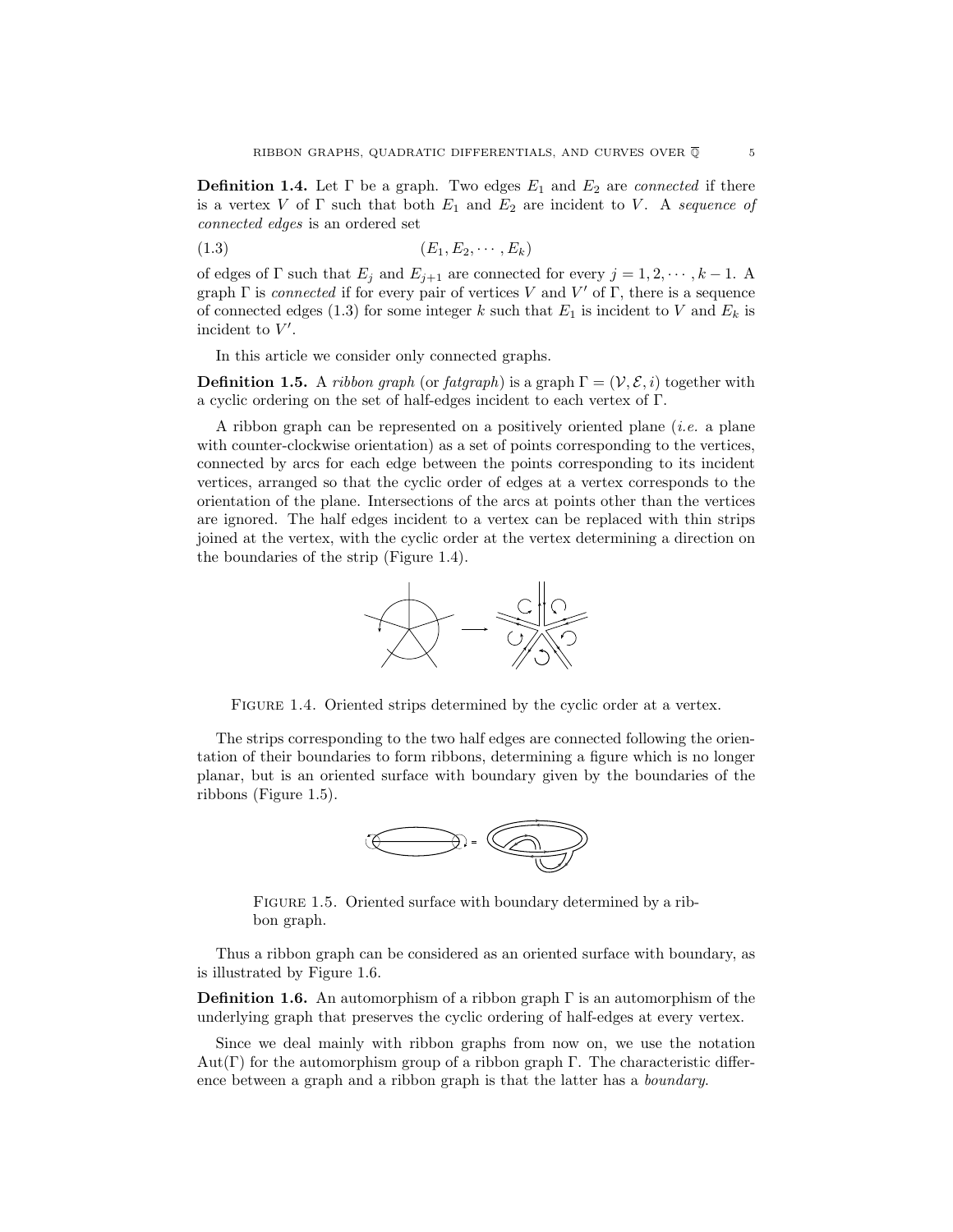

Figure 1.6. Ribbon graph of Figure 1.1 as an oriented surface.

**Definition 1.7.** Let  $\Gamma = (\nu, \mathcal{E}, i, c)$  be a ribbon graph, where c denotes the cyclic ordering of half-edges at each vertex. A *directed edge*  $\overrightarrow{E}$  is an ordering  $E^{-}$  and  $E^+$  of the half-edges that form the edge E. A boundary component(hole) of  $\Gamma$  is a cyclic sequence of connected directed edges

$$
(\overrightarrow{E_0}, \overrightarrow{E_1}, \cdots, \overrightarrow{E_{q-1}}, \overrightarrow{E_q} = \overrightarrow{E_0})
$$

such that the half-edges  $E_i^+$  and  $E_{i+1}^-$  are incident to a vertex  $V_i$  of  $\Gamma$ , with  $E_i^+$ immediately preceding  $E_{i+1}^-$  with respect to the cyclic order assigned to the halfedges at  $V_i$ .

The ribbon graphs of Figure 1.5 and Figure 1.6 have only one boundary component. We denote by  $b(\Gamma)$  the *number of boundary components* of a ribbon graph Γ.

**Definition 1.8.** The group of ribbon graph automorphisms of  $\Gamma$  that preserve the boundary components is denoted by  $\text{Aut}_\partial(\Gamma)$ , which is a subgroup of  $\text{Aut}(\Gamma)$ .

Since a boundary component of a ribbon graph is defined to be a cyclic sequence of directed edges, the topological realization of the ribbon graph has a well-defined orientation and each boundary component has an induced orientation that is compatible with the cyclic order. Thus we can attach an oriented disk to each boundary component of a ribbon graph  $\Gamma$  so that the total space, which we denote by  $C(\Gamma)$ , is a compact oriented topological surface.

The attached disks and the underlying graph  $\Gamma$  of a ribbon graph  $\Gamma$  define a celldecomposition of  $C(\Gamma)$ . Let  $v(\Gamma)$  denote the number of vertices and  $e(\Gamma)$  the number of edges of Γ. Then the genus  $g(C(\Gamma))$  of the closed surface  $C(\Gamma)$  is determined by a formula for the Euler characteristic:

(1.4) 
$$
v(\Gamma) - e(\Gamma) + b(\Gamma) = 2 - 2g(C(\Gamma)).
$$

The ribbon graph of Figure 1.5 has two vertices, three edges and one boundary component. Thus the surface  $C(\Gamma)$  is a torus.



FIGURE 1.7. Cell-decomposition of a torus by a graph drawn on it.

The ribbon graph of Figure 1.6 has three vertices, six edges and one boundary component. Thus the genus of the closed surface  $C(\Gamma)$  associated with this ribbon graph is 2.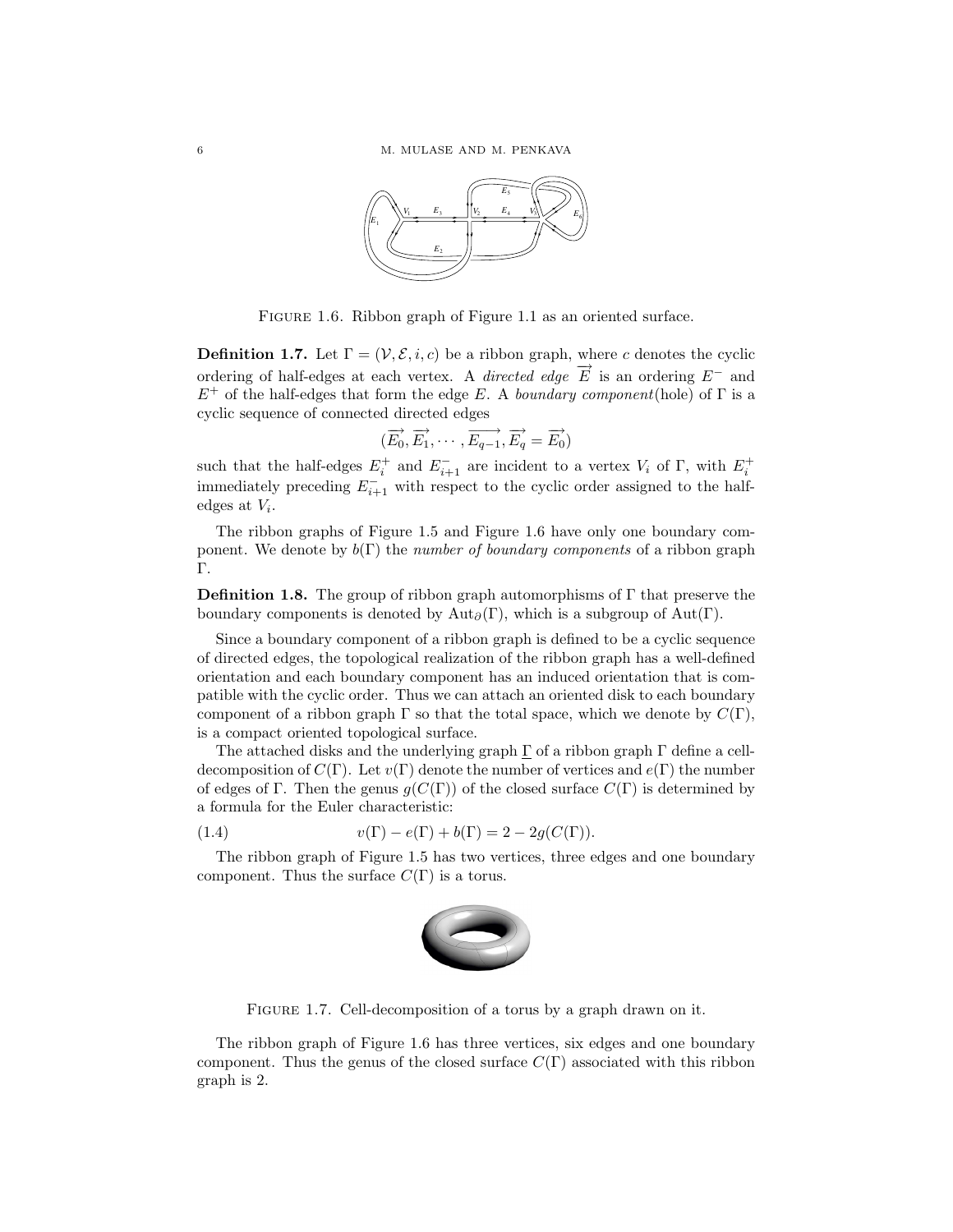

FIGURE 1.8. Cell-decomposition of a surface of genus 2 by a ribbon graph.

In Section 3 we study metric ribbon graphs, which are ribbon graphs with a metric, that is, an assignment of a positive real number (length) to each edge of the graph. The set of all metrics on Γ determines a topological space homeomorphic to  $\mathbb{R}^{e(\Gamma)}_+$ , on which the automorphism group of the ribbon graph acts. We wish to study the structure of the space of isomorphism classes of metrics under this action. A graph automorphism can act trivially on the space of metrics on  $\Gamma$ , and this happens precisely when the automorphism preserves the edges of  $\Gamma$ , but possibly interchanges some of its half-edges. Let us determine all ribbon graphs that have a non-trivial graph automorphism acting trivially on the set of edges.

**Definition 1.9.** A ribbon graph  $\Gamma$  is *exceptional* if the natural homomorphism

(1.5)  $\phi_{\Gamma} : \text{Aut}(\Gamma) \longrightarrow \mathfrak{S}_{e(\Gamma)}$ 

of the automorphism group of  $\Gamma$  to the permutation group of edges is not injective.

Let  $\Gamma$  be an exceptional graph and  $\sigma \in \text{Ker}(\phi_{\Gamma})$  a nontrivial automorphism of Γ. Since none of the edges are interchanged by σ, the graph can have at most two vertices. If the graph has two vertices, then  $\sigma$  interchanges the vertices while all edges are fixed. The only possibility is a graph with two vertices of degree  $j$ ,  $(j \geq 3)$ , as in Figure 1.5 and in Figure 1.9 below.



Figure 1.9. Exceptional graph type 1.

If  $j$  is odd, then it has only one boundary component, as in Figure 1.5. The genus of the surface  $C(\Gamma)$  is given by

(1.6) 
$$
g(C(\Gamma)) = \frac{j-1}{2}.
$$

For an even j, the graph has two boundary components, as in Figure 1.9, and

(1.7) 
$$
g(C(\Gamma)) = \frac{j-2}{2}.
$$

In both cases, the automorphism group is the product group

(1.8) 
$$
\operatorname{Aut}(\Gamma) = \mathbb{Z}/2\mathbb{Z} \times \mathbb{Z}/j\mathbb{Z},
$$

with the factor  $\mathbb{Z}/2\mathbb{Z}$  acting trivially on the set of edges.

When  $\Gamma$  has two boundary components, then

$$
Aut_{\partial}(\Gamma) = \mathbb{Z}/j\mathbb{Z},
$$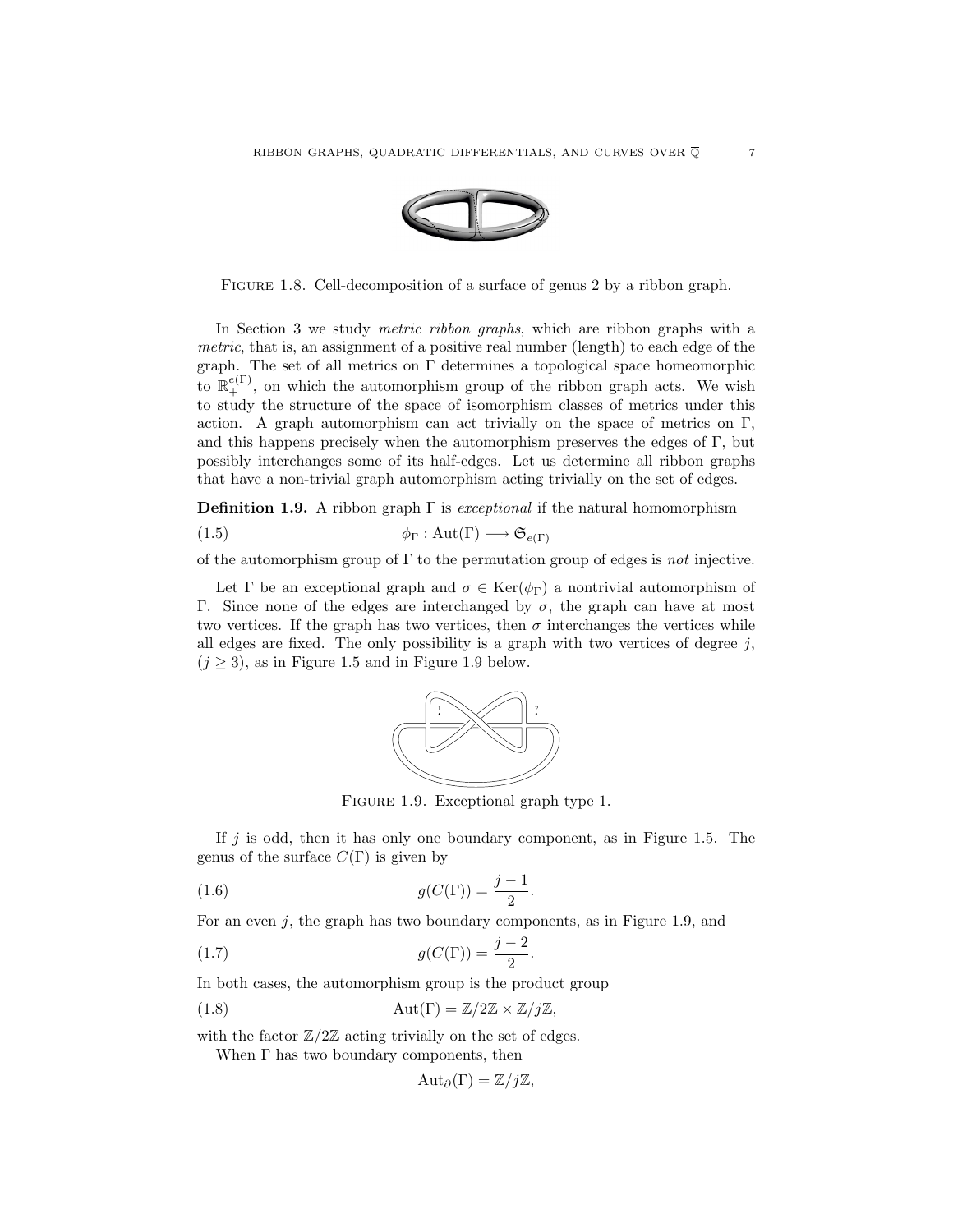which is a factor of (1.8). Note that  $Aut_{\partial}(\Gamma)$  acts faithfully on the set of edges in this case. Of course, in the case of one boundary component,  $Aut_{\partial}(\Gamma)$  coincides with  $Aut(\Gamma)$ , so it does not act faithfully.

To obtain the one-vertex case, we only need to contract one of the edges of the two-vertex case considered above. The result is a graph with one vertex of degree  $2k$ , as shown in Figure 1.10.



FIGURE 1.10. Exceptional graph type 2

When  $k$  is even, the graph has only one boundary component, and the genus of the surface  $C(\Gamma)$  is

$$
(1.9) \t\t g(C(\Gamma)) = \frac{k}{2}.
$$

If  $k$  is odd, then the graph has two boundary components and the genus is

(1.10) 
$$
g(C(\Gamma)) = \frac{k-1}{2}.
$$

The automorphism group is  $\mathbb{Z}/(2k)\mathbb{Z}$ , but the action on  $\mathbb{R}^k_+$  factors through

$$
\mathbb{Z}/(2k)\mathbb{Z} \longrightarrow \mathbb{Z}/k\mathbb{Z}.
$$

Here again, in the 2 component case the automorphism group fixing the boundary,  $Aut_{\partial}(\Gamma) = \mathbb{Z}/k\mathbb{Z}$ , acts faithfully on the set of edges.

We have thus classified all exceptional graphs. These exceptional graphs appear for arbitrary genus g. The graph of Figure 1.9 has two distinct labelings of the boundary components, but since they can be interchanged by the action of a ribbon graph automorphism, there is only one equivalence class of ribbon graphs with labeled boundary over this underlying ribbon graph. The automorphism group that preserves the boundary is  $\mathbb{Z}/4\mathbb{Z}$ . Thus the space of metric ribbon graphs with labeled boundary is  $\mathbb{R}^4_+/(\mathbb{Z}/4\mathbb{Z})$ . The change of labeling, or the action of  $\mathfrak{S}_2$ , has a non-trivial effect on the graph level, but does not act at all on the space  $\mathbb{R}^4_+/(\mathbb{Z}/4\mathbb{Z})$ . The space of metric ribbon graphs is also  $\mathbb{R}^4_+/(\mathbb{Z}/4\mathbb{Z})$ , which is not the  $\mathfrak{S}_2$ -quotient of the space of metric ribbon graphs with labeled boundary.

The other example of an exceptional graph, Figure 1.10, gives another interesting case. This time the space of metric ribbon graphs with labeled boundary and the space of metric ribbon graphs without referring to the boundary are both  $\mathbb{R}^3_+/(\mathbb{Z}/3\mathbb{Z})$ . The group  $\mathfrak{S}_2$  of changing the labels on the boundary has again no effect on the space.

The analysis of exceptional graphs shows that labeling all edges does not induce labeling of the boundary components of a ribbon graph. However, if we label all half-edges of a ribbon graph, then we have a labeling of the boundary components as well. We will come back to this point when we study the orbifold covering of the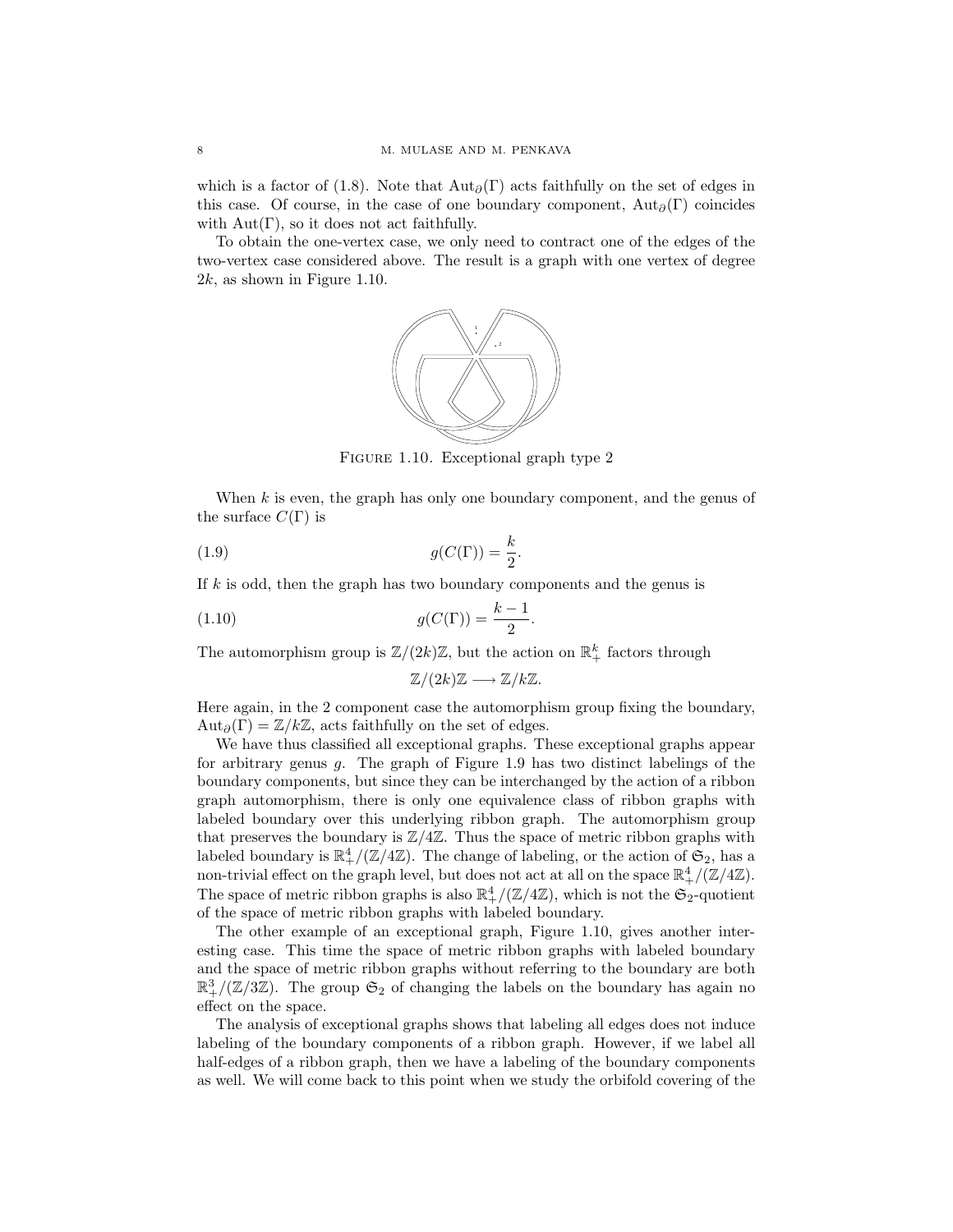space of metric ribbon graphs by the space of metric ribbon graphs with labeled boundary components.

# 2. Orbifolds and the Euler Characteristic

A space obtained by patching pieces of the form

$$
\frac{\text{smooth open ball}}{\text{finite group}}
$$

together was called a V-manifold by Satake [11] and an orbifold by Thurston [15]. From the latter we cite:

**Definition 2.1.** An orbifold  $Q = (X(Q), \{U_i\}_{i \in I}, \{G_i\}_{i \in I}, \{\phi_i\}_{i \in I})$  is a set of data consisting of

- 1. a Hausdorff topological space  $X(Q)$  that is called the *underlying space*,
- 2. a locally finite open covering

$$
X(Q) = \bigcup_{i \in I} U_i
$$

of the underlying space,

3. a set of homeomorphisms

$$
\phi_i: U_i \longrightarrow \widetilde{U}_i/G_i.
$$

where  $\widetilde{U}_i$  is an open subset of  $\mathbb{R}^n$  and  $G_i$  is a finite group acting faithfully on  $U_i$ .

Whenever  $U_i \subset U_j$ , there is an injective group homomorphism

$$
f_{ij}: G_i \longrightarrow G_j
$$

and an embedding

such that

$$
\tilde{\phi}_{ij}(\gamma x) = f_{ij}(\gamma)\tilde{\phi}_{ij}(x)
$$

 $\tilde{\phi}_{ij} : \tilde{U}_i \longrightarrow \tilde{U}_j$ 

for every  $\gamma \in G_i$  and  $x \in \widetilde{U}_i$ , and such that the diagram below commutes.

$$
\widetilde{U}_i \xrightarrow{\tilde{\phi}_{ij}} \widetilde{U}_j
$$
\n
$$
\downarrow \qquad \qquad \downarrow
$$
\n
$$
\widetilde{U}_i/G_i \xrightarrow{\phi_{ij}=\tilde{\phi}_{ij}/G_i} \widetilde{U}_j/f_{ij}(G_i)
$$
\n
$$
\parallel \qquad \qquad \downarrow
$$
\n
$$
\widetilde{U}_i/G_i \longrightarrow \qquad \widetilde{U}_j/G_j
$$
\n
$$
\phi_i \uparrow \qquad \qquad \downarrow
$$
\n
$$
U_i \xrightarrow{\text{inclusion}} \qquad U_j.
$$

The space Q is called an orbifold locally modeled on  $\mathbb{R}^n$  modulo finite groups. An orbifold is said to be *differentiable* if the group  $G_i$  is a finite subgroup of the orthogonal group  $O(n)$  acting on  $\mathbb{R}^n$ , and the local models  $\mathbb{R}^n/G_i$  are glued together by diffeomorphisms.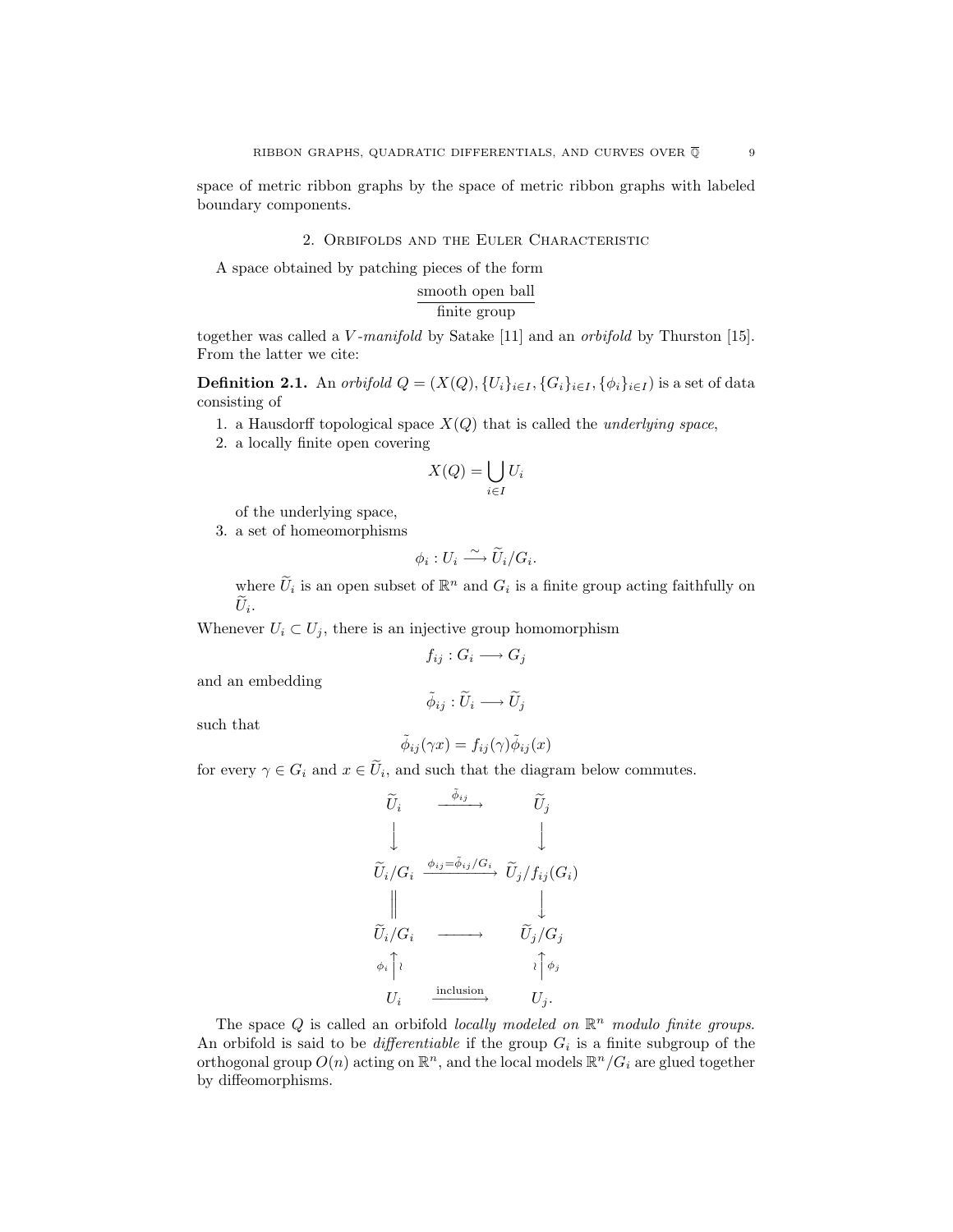**Definition 2.2.** A surjective map

$$
\pi:Q_0\longrightarrow Q_1
$$

of an orbifold  $Q_0$  onto  $Q_1$  is said to be an *orbifold covering* if the following conditions are satisfied:

1. The map  $\pi$  induces a surjective continuous map

$$
\pi: X(Q_0) \longrightarrow X(Q_1)
$$

between the underlying spaces, which is not generally a covering map of the topological spaces.

2. For every  $x \in Q_0$ , there is an open neighborhood  $U \subset Q_0$ , an open subset  $\tilde{U} \subset \mathbb{R}^n$ , a finite group  $G_1$  a subgroup  $G_0 \subset G_1$ , and homeomorphisms  $U \stackrel{\sim}{\longrightarrow} U/G_0$  and  $\pi(U) \stackrel{\sim}{\longrightarrow} U/G_1$  such that the diagram below commutes.

$$
U \xrightarrow{\pi} \pi(U)
$$

$$
\downarrow \qquad \qquad \downarrow \qquad \qquad \downarrow \qquad \qquad \downarrow \qquad \qquad \downarrow \qquad \qquad \downarrow \qquad \qquad \downarrow \qquad \qquad \downarrow \qquad \qquad \downarrow \qquad \qquad \downarrow \qquad \qquad \downarrow \qquad \qquad \downarrow \qquad \qquad \downarrow \qquad \qquad \downarrow \qquad \qquad \downarrow \qquad \qquad \downarrow \qquad \qquad \downarrow \qquad \qquad \downarrow \qquad \qquad \downarrow \qquad \qquad \downarrow \qquad \qquad \downarrow \qquad \qquad \downarrow \qquad \downarrow \qquad \qquad \downarrow \qquad \downarrow \qquad \downarrow \qquad \qquad \downarrow \qquad \downarrow \qquad \qquad \downarrow \qquad \downarrow \qquad \downarrow \qquad \downarrow \qquad \downarrow \qquad \downarrow \qquad \downarrow \qquad \downarrow \qquad \downarrow \qquad \downarrow \qquad \downarrow \qquad \downarrow \qquad \downarrow \qquad \downarrow \qquad \downarrow \qquad \downarrow \qquad \downarrow \qquad \downarrow \qquad \downarrow \qquad \downarrow \qquad \downarrow \qquad \downarrow \qquad \downarrow \qquad \downarrow \qquad \downarrow \qquad \downarrow \qquad \downarrow \qquad \downarrow \qquad \downarrow \qquad \downarrow \qquad \downarrow \qquad \downarrow \qquad \downarrow \qquad \downarrow \qquad \downarrow \qquad \downarrow \qquad \downarrow \qquad \downarrow \qquad \downarrow \qquad \downarrow \qquad \downarrow \qquad \downarrow \qquad \downarrow \qquad \downarrow \qquad \downarrow \qquad \downarrow \qquad \downarrow \qquad \downarrow \qquad \downarrow \qquad \downarrow \qquad \downarrow \qquad \downarrow \qquad \downarrow \qquad \downarrow \qquad \downarrow \qquad \downarrow \qquad \downarrow \qquad \downarrow \qquad \downarrow \qquad \downarrow \qquad \downarrow \qquad \downarrow \qquad \downarrow \qquad \downarrow \qquad \downarrow \qquad \downarrow \qquad \downarrow \qquad \downarrow \qquad \downarrow \qquad \downarrow \qquad \downarrow \qquad \downarrow \qquad \downarrow \qquad \downarrow \qquad \downarrow \qquad \downarrow \qquad \downarrow \qquad \downarrow \qquad \downarrow \qquad \downarrow \qquad \downarrow \qquad \downarrow \qquad \downarrow \qquad \downarrow \
$$

3. For every  $y \in Q_1$ , there is an open neighborhood V of y, an open subset  $\widetilde{V} \subset \mathbb{R}^n$ , a finite group  $G'_1$ , a subgroup  $G'_0 \subset G'_1$ , and a connected component U' of  $\pi^{-1}(V)$  making the diagram below commute.



If a group  $G$  acts on a Riemannian manifold  $M$  properly discontinuously by isometries, then

 $\pi : M \longrightarrow M/G$ 

is an example of a differentiable covering orbifold.

Given point x of an orbifold  $Q$ , there is a well-defined group  $G_x$  associated to it. Let  $U = \tilde{U}/G$  be a local open coordinate neighborhood of  $x \in Q$ . Then the isotropy subgroup of G that stabilizes any inverse image of  $x$  in  $U$  is unique up to conjugation. We define  $G_x$  to be this isotropy group. When the isotropy group of x is non-trivial, then x is said to be a *singular* point of the orbifold. The set of non-singular points is open and dense in the underlying space  $X(Q)$ . An orbifold cell-decomposition of an orbifold is a cell-decomposition of  $X(Q)$  such that the group  $G_x$  is the same along each stratum. We denote by  $G_C$  the group associated with a cell C.

Thurston extended the notion of the *Euler characteristic* to orbifolds.

**Definition 2.3.** If an orbifold Q admits an orbifold cell-decomposition, then we define the Euler characteristic by

(2.1) 
$$
\chi(Q) = \sum_{C:\text{cell}} (-1)^{\dim(C)} \frac{1}{|G_C|}.
$$

The next theorem gives us a useful method to compute the Euler characteristic.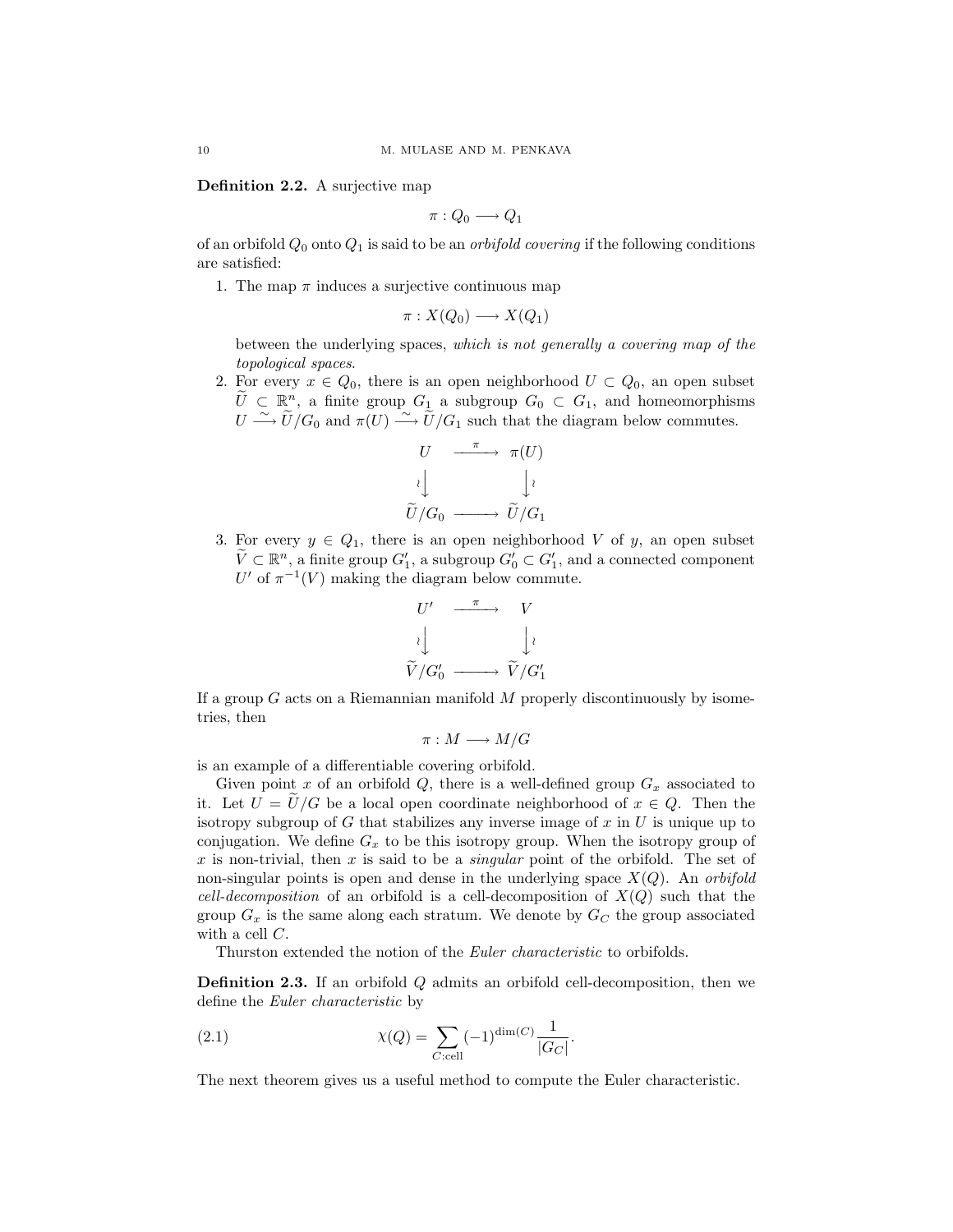# **Theorem2.4.** Let

$$
\pi:Q_0\longrightarrow Q_1
$$

be a covering orbifold. We define the sheet number of the covering  $\pi$  to be the cardinality  $k = |\pi^{-1}(y)|$  of the preimage  $\pi^{-1}(y)$  of a non-singular point  $y \in Q_1$ . Then

(2.2) 
$$
\chi(Q_1) = \frac{1}{k}\chi(Q_0).
$$

*Proof.* We first observe that for an *arbitrary* point  $y$  of  $Q_1$ , we have

$$
k = \sum_{x: \pi(x)=y} \frac{|G_x|}{|G_y|}.
$$

Let

$$
Q_1 = \coprod_j C_j
$$

be an orbifold cell-decomposition of  $Q_1$ , and

$$
\pi^{-1}(C_j) = \coprod_i C_{ij}
$$

a division of the preimage of  $C_j$  into its connected components. Then

$$
k\chi(Q_1) = k \sum_j (-1)^{\dim(C_j)} \frac{1}{|G_{C_j}|}
$$
  
= 
$$
\sum_j (-1)^{\dim(C_j)} \sum_i \frac{|G_{C_j}|}{|G_{C_{ij}}|} \frac{1}{|G_{C_j}|}
$$
  
= 
$$
\sum_{ij} (-1)^{\dim(C_{ij})} \frac{1}{|G_{C_{ij}}|}
$$
  
= 
$$
\chi(Q_0).
$$

**Corollary 2.5.** Let G be a finite subgroup of  $\mathfrak{S}_n$  that acts on  $\mathbb{R}^n_+$  by permutation of the coordinate axes. Then  $\mathbb{R}^n_+ / G$  is a differentiable orbifold and

(2.3) 
$$
\chi\left(\mathbb{R}^n_+/G\right) = \frac{(-1)^n}{|G|}.
$$

Remark. We note that in general

$$
\chi\left(\mathbb{R}^n_+/G\right) \neq \frac{(-1)^n}{|G|},
$$

unless G acts on  $\mathbb{R}^n_+$  faithfully.

**Example 2.1.** Let us study the quotient space  $\mathbb{R}^n_+/\mathfrak{S}_n$ . We denote by

$$
\Delta(123\cdots n)
$$

the interior of a regular n-hyperhedron of  $(n-1)$  dimensions. Thus  $\Delta(12)$  is a line segment,  $\Delta(123)$  is an equilateral triangle, and  $\Delta(1234)$  is a regular tetrahedron. The space  $\mathbb{R}^n_+$  is a cone over  $\Delta(123 \cdots n)$ :

$$
\mathbb{R}^n_+ = \Delta(123\cdots n) \times \mathbb{R}_+.
$$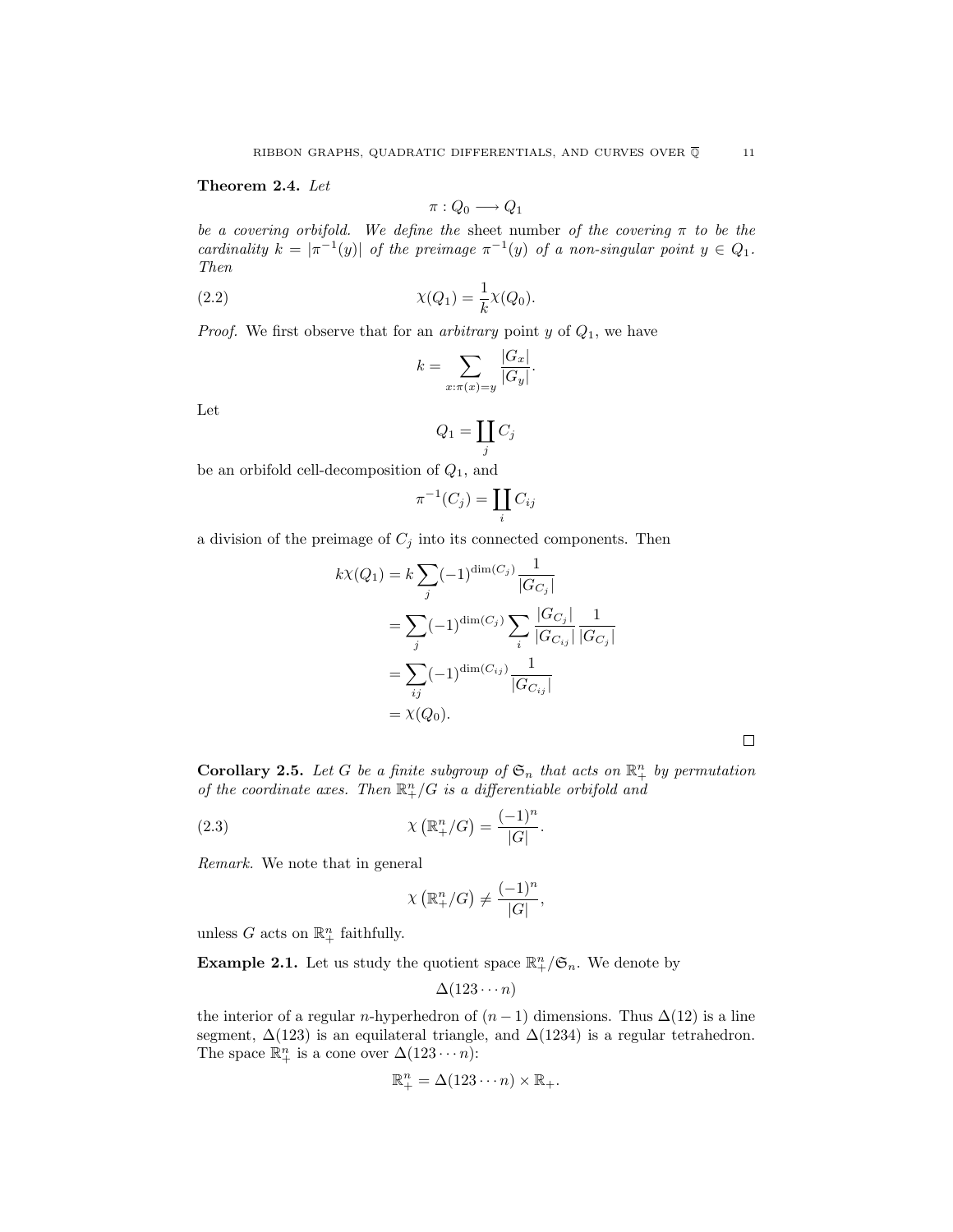The closure  $\Delta(123 \cdots n)$  has n vertices  $x_1, \cdots, x_n$ . Let  $x_{12}$  be the midpoint of the line segment  $\overline{x_1x_2}$ ,  $x_{123}$  the barycenter of the triangle  $\triangle x_1x_2x_3$ , etc., and  $x_{123\cdots n}$ the barycenter of  $\Delta(123 \cdots n)$ .

The  $(n-1)$ -dimensional region

(2.4) 
$$
F = CH(x_1, x_{12}, x_{123}, \cdots, x_{123\cdots n}),
$$

which is the convex hull of the set of n points  $\{x_1, x_{12}, x_{123}, \cdots, x_{123\cdots n}\}$ , is the fundamental domain of the  $\mathfrak{S}_n$ -action on  $\Delta(123 \cdots n)$  induced by permutation of vertices. It can be considered as a cell complex of the orbifold  $\mathbb{R}^n_+/\mathfrak{S}_n$ . It has  $\binom{n-1}{k}$  $k$ -cells for every  $k$  (Figure 2.1).



FIGURE 2.1.  $\Delta(1234)$ .

The isotropy group of each cell is easily calculated. For example, the isotropy group of the 2-cell  $CH(x_{12}x_{123}x_{123\cdots n})$  is

$$
\mathfrak{S}(12) \times \mathfrak{S}(456\cdots n),
$$

where  $\mathfrak{S}(abc \cdots z)$  is the permutation group of the specified letters. The definition of the Euler characteristic (2.1) and a computation using (2.2) gives an interesting combinatorial identity

$$
\chi\left(\mathbb{R}^n_+/\mathfrak{S}_n\right) = -\chi\left(\Delta(123\cdots n)/\mathfrak{S}_n\right)
$$
  
\n
$$
= -\sum_{k=0}^{n-1} (-1)^k \sum_{\substack{m_0+m_1+\cdots+m_k=n\\m_0\geq 1, m_1\geq 1, \cdots, m_k\geq 1}} \frac{1}{m_0! m_1! \cdots m_k!}
$$
  
\n
$$
= \frac{(-1)^n}{n!}.
$$

The  $\mathfrak{S}_n$ -action of the cell-decomposition of

$$
\Delta(123\cdots n)/\mathfrak{S}_n
$$

gives a cell-decomposition of  $\Delta(123 \cdots n)$  itself, and hence a cell-decomposition of  $\mathbb{R}^n_+$ . We call this cell-decomposition the *canonical cell-decomposition* of  $\mathbb{R}^n_+$ , and denote it by  $\square(\mathbb{R}^n_+)$ . For every subgroup  $G \subset \mathfrak{S}_n$ , the fixed point set of an element of G is one of the cells of  $\square(\mathbb{R}^n_+)$ . In particular,  $\square(\mathbb{R}^n_+)$  induces a cell-decomposition of the orbifold  $\mathbb{R}^n_+ / G$ , which we call the *canonical orbifold cell-decomposition* of  $\mathbb{R}^n_+/G$ .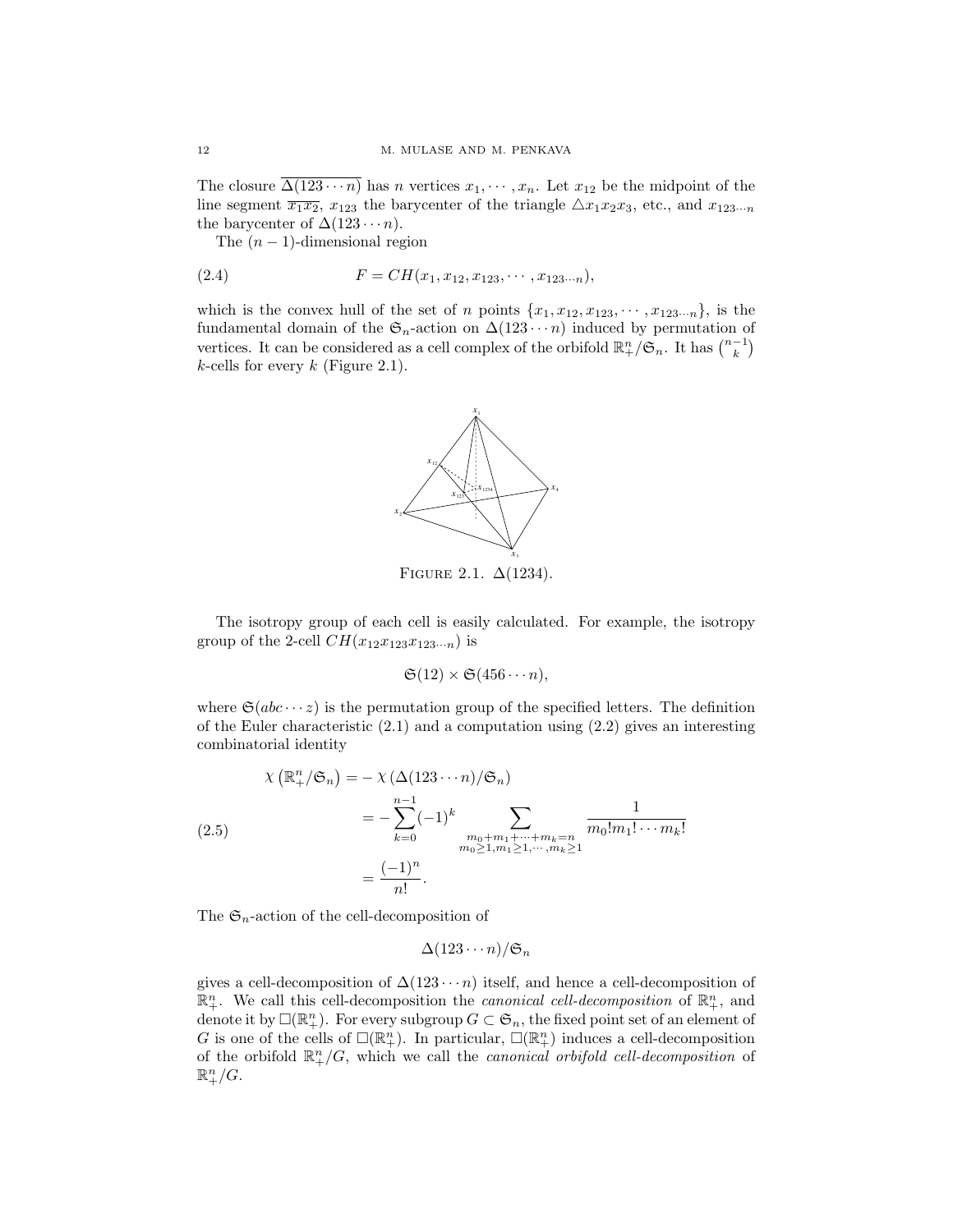### 3. The Space of Metric Ribbon Graphs

The goal of this section is to show that the space of all metric ribbon graphs with fixed Euler characteristic and number of boundary components forms a differentiable orbifold. The metric ribbon graph space could a priori have complicated singularities, but it turns out that it only has quotient singularities given by certain finite group actions on Euclidean spaces of a fixed dimension. This is due to the behavior of the local deformations of a metric ribbon graph. The deformations of a metric ribbon graph which we will discuss below are related to certain questions in computer science. We refer to [13] for more detail.

Let  $RG_{q,n}$  denote the set of all isomorphism classes of connected ribbon graphs Γ with no vertices of degree less than 3 such that

(3.1) 
$$
\begin{cases} \chi(\Gamma) = v(\Gamma) - e(\Gamma) = 2 - 2g - n \\ b(\Gamma) = n, \end{cases}
$$

where  $v(\Gamma)$ ,  $e(\Gamma)$  and  $b(\Gamma)$  denote the number of vertices, edges and boundary components of Γ, respectively. If an edge  $E$  of Γ is incident to two *distinct* vertices  $V_1$  and  $V_2$ , then we can construct another ribbon graph  $\Gamma' \in RG_{q,n}$  by removing the edge  $E$  and joining the vertices  $V_1$  and  $V_2$  to a single vertex, with the cyclic order of the joined vertex determined by the cyclic order of the edges incident to  $V_1$  starting from the edge following E up to the edge preceding E, followed by the edges incident to  $V_2$  starting with the edge following E and ending with the edge preceding E. The ribbon graph  $\Gamma'$  is called a *contraction* of  $\Gamma$ . A *partial ordering* can be introduced into  $RG_{g,n}$  by defining

$$
\Gamma_2 \prec \Gamma_1
$$

if  $\Gamma_2$  is obtained by a series of contractions applied to  $\Gamma_1$ . Since contraction decreases the number of edges and vertices by one, a graph with only one vertex is a minimal graph, and a trivalent graph (a graph with only degree 3 vertices) is a maximal element. Every graph can be obtained from a trivalent graph by applying a series of contractions.

The inverse operation to the contraction of a ribbon graph is *expansion*. Every vertex of degree  $d \geq 4$  of a ribbon graph  $\Gamma$  can be *expanded* by adding a new edge as shown in Figure 3.1.



Figure 3.1. The arrow indicates contraction of an edge. The inverse direction is expansion of a vertex.

In the process of expansion of a ribbon graph  $\Gamma$ , we identify two expanded graphs if there is a ribbon graph isomorphism from one to the other that preserves all the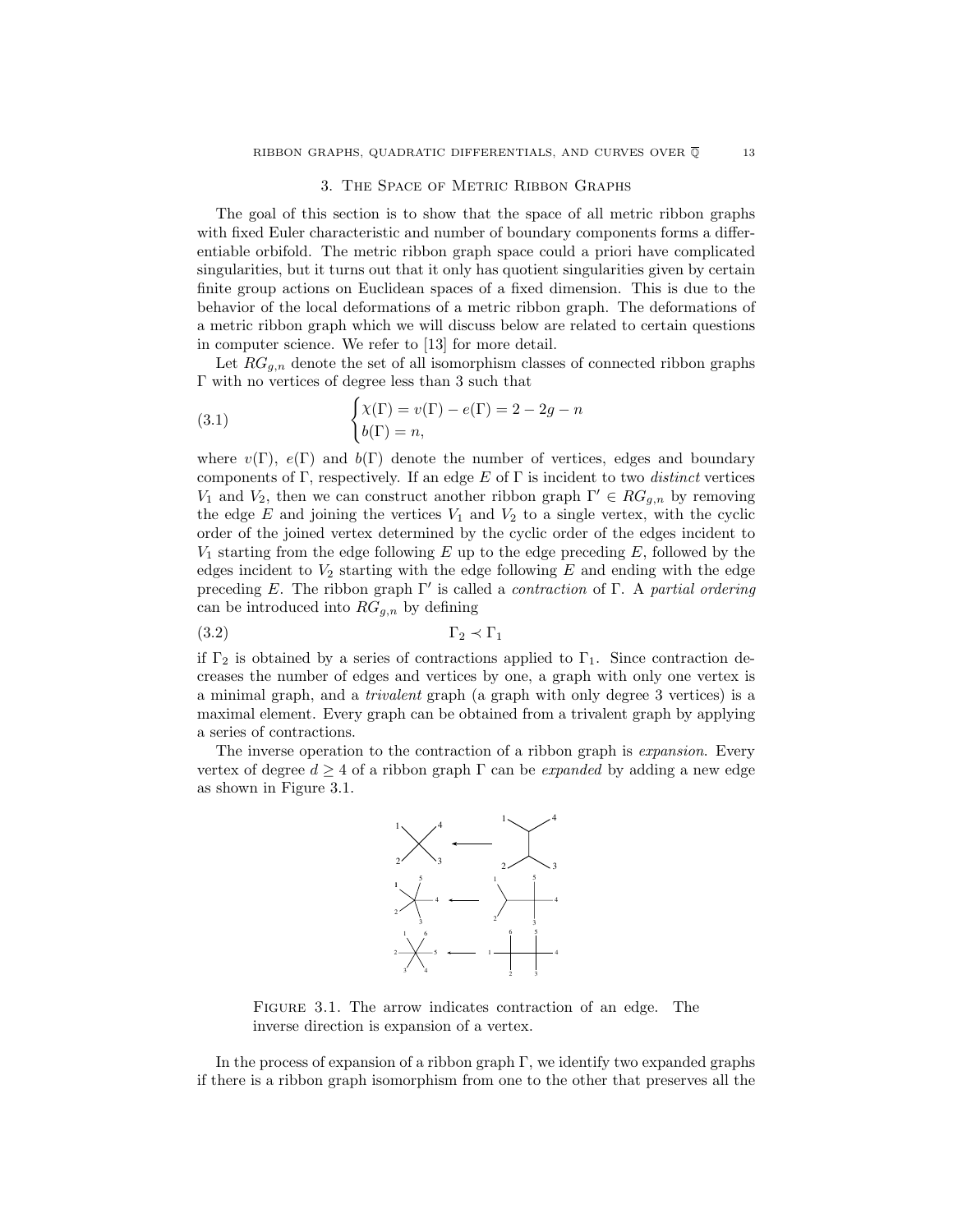original half-edges of Γ. Thus when we expand a vertex of degree  $d \geq 4$ , there are  $d(d-3)/2$  ways of expanding it by adding an edge. The situation is easier to understand by looking at the dual graph of Figure 3.2, where the arrows again indicate the contraction map.



Figure 3.2. A series of expansions of a vertex of degree 7 and the dual graphs.

Consider the portion of a ribbon graph consisting of a vertex of degree  $d \geq 4$ and  $d$  half-edges labeled by the numbers 1 through  $d$ . We denote this portion by  $*_d$ . The dual graph of  $*_d$  is a convex polygon with d sides. The process of expansion by adding an edge to the center vertex of  $*_d$  corresponds to drawing a diagonal line between two vertices of the d-gon, as in Figure 3.2. The number  $d(d-3)/2$  corresponds to the number of diagonals in a convex d-gon. Expanding the graph further corresponds to adding another diagonal to the polygon in such a way that the added diagonal does not intersect with the existing diagonals except at the vertices of the polygon. The expansion process terminates after  $d-3$  iterations, the number non-intersecting diagonals which can be placed in a convex d-gon. Note that such a maximal expansion is trivalent at the internal vertices, and its dual defines a triangulation of the polygon. The number of all triangulations of a d-gon is equal to

$$
\frac{1}{d-1}\binom{2d-4}{d-2},
$$

which is called the *Catalan number*.

A metric ribbon graph is a ribbon graph with a positive real number assigned to each edge, called the *length* of the edge. For a ribbon graph  $\Gamma \in RG_{g,n}$ , the space of isomorphism classes of metric ribbon graphs with  $\Gamma$  as the underlying graph is a differentiable orbifold

$$
\frac{\mathbb{R}^{e(\Gamma)}_+}{\text{Aut}(\Gamma)},
$$

where the action of  $Aut(\Gamma)$  on  $\mathbb{R}^{e(\Gamma)}_+$  is through the natural homomorphism

(3.4) 
$$
\phi: \text{Aut}(\Gamma) \longrightarrow \mathfrak{S}_{e(\Gamma)}.
$$

For the exceptional graphs  $\Gamma_{\text{ex}}$  in Definition 1.9, we have

(3.5) 
$$
\frac{\mathbb{R}_{+}^{e(\Gamma_{\text{ex}})}}{\text{Aut}(\Gamma_{\text{ex}})} = \frac{\mathbb{R}_{+}^{e(\Gamma_{\text{ex}})}}{\text{Aut}(\Gamma)/(\mathbb{Z}/2\mathbb{Z})}.
$$

For integers  $q$  and  $n$  satisfying

(3.6) 
$$
\begin{cases} g \geq 0 \\ n \geq 1 \\ 2 - 2g - n < 0, \end{cases}
$$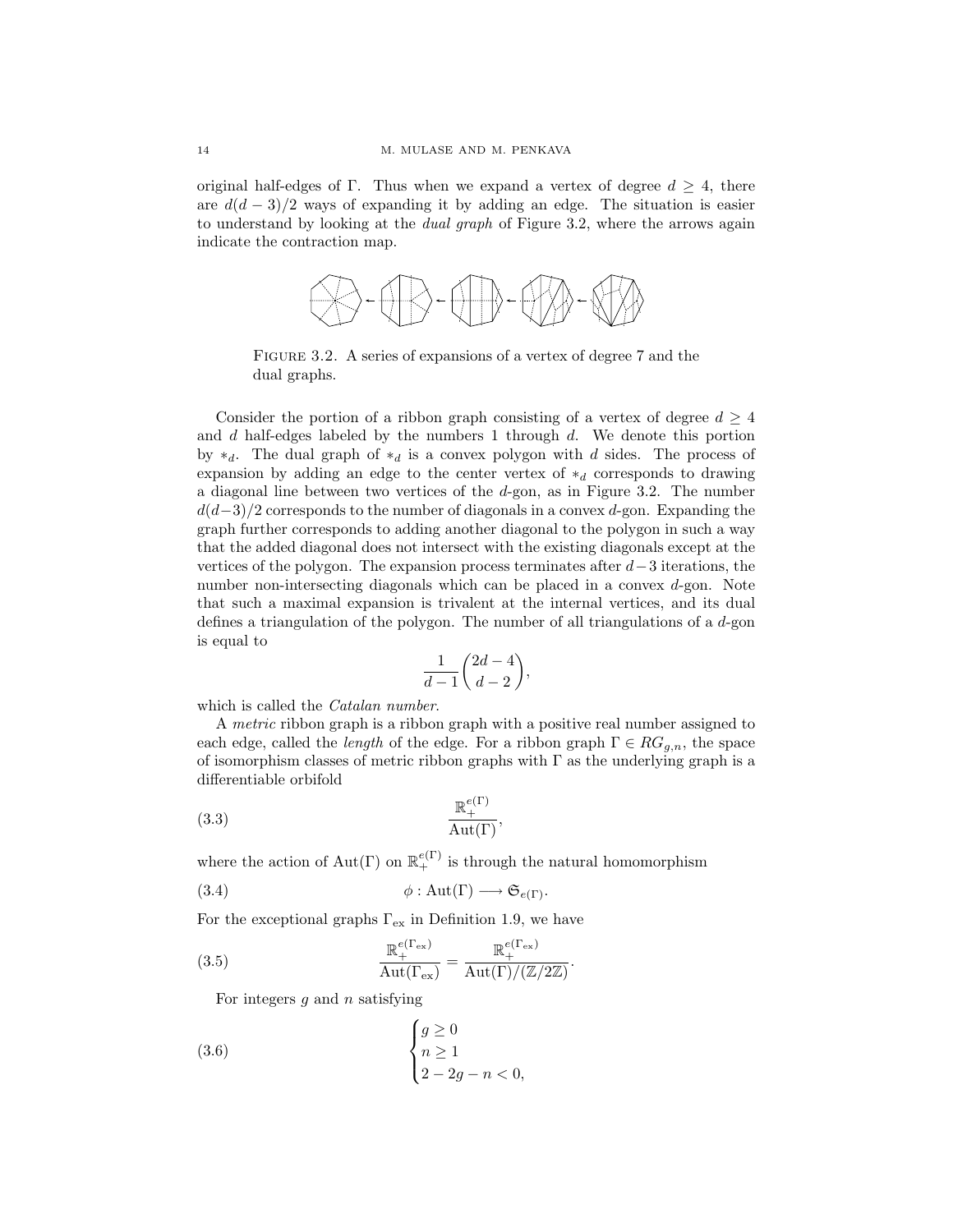we define the space of isomorphism classes of metric ribbon graphs satisfying the topological condition (3.1) by

(3.7) 
$$
RG_{g,n}^{\text{met}} = \coprod_{\Gamma \in RG_{g,n}} \frac{\mathbb{R}_{+}^{e(\Gamma)}}{\text{Aut}(\Gamma)}.
$$

Each component (3.3) of (3.7) is called a *rational cell* of  $RG_{g,n}^{\text{met}}$ . The rational cells are glued together by the contraction operation in an obvious way. A rational cell has a natural quotient topology.

Let us compute the dimension of  $RG_{g,n}^{\text{met}}$ . We denote by  $v_j(\Gamma)$  the number of vertices of a ribbon graph  $\Gamma$  of degree j. Since these numbers satisfy

$$
-(2 - 2g - n) = -v(\Gamma) + e(\Gamma)
$$
  
= 
$$
-\sum_{j\geq 3} v_j(\Gamma) + \frac{1}{2} \sum_{j\geq 3} j v_j(\Gamma)
$$
  
= 
$$
\sum_{j\geq 3} \left(\frac{j}{2} - 1\right) v_j(\Gamma),
$$

the number  $e(\Gamma)$  of edges takes its maximum value when all vertices have degree 3. In that case,

$$
3v(\Gamma) = 2e(\Gamma)
$$

holds, and we have

(3.8) 
$$
\dim(RG_{g,n}^{\text{met}}) = \max_{\Gamma \in RGg,n} (e(\Gamma)) = 6g - 6 + 3n.
$$

To prove that  $RG_{r,s}^{\text{met}}$  is a differentiable orbifold, we need to show that for every element  $\Gamma_{\text{met}} \in RG_{r,s}^{\text{met}}$ , there is an open neighborhood  $U_{\epsilon}(\Gamma_{\text{met}})$  of  $\Gamma_{\text{met}}$ , an open disk  $\tilde{U}_{\epsilon}(\Gamma_{\rm met}) \subset \mathbb{R}^{6g-6+3n}$ , and a finite group  $G_{\Gamma}$  acting on  $\tilde{U}_{\epsilon}(\Gamma_{\rm met})$  through orthogonal transformations such that

$$
\widetilde{U}_{\epsilon}(\Gamma_{\rm met})/G_{\Gamma} \cong U_{\epsilon}(\Gamma_{\rm met}).
$$

**Definition 3.1.** Let  $\Gamma_{\text{met}} \in RG_{g,n}^{\text{met}}$  be a metric ribbon graph, and  $\epsilon > 0$  a positive number smaller than the half of the length of the shortest edge of  $\Gamma_{\rm met}$ . The  $\epsilon$ neighborhood  $U_{\epsilon}(\Gamma_{\text{met}})$  of  $\Gamma_{\text{met}}$  in  $RG_{g,n}^{\text{met}}$  is the set of all metric ribbon graphs  $\Gamma'_{\text{met}}$ that satisfy the following conditions:

- 1.  $\Gamma \preceq \Gamma'$ .
- 2. The edges of  $\Gamma'_{\text{met}}$  that are contracted in  $\Gamma_{\text{met}}$  have length less than  $\epsilon$ .
- 3. Let  $E'$  be an edge of  $\Gamma'_{\text{met}}$  that is not contracted and corresponds to an edge E of  $\Gamma_{\text{met}}$  of length L. Then the length L' of E' is in the range

$$
L - \epsilon < L' < L + \epsilon.
$$

Remark. The length of an edge of  $\Gamma'_{\text{met}}$  that is not contracted in  $\Gamma_{\text{met}}$  is greater than  $\epsilon$ .

The topology of the space  $RG_{g,n}^{\text{met}}$  is defined by these  $\epsilon$ -neighborhoods. When  $\Gamma_{\rm met}$  is trivalent, then  $U_{\epsilon}(\Gamma_{\rm met})$  is the  $\epsilon$ -neighborhood of  $\mathbb{R}_+^{e(\Gamma)}$  in the usual sense.

**Definition 3.2.** Let  $\Gamma \in RG_{g,n}$  be a ribbon graph and  $\Gamma_{\mathcal{E}}$  its edge-refinement. We choose a labeling of all edges of Γε, i.e., the half-edges of Γ. The set  $X_{\succeq \Gamma}$  consists of Γ itself and all its expansions. Two expansions are identified if there is a ribbon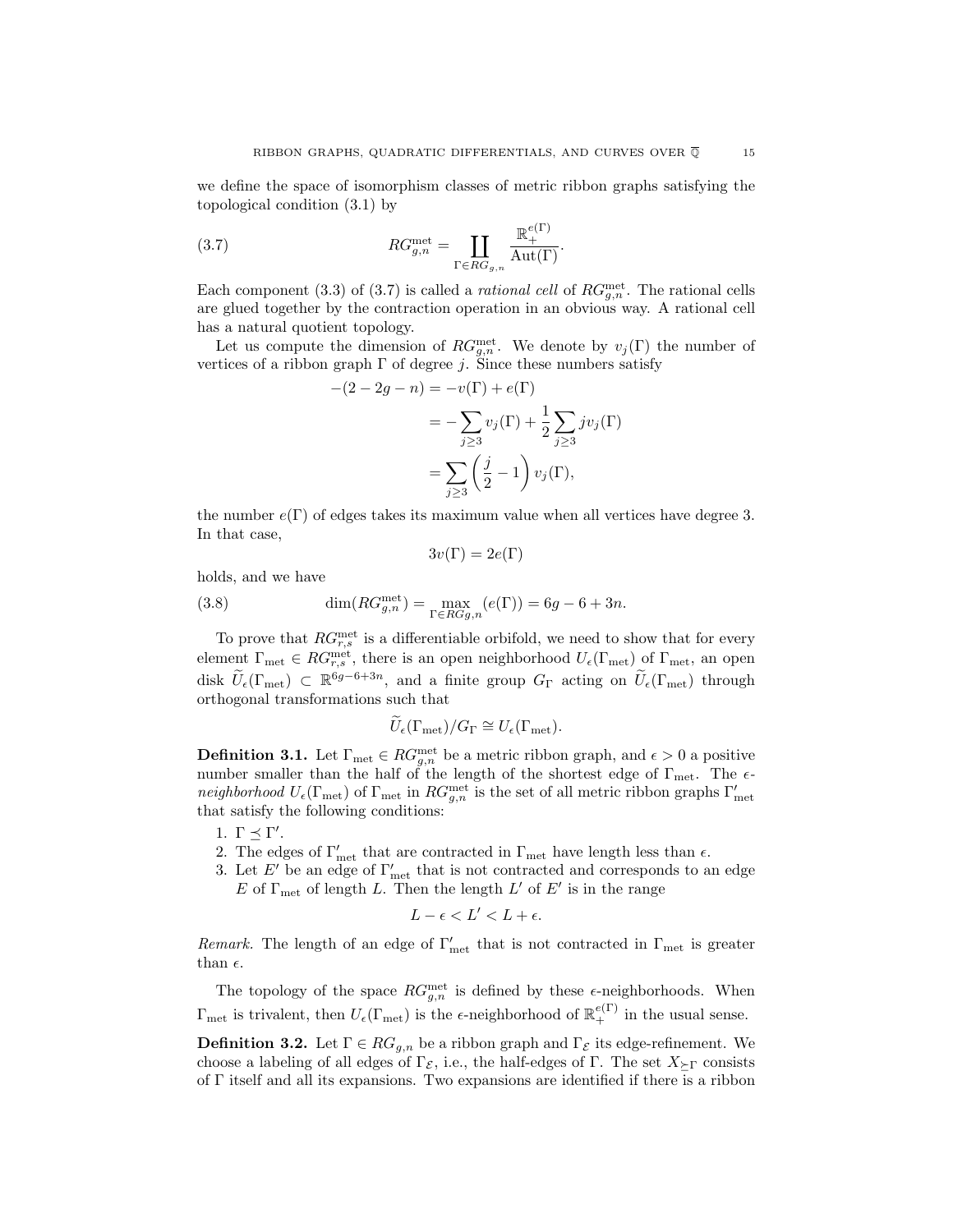graph isomorphism of one expansion to the other that preserves the original halfedges coming from Γε. The space of metric expansions of Γ, which is denoted by  $X_{\succeq \Gamma}^{\rm met},$  is the set of all graphs in  $X_{\succeq \Gamma}$  with a metric on each edge.

To understand the structure of  $X_{\subseteq \Gamma}^{\text{met}}$ , let us consider the expansion process of a vertex of degree  $d \geq 4$ . Since expansion is essentially a local operation, the whole picture can be seen from this local consideration. Let  $*_d$  denote the tree graph consisting of a single vertex of degree  $d$  with  $d$  half-edges attached to it. Although ∗<sup>d</sup> is not the type of ribbon graph we are considering, we can define the space Xmet ∗*d* of metric expansions of  $*_d$  in the same way as in Definition 3.2. Since the edges of  $*_d$ correspond to half-edges of our ribbon graphs, we do not assign any metric to them. Thus  $\dim(X_{\geq a}^{\text{met}}) = d - 3$ . As we have noted in Figure 3.2, the expansion process of  $*_d$  can be more effectively visualized by looking at the dual polygon. A maximal expansion corresponds to a triangulation of the starting d-gon by non-intersecting diagonals. Since there are  $d - 3$  additional edges in a maximally expanded tree graph, each maximal graph is a metric tree homeomorphic to  $\mathbb{R}^{d-3}_+$ . There is a set of  $d-4$  non-intersecting diagonals in a d-gon that is obtained by removing one diagonal from a triangulation  $T_1$  of the d-gon, or removing another diagonal from another triangulation  $T_2$ . The transformation of the tree graph corresponding to  $T_1$  to the tree corresponding to  $T_2$  is the so-called *fusion move*. If we consider the trivalent trees as binary trees, then the fusion move is also known as rotation [13].



FIGURE 3.3. Fusion move and contraction.

Two  $(d-3)$ -dimensional cells are glued together along a  $(d-4)$ -dimensional cell. The number of  $(d-3)$ -dimensional cells in  $X_{\geq *_d}$  is equal to the Catalan number.

**Theorem 3.3.** The space  $X_{\geq *d}^{\text{met}}$  is homeomorphic to  $\mathbb{R}^{d-3}$ , and its combinatorial structure defines a cell decomposition of  $\mathbb{R}^{d-3}$ , where each cell is a convex cone with vertex at the origin. The origin, corresponding to the graph  $*_d$ , is the only 0-cell of the cell complex.

The group  $\mathbb{Z}/d\mathbb{Z}$  acts on  $X_{\geq *d}^{\text{met}}$  through orthogonal transformations with respect to the natural Euclidean structure of  $\mathbb{R}^{d-3}$ .

*Remark.* In [13], the rotation distance between the top dimensional cells of  $X_{\geq *d}^{\text{met}}$ was studied in terms of hyperbolic geometry, which has a connection to the structure of binary search trees.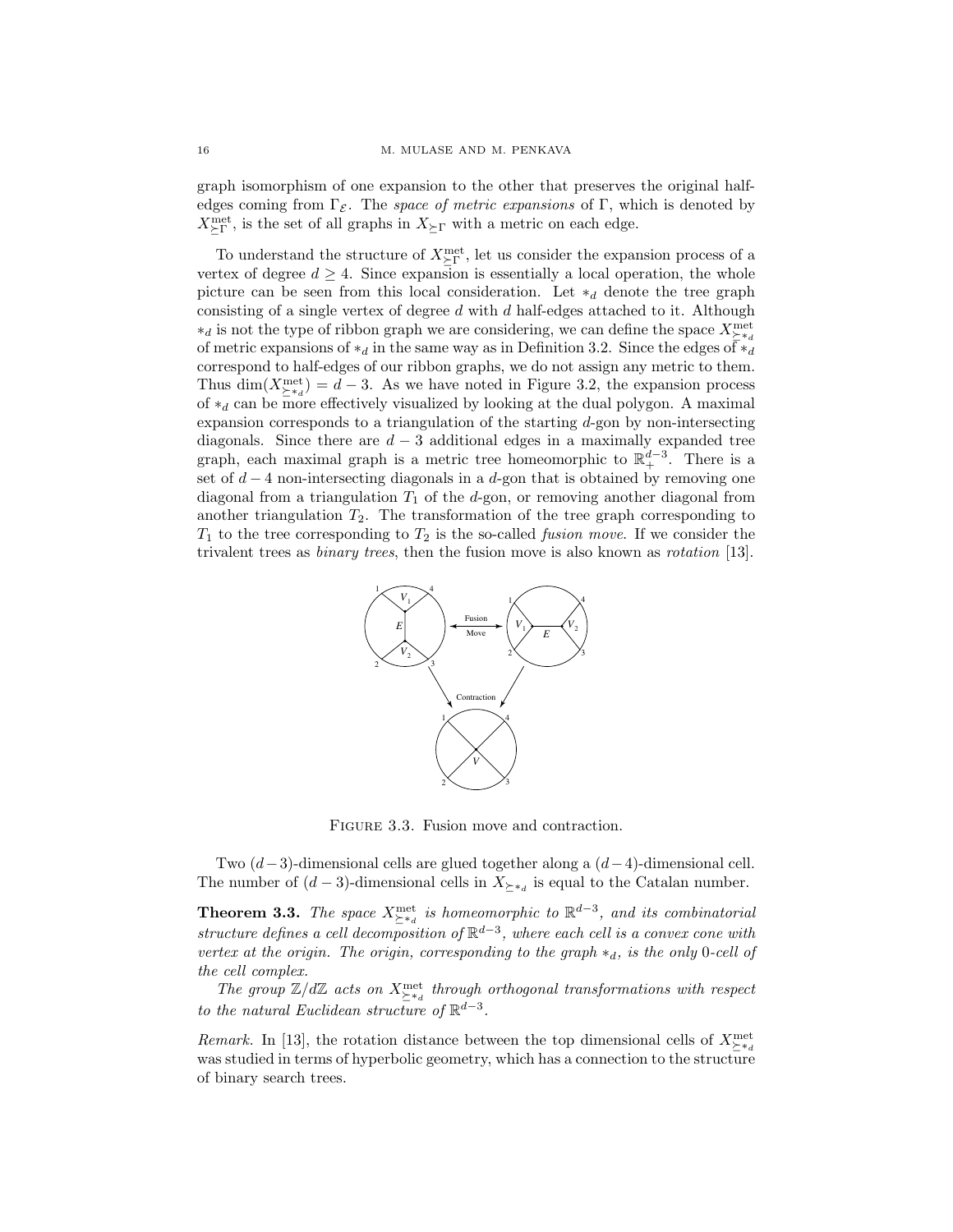*Proof.* Draw a convex d-gon on the xy-plane in xyz-space. Let  $V$  be the set of vertices of the d-gon, and consider the set  $f \in \mathbb{R}^{\mathcal{V}}$  of all functions

$$
f:\mathcal{V}\longrightarrow\mathbb{R}.
$$

An element  $f \in \mathbb{R}^{\mathcal{V}} = \mathbb{R}^d$  can be represented by its function graph

(3.9) 
$$
Graph(f) = \{(V, f(V)) \mid V \in \mathcal{V}\} \subset \mathbb{R}^3.
$$

Let us denote by  $CH(Graph(f))$  the convex hull of  $Graph(f)$  in  $\mathbb{R}^3$ . If we view the convex hull from the top, we see a d-gon with a set of non-intersecting diagonals.



FIGURE 3.4. The convex hull of the function graph of  $f \in \mathbb{R}^{\mathcal{V}}$  and its view from the top.

Viewing the convex hull from the positive direction of the z-axis, we obtain a map

$$
(3.10) \t\t \xi : \mathbb{R}^{\mathcal{V}} \longrightarrow X_{\succeq *_{d}},
$$

where we identify  $X_{\succeq *_{d}}$  with the set of arrangements of non-intersecting diagonals of a convex d-gon. A generic point of  $\mathbb{R}^{\mathcal{V}}$  corresponds to a triangulation of the d-gon as in Figure 3.4, but special points give fewer diagonals on the d-gon. For example, if f is a constant function, then the function graph  $Graph(f)$  is flat and the top view of its convex hull is just the d-gon without any diagonals in sight.

This consideration leads us to note that the map  $\xi$  factors through

(3.11) 
$$
\mathbb{R}^{\mathcal{V}} \xrightarrow{\text{p}r} \frac{\mathbb{R}^{\mathcal{V}}}{\text{Affine}(\mathbb{R}^2, \mathbb{R})}
$$

$$
\parallel \qquad \qquad \downarrow \eta
$$

$$
\mathbb{R}^{\mathcal{V}} \xrightarrow{\xi} X_{\succeq *_{d}},
$$

where

$$
\mathrm{Affine}(\mathbb{R}^2,\mathbb{R})\cong\mathbb{R}^3
$$

is the space of affine maps of  $\mathbb{R}^2$  to  $\mathbb{R}$ . Such an affine map induces a map of V to  $\mathbb{R}$ , but the image is flat and no diagonals are produced in the  $d$ -gon.

The map  $\eta$  of (3.11) is surjective, because we can explicitly construct a function f that corresponds to an arbitrary element of  $X_{\geq *_{d}}$ . We also note that the inverse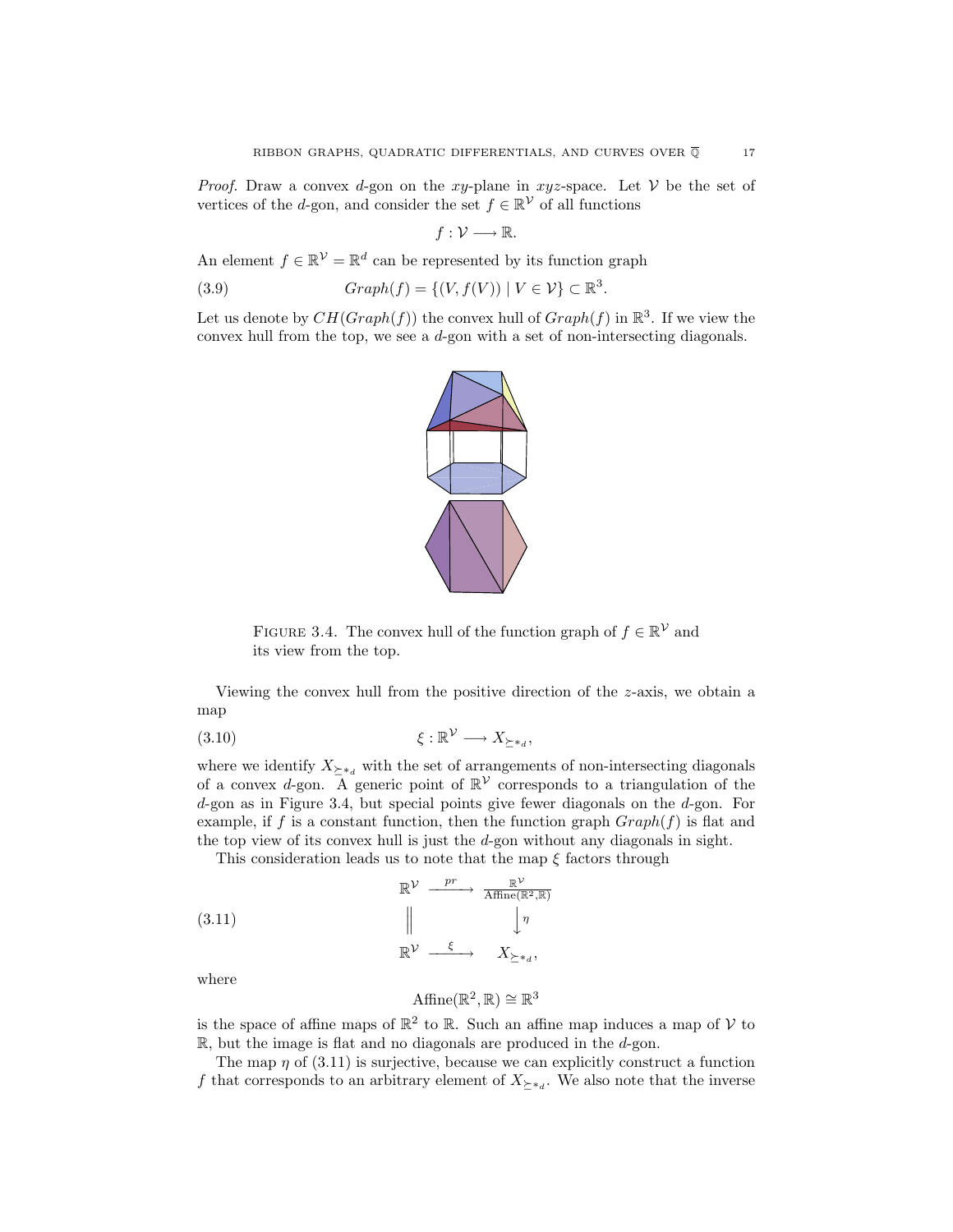image of an m-diagonal arrangement  $(0 \le m \le d-3)$  is a cone of dimension m with vertex at the origin. It is indeed a convex cone, because if two points of

(3.12) 
$$
\frac{\mathbb{R}^{\mathcal{V}}}{\text{Affine}(\mathbb{R}^2, \mathbb{R})} = \mathbb{R}^{d-3}
$$

correspond to the same diagonal arrangement of  $X_{\geq *_{d}}$ , then every point on the line segment connecting these two points corresponds to the same arrangement. To see this, let  $V = \{V_1, V_2, \cdots, V_d\}$ , and let a function  $f \in \mathbb{R}^{\mathcal{V}}$  satisfy

$$
f(V_{d-2}) = f(V_{d-1}) = f(V_d) = 0.
$$

Then f can be thought of an element of the quotient space  $(3.12)$ . Take two such functions  $f$  and  $g$  that correspond to the same m-diagonal arrangement of the d-gon. The line segment connecting these two functions is

(3.13) 
$$
h_t = f + t(g - f),
$$

where  $0 \le t \le 1$ . This means that the point  $h_t(V_j) \in \mathbb{R}^3$  is on the vertical line segment connecting  $f(V_i)$  and  $g(V_j)$  for all  $j = 1, 2, 3, \cdots, d-3$ . Thus the top roof of the convex hull  $CH(Graph(h_t))$  determines the same arrangement of the diagonals on the d-gon as  $CH(Graph(f))$  and  $CH(Graph(g))$  do.

Since the inverse image of an  $m$ -diagonal arrangement is an  $m$ -dimensional convex cone, it is homeomorphic to  $\mathbb{R}^m_+$ . Hence  $X_{\succeq*_d}$  defines a cell decomposition of  $\mathbb{R}^{d-3}$ , which is homeomorphic to  $X_{\geq a}^{\text{met}}$ , as claimed.<br>The convex *d*-gon on the plane can be taken as a regular *d*-gon centered at the

origin. The cyclic group  $\mathbb{Z}/d\mathbb{Z}$  naturally acts on V through rotations. This action induces an action on  $\mathbb{R}^{\mathcal{V}}$  through permutation of axes, which is an orthogonal transformation with respect to the standard Euclidean structure of  $\mathbb{R}^d$ . A rotation of V induces a rotation of the horizontal plane  $\mathbb{R}^2$ , thus the space of affine maps of  $\mathbb{R}^2$  to  $\mathbb R$  is invariant under the  $\mathbb{Z}/d\mathbb{Z}$ -action. The action therefore descends to the orthogonal complement Affine $(\mathbb{R}^2, \mathbb{R})^{\perp}$  in  $\mathbb{R}^{\mathcal{V}}$ . Thus  $\mathbb{Z}/d\mathbb{Z}$  acts on

$$
X_{\geq *_{d}}^{\text{met}} \cong \text{Affine}(\mathbb{R}^{2}, \mathbb{R})^{\perp} \cong \mathbb{R}^{d-3}
$$

by orthogonal transformations with respect to its natural Euclidean structure.

□

**Example 3.1.** The space of metric expansions of a vertex of degree 6 is a cell decomposition of R3. There are nine 1-cells, twenty-one 2-cells, and fourteen 3 cells. In Figure 3.5, the axes are depicted in the usual orientation, with the vertical axis representing the z coordinate. The  $\mathbb{Z}/6\mathbb{Z}$ -action on  $\mathbb{R}^3$  is generated by the orthogonal transformation

$$
\begin{pmatrix} -\frac{1}{2} & 0 & \frac{\sqrt{3}}{2} \\ 0 & -1 & 0 \\ -\frac{\sqrt{3}}{2} & 0 & -\frac{1}{2} \end{pmatrix}.
$$

**Theorem 3.4.** Let  $\Gamma \in RG_{a,n}$ . Then

(3.14) 
$$
X_{\succeq \Gamma}^{\text{met}} \cong \mathbb{R}_+^{e(\Gamma)} \times \mathbb{R}^{6g-6+3n-e(\Gamma)}.
$$

The combinatorial structure of  $X_{\succeq \Gamma}$  determines a cell decomposition of  $\mathbb{R}^{e(\Gamma)}_+$  ×  $\mathbb{R}^{6g-6+3n-e(\Gamma)}$ . The group  $\text{Aut}(\Gamma)$  acts on  $X_{\succeq \Gamma}^{\text{met}}$  as automorphisms of the cell complex, which are orthogonal transformations with respect to its natural Euclidean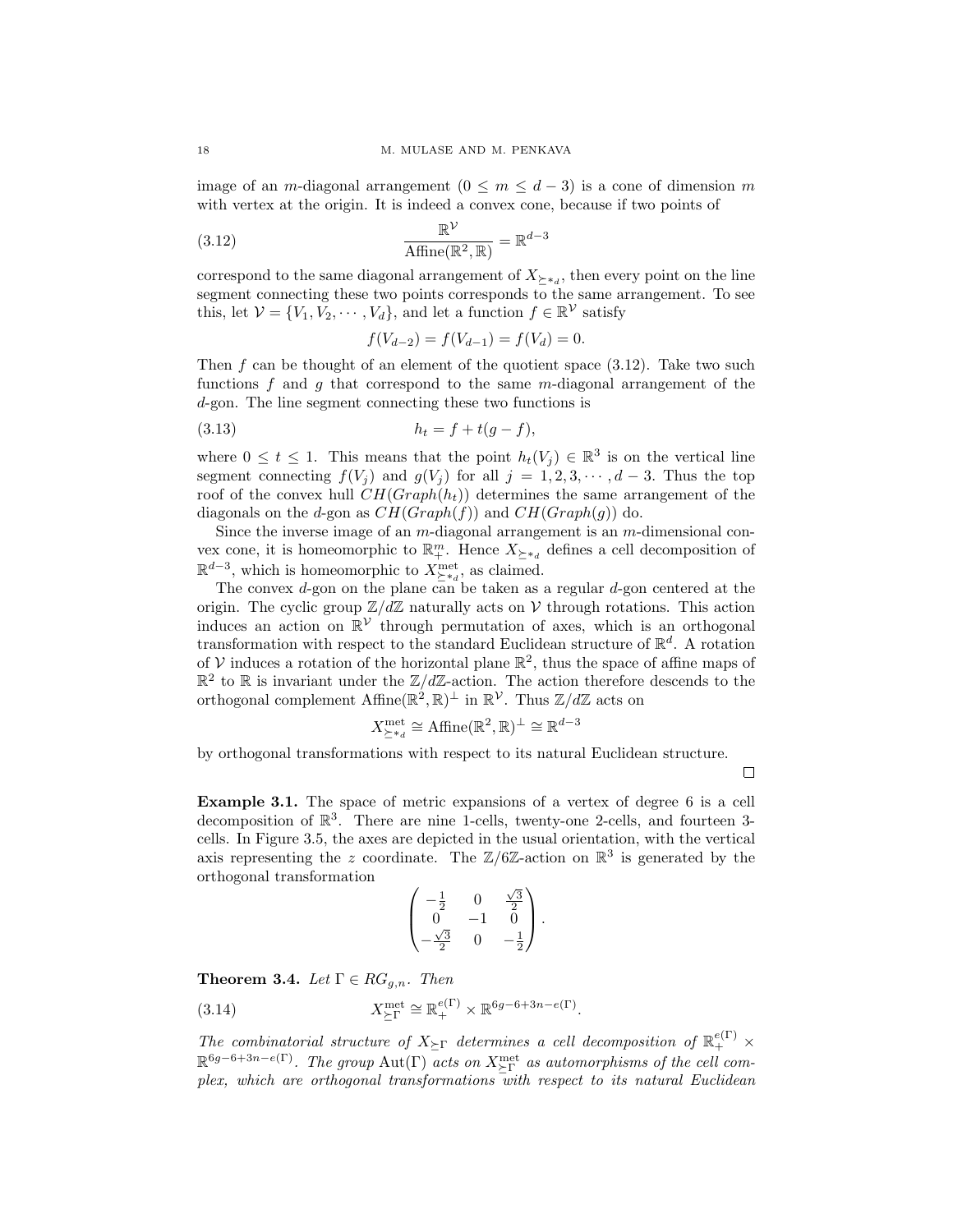

FIGURE 3.5. The space of metric expansions of a vertex of degree 6.

structure through the homeomorphism  $(3.14)$ . The action of Aut(Γ) on the metric edge space  $\mathbb{R}^{e(\Gamma)}_+$  may be non-faithful (when  $\Gamma$  is exceptional), but its action on  $\mathbb{R}^{6g-6+3n-e(\Gamma)}$  is always faithful except for the case  $(g,n)=(1,1)$ .

*Proof.* The expansion process of  $\Gamma$  takes place at each vertex of degree 4 or more. Since we identify expansions only when there is an isomorphism fixing all original half-edges coming from Γ, the expansion can be done independently at each vertex. Let  $*(1), \dots, *(v)$  be the list of vertices of  $\Gamma$  and  $d_i$  the degree of  $*(j)$ . We arrange the degree sequence of  $\Gamma$  as

$$
(3,3,\cdots,3,\underbrace{n_4}_{\{1,4,\cdots,4,\cdots,4,\cdots,m,m,\cdots,m}^{n_m})
$$

Note that

$$
n_3 + n_4 + \dots + n_m = v = v(\Gamma)
$$

is the number of vertices of Γ. Then

$$
X_{\succeq \Gamma}^{\text{met}} = \mathbb{R}_{+}^{e(\Gamma)} \times \prod_{j=1}^{v} X_{\succeq * (j)}^{\text{met}},
$$

and the second factor is homeomorphic to

$$
\prod_{j=1}^{v} X_{\geq * (j)}^{\text{met}} \cong \prod_{\mu=3}^{m} (\mathbb{R}^{\mu-3})^{n_{\mu}} = \mathbb{R}^{\text{codim}(\Gamma)},
$$

where

$$
codim(\Gamma) = 6g - 6 + 3n - e(\Gamma) = \sum_{\mu=3}^{m} (\mu - 3)n_{\mu}.
$$

The group

$$
G(\Gamma)=\prod_{\mu=3}^m\mathfrak{S}_{n_\mu}\rtimes{\mathbb Z}/\mu{\mathbb Z}
$$

acts naturally on  $\prod_{j=1}^{v} X_{\geq*(j)}^{\text{met}}$  through orthogonal transformations because each factor  $\mathbb{Z}/\mu\mathbb{Z}$  acts on  $X_{\geq * (j)}^{\text{met}}$  through orthogonal transformations if  $d_j = \mu$ , and the symmetric group  $\mathfrak{S}_{n_{\mu}}$  acts on  $(\mathbb{R}^{\mu-3})^{n_{\mu}}$  by permutations of factors, which are also orthogonal transformations.

Since Aut(Γ) is a subgroup of  $G(\Gamma)$ , it acts on  $\prod_{j=1}^{v} X_{\succeq*(j)}^{\text{met}}$  through orthogonal transformations. It's action on  $\mathbb{R}^{e(\Gamma)}_+$  is by permutations of axes, thus it is also orthogonal in the standard embedding of  $\mathbb{R}^{e(\Gamma)}_+$  into  $\mathbb{R}^{e(\Gamma)}$ . Therefore, Aut(Γ) acts on  $X_{\succeq\Gamma}^{\rm met}$  through orthogonal transformations with respect to the natural Euclidean structure of  $X_{\succeq \Gamma}^{\text{met}}$ .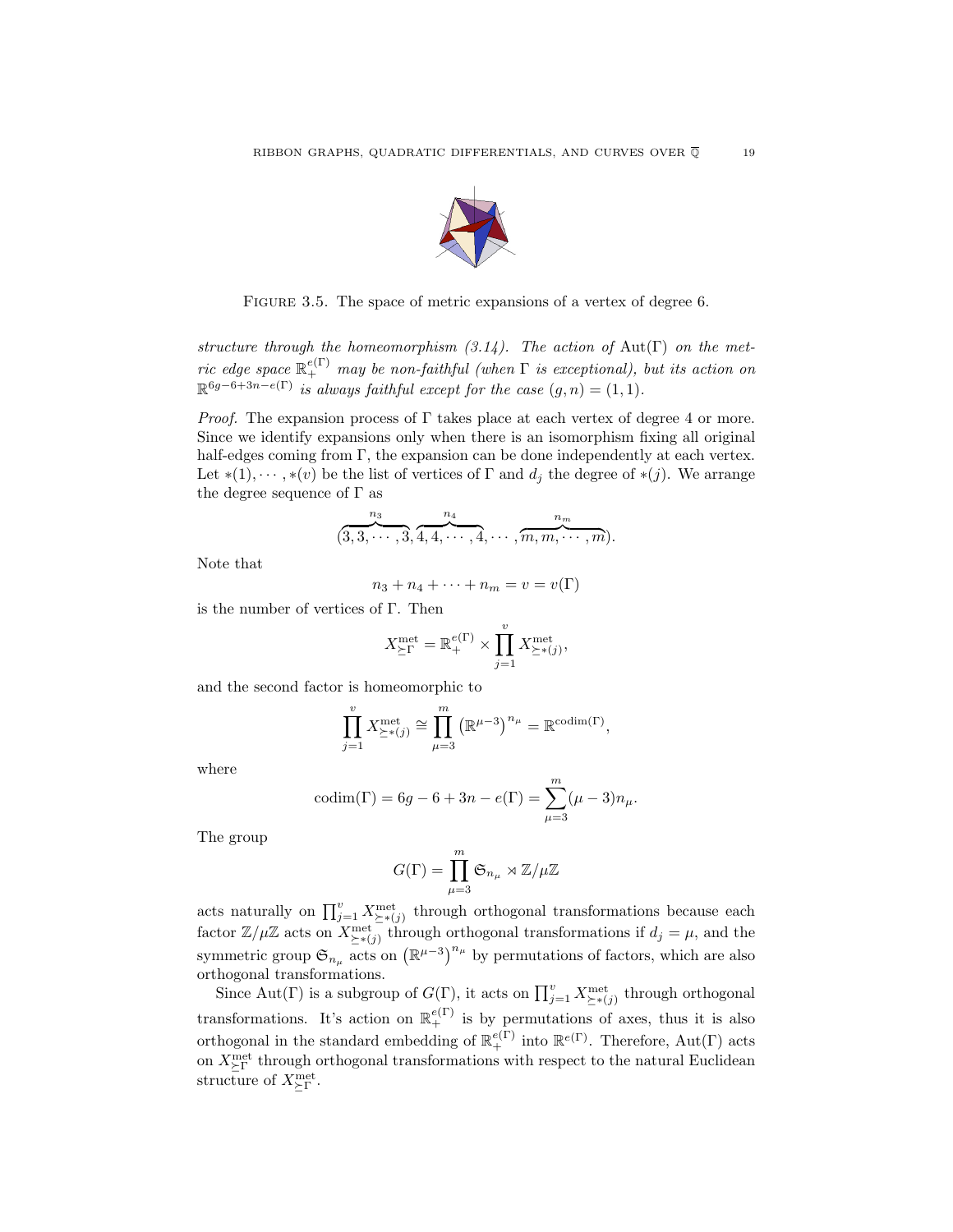The action of Aut(Γ) on  $\mathbb{R}^{\text{codim}(\Gamma)}$  is faithful because all half-edges of Γ are labeled in  $X_{\succeq \Gamma}^{\text{met}}$ , except for the case  $(g,n) = (1,1)$ . There are only two graphs in  $RG_{1,1}$ , and both are exceptional. Thus the Aut(Γ)-action on  $X_{\succeq \Gamma}^{\text{met}}$  has a redundant factor  $\mathbb{Z}/2\mathbb{Z}$  for  $RG_{1,1}$ .

**Theorem3.5.** The space

$$
RG_{g,n}^{\mathrm{met}} = \coprod_{\Gamma \in RG_{g,n}} \frac{\mathbb{R}^{e(\Gamma)}_+}{\mathrm{Aut}(\Gamma)}
$$

of metric ribbon graphs is a differentiable orbifold locally modeled by

$$
\frac{X_{\geq \Gamma}^{\text{met}}}{\text{Aut}(\Gamma)}.
$$

*Proof.* For every ribbon graph  $\Gamma \in RG_{q,n}$ , there is a natural map

(3.16) 
$$
\widetilde{\mu}_{\Gamma}: X^{\text{met}}_{\succeq \Gamma} \longrightarrow RG^{\text{met}}_{g,n},
$$

assigning to each metric expansion of  $\Gamma$  its isomorphism class as a metric ribbon graph. Since the Aut(Γ)-action on  $X_{\succeq \Gamma}^{\text{met}}$  induces ribbon graph isomorphisms, the map (3.16) factors through the map  $\mu_{\Gamma}$  of the quotient space:

(3.17) 
$$
X_{\geq \Gamma}^{\text{met}} \longrightarrow \frac{X_{\geq \Gamma}^{\text{met}}}{\text{Aut}(\Gamma)} \xrightarrow{\mu_{\Gamma}} RG_{g,n}^{\text{met}}.
$$

The inverse image  $\tilde{\mu}_{\Gamma}^{-1}(U_{\epsilon}(\Gamma_{\text{met}}))$  of the  $\epsilon$ -neighborhood  $U_{\epsilon}(\Gamma_{\text{met}})$  is an open subset of  $X^{\text{met}}$  that is homeomorphic to a disk. We claim that of  $X_{\succeq \Gamma}^{\rm met}$  that is homeomorphic to a disk. We claim that

(3.18) 
$$
\mu_{\Gamma}: \frac{\widetilde{\mu}_{\Gamma}^{-1}(U_{\epsilon}(\Gamma_{\text{met}}))}{\mathrm{Aut}(\Gamma)} \xrightarrow{\sim} U_{\epsilon}(\Gamma_{\text{met}})
$$

is a homeomorphism for every metric ribbon graph  $\Gamma_{\text{met}}$  if  $\epsilon > 0$  is chosen sufficiently small compared to the shortest edge length of  $\Gamma_{\rm met}$ .

Take a point  $\Gamma^0_{\text{met}} \in U_{\epsilon}(\Gamma_{\text{met}})$ , and let

$$
\Gamma_{\text{met}}^j \in \widetilde{\mu}_{\Gamma}^{-1}(\Gamma_{\text{met}}^0), \qquad j = 1, 2,
$$

be two inverse images. The ribbon graph isomorphism  $\tilde{\alpha}$  that brings  $\Gamma^1_{\text{net}}$  to  $\Gamma^2_{\text{net}}$ <br>metals of the set K of contracting odges. Since  $\Gamma^j$  are modulo the contracting odges preserves the set K of contracting edges. Since  $\Gamma_{\text{met}}^j$  modulo the contracting edges K is the graph  $\Gamma_{\text{met}}$ ,  $\tilde{\alpha}$  induces an automorphism  $\alpha \in \text{Aut}(\Gamma)$ . Thus  $\tilde{\alpha}$  factors into the product of an automorphism  $\alpha$  of  $\Gamma$  and a permutation of K. As an element of  $X_{\succeq\Gamma}^{\text{met}}$ , a permutation of contracting edges in K fixes the element. Thus  $\Gamma_{\text{met}}^2$  is an  $\alpha$ -image of  $\Gamma^1_{\text{met}}$  in  $X^{\text{met}}_{\succeq \Gamma}$ . This shows that (3.18) is a natural bijection.

Since the topology of the space of metric ribbon graphs is determined by these  $\epsilon$ -neighborhoods, the map  $\mu_{\Gamma}$  is continuous. Thus for a small enough  $\epsilon$ , we have a homeomorphism  $(3.18)$ .

The metric ribbon graph space is covered by local coordinate patches

(3.19) 
$$
\bigcup_{\Gamma \in RG_{g,n}^{\text{met}}} \mu_{\Gamma} \left( \frac{\widetilde{\mu}_{\Gamma}^{-1}(U_{\epsilon}(\Gamma_{\text{met}}))}{\mathrm{Aut}(\Gamma)} \right) = RG_{g,n}^{\text{met}},
$$

where

$$
\frac{\widetilde{\mu}_{\Gamma}^{-1}(U_{\epsilon}(\Gamma_{\mathrm{met}}))}{\mathrm{Aut}(\Gamma)} \subset \frac{X_{\succeq\Gamma}^{\mathrm{met}}}{\mathrm{Aut}(\Gamma)}
$$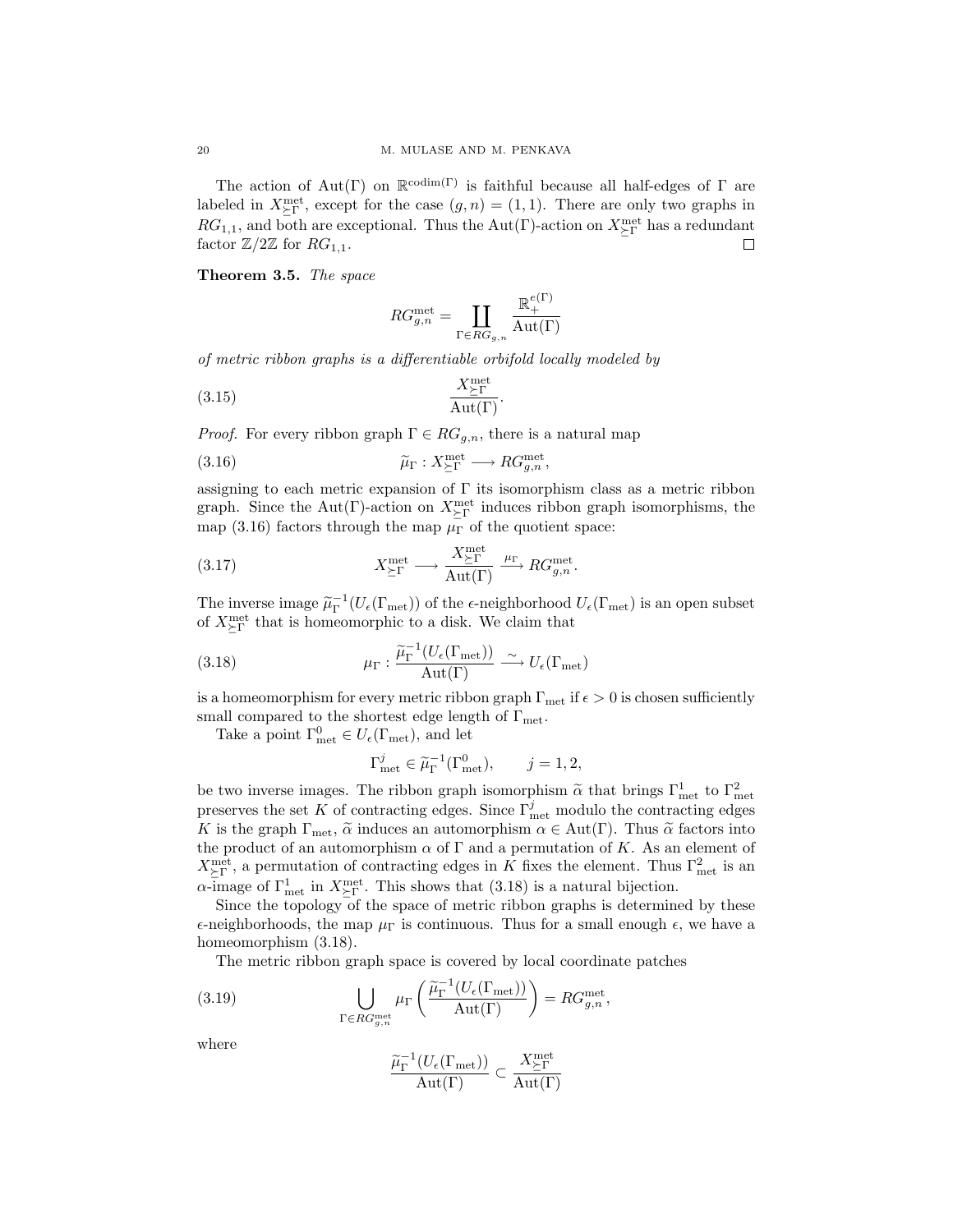is a differentiable orbifold. Let

$$
\Gamma''_{\text{met}} \in \mu_{\Gamma}\left(\frac{\widetilde{\mu}_{\Gamma}^{-1}(U_{\epsilon}(\Gamma_{\text{met}}))}{\mathrm{Aut}(\Gamma)}\right) \cap \mu_{\Gamma'}\left(\frac{\widetilde{\mu}_{\Gamma'}^{-1}(U_{\epsilon}(\Gamma'_{\text{met}}))}{\mathrm{Aut}(\Gamma')}\right)
$$

be a metric ribbon graph in the intersection of two coordinate patches. Then  $\Gamma'' \succeq \Gamma$ and  $\Gamma'' \succeq \Gamma'$ . There is a small  $\delta$  such that

$$
\mu_{\Gamma''}\left(\frac{\widetilde{\mu}_{\Gamma''}^{-1}(U_{\delta}(\Gamma''_{\mathrm{met}}))}{\mathrm{Aut}(\Gamma')}\right) \subset \mu_{\Gamma}\left(\frac{\widetilde{\mu}_{\Gamma}^{-1}(U_{\epsilon}(\Gamma_{\mathrm{met}}))}{\mathrm{Aut}(\Gamma)}\right) \cap \mu_{\Gamma'}\left(\frac{\widetilde{\mu}_{\Gamma'}^{-1}(U_{\epsilon}(\Gamma'_{\mathrm{met}}))}{\mathrm{Aut}(\Gamma')}\right).
$$

If we label the edges of  $\Gamma''$  that are not contracted in  $\Gamma$ , then we have an embedding

$$
X^{\mathrm{met}}_{\succeq \Gamma''}\subset X^{\mathrm{met}}_{\succeq \Gamma}
$$

that induces

$$
\frac{\widetilde{\mu}_{\Gamma''}^{-1}(U_{\delta}(\Gamma''_{\rm met}))}{\mathrm{Aut}(\Gamma'')} \subset \frac{\widetilde{\mu}_{\Gamma}^{-1}(U_{\epsilon}(\Gamma_{\rm met}))}{\mathrm{Aut}(\Gamma)}.
$$

These inclusion maps are injective diffeomorphisms with respect to the natural differentiable structure of  $X_{\vdash \Gamma}^{\text{met}}$ . The same is true for  $\Gamma''$  and  $\Gamma'$ . This implies that the local coordinate neighborhoods of (3.19) are patched together by diffeomorphisms.  $\Box$ 

Remark. The local map  $\mu_{\Gamma}$  of (3.18) is not a homeomorphism if  $\epsilon$  takes a large value. In particular,

$$
\frac{X_{\succeq\Gamma}^{\rm met}}{\rm Aut(\Gamma)}
$$

does not map injectively to  $RG_{g,n}^{\text{met}}$  via the natural map  $\mu_{\Gamma}$ .

**Theorem 3.6.** The Euler characteristic of  $RG_{g,n}^{\text{met}}$  as an orbifold is given by

(3.20) 
$$
\chi(RG_{g,n}^{\text{met}}) = \sum_{\Gamma \in RG_{g,n}} \frac{(-1)^{e(\Gamma)}}{|\text{Aut}(\Gamma)|}, \qquad (g,n) \neq (1,1).
$$

For  $(g, n) = (1, 1)$ , we have

(3.21) 
$$
\chi(RG_{1,1}^{\text{met}}) = \sum_{\Gamma \in RG_{1,1}} \frac{(-1)^{e(\Gamma)}}{|\text{Aut}(\Gamma)|/2} = -\frac{1}{3} + \frac{1}{2} = \frac{1}{6}.
$$

*Proof.* Since the Aut(Γ)-action on  $\mathbb{R}^{e(\Gamma)}_+$  is through the representation

$$
Aut(\Gamma) \longrightarrow \mathfrak{S}_{e(\Gamma)},
$$

we have the canonical orbifold cell decomposition of  $\mathbb{R}^{e(\Gamma)}$  /Aut(Γ) defined in Example 2.1. Gluing all these canonical cell decompositions of the rational cells of the orbifold  $RG_{g,n}^{\text{met}}$ , we obtain an orbifold cell decomposition of the entire space  $RG_{g,n}^{\text{met}}$ . To determine the isotropy subgroups of each orbifold cell, we need the local model (3.18). We note that the Aut(Γ)-action on  $\tilde{\mu}_{\Gamma}^{-1}(U_{\epsilon}(\Gamma_{\text{met}}))$  is faithful<br>if  $(U_{\epsilon}(1,1), V_{\epsilon}^{\epsilon}A_{\epsilon}(T))$ if  $(g, n) \neq (1, 1)$ . If Aut(Γ) acts on  $\mathbb{R}^{e(\Gamma)}_+$  faithfully, then the contribution of the rational cell  $\mathbb{R}^{e(\Gamma)}_+/\text{Aut}(\Gamma)$  to the Euler characteristic of  $RG_{g,n}^{\text{met}}$  is

$$
\frac{(-1)^{e(\Gamma)}}{|Aut(\Gamma)|}.
$$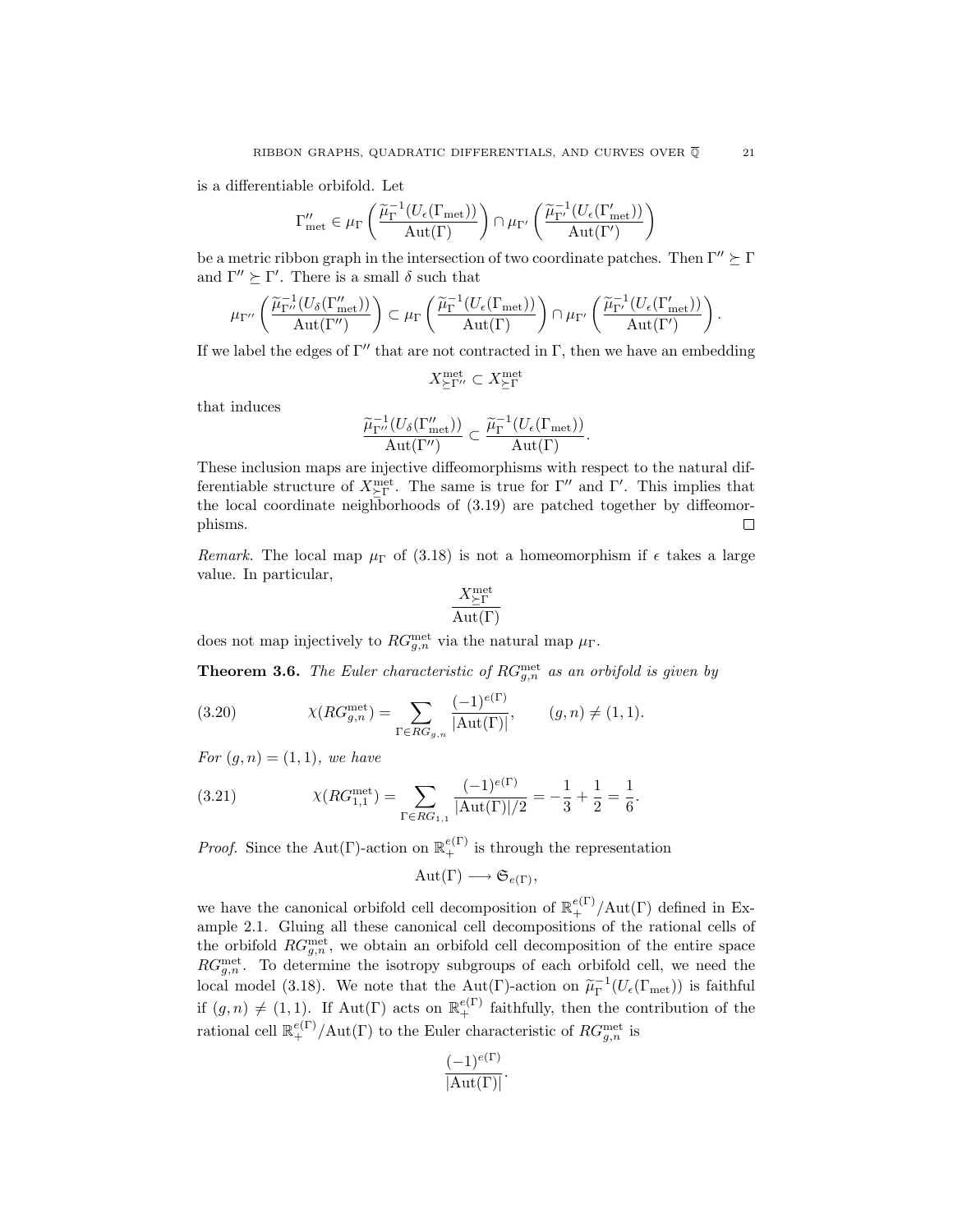But if  $\Gamma$  is exceptional, then the rational cell

$$
\frac{\mathbb{R}_+^{e(\Gamma)}}{\mathrm{Aut}(\Gamma)} = \frac{\mathbb{R}_+^{e(\Gamma)}}{\mathrm{Aut}(\Gamma)/(\mathbb{Z}/2\mathbb{Z})}
$$

is itself a singular set of  $X_{\succeq \Gamma}^{\text{met}}/Aut(\Gamma)$ . The contribution of the Euler characteristic of  $RG_{g,n}^{\text{met}}$  from this rational cell is thus

$$
\frac{(-1)^{e(\Gamma)}}{2 \cdot |\mathrm{Aut}(\Gamma)/(\mathbb{Z}/2\mathbb{Z})|} = \frac{(-1)^{e(\Gamma)}}{|\mathrm{Aut}(\Gamma)|}.
$$

Summing all these, we obtain the formula for the Euler characteristic.

The case of  $(g, n) = (1, 1)$  is still different because all graphs in  $RG_{1,1}$  are exceptional. The general formula (3.20) gives  $-1/6+1/4=1/12$ , but since the factor  $\mathbb{Z}/2\mathbb{Z}$  of Aut(Γ) acts trivially on  $X^{\text{met}}_{\succeq \Gamma}$ , the factor 2 has to be modified. □

The computation of  $(3.20)$  was first done in [4] using a combinatorial argument, and then in [9] and [8] using an asymptotic analysis of Hermitian matrix integrals. The result is

(3.22) 
$$
\sum_{\Gamma \in RG_{g,n}} \frac{(-1)^{e(\Gamma)}}{|\text{Aut}(\Gamma)|} = -\frac{(2g+n-3)!(2g)(2g-1)}{(2g)!n!} \zeta(1-2g)
$$

for every  $q \geq 0$  and  $n > 0$  subject to  $2 - 2q - n < 0$ .

Let  $RGB_{q,n}$  denote the set of isomorphism classes of connected ribbon graphs with labeled boundary components subject to the topological condition  $(3.1)$ , and

(3.23) 
$$
RGB_{g,n}^{\text{met}} = \coprod_{\Gamma \in RGB_{g,n}} \frac{\mathbb{R}^{e(\Gamma)}_+}{\text{Aut}_{\partial}(\Gamma)}
$$

the space of metric ribbon graphs with labeled boundary components, where

$$
\mathrm{Aut}_{\partial}(\Gamma)
$$

is the automorphism group of a ribbon graph  $\Gamma$  preserving the boundary labeling. The same argument of the previous section applies without any alteration to show that  $RGB_{g,n}^{\text{met}}$  is a differentiable orbifold locally modeled by

$$
\frac{X_{\succeq\Gamma}^{\rm met}}{{\rm Aut}_{\partial}(\Gamma)}.
$$

The definition of the space of metric expansions  $X_{\succeq \Gamma}^{\text{met}}$  does not refer to the labeling of the boundary components of a ribbon graph  $\overline{\Gamma}$ , but it requires labeling of all half-edges of Γ. As we noted at the end of Section 1, labeling of the half-edges induces an order of boundary components. Thus every expansion of  $\Gamma$  appearing in  $X_{\succeq \Gamma}^{\rm met}$  has a boundary labeling that is consistent with the boundary labeling of  $\Gamma.$ 

**Theorem 3.7.** For every genus  $g \ge 0$  and  $n \ge 1$  subject to (3.6), the natural forgetful projection

(3.24) 
$$
pr:RGB_{g,n}^{met} \longrightarrow RG_{g,n}^{met}
$$

is an orbifold covering of degree n!.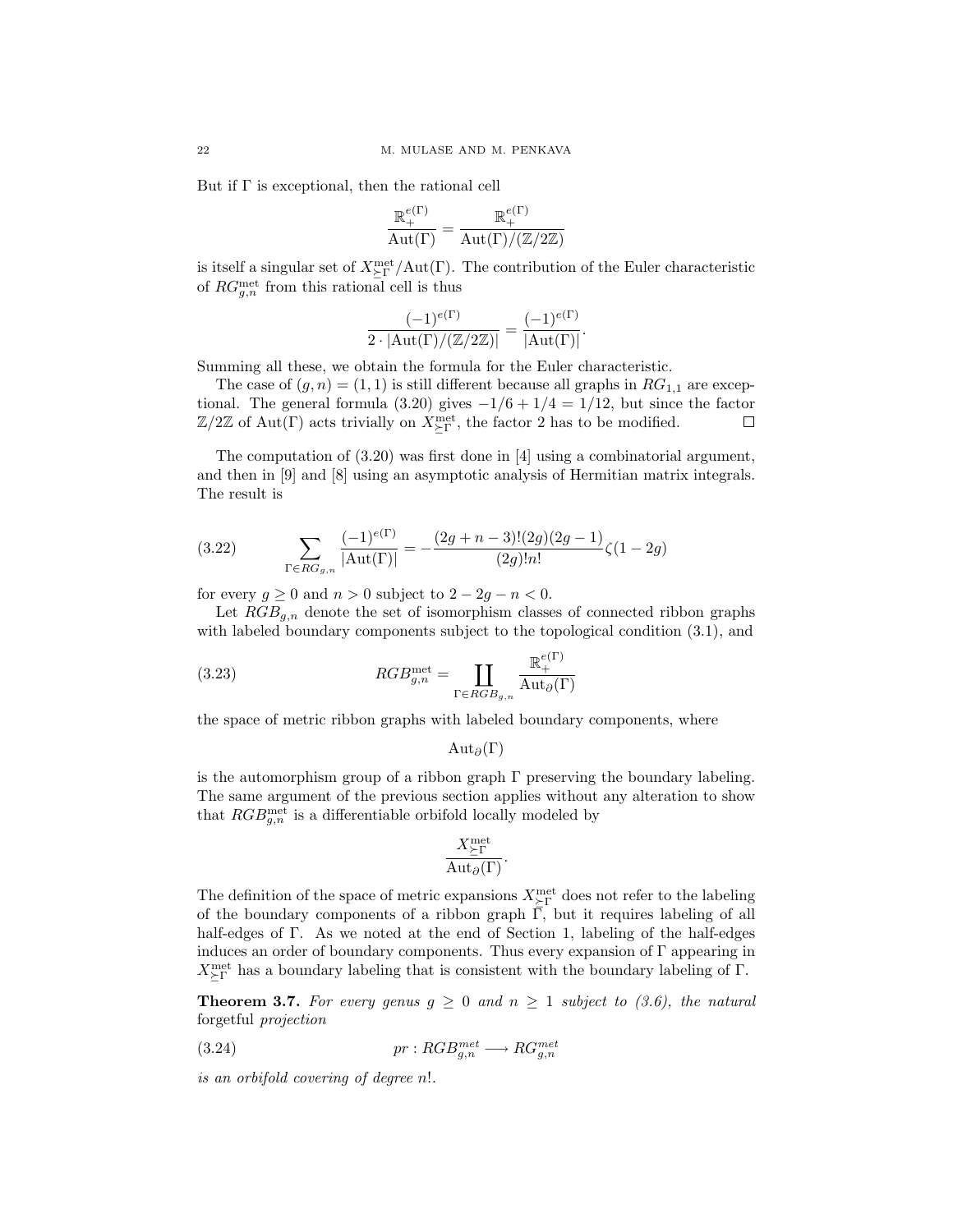*Proof.* Let  $\Gamma$  be a ribbon graph. We label the boundary components of  $\Gamma$ , and denote by B the set of all permutations of the boundary components. The cardinality |B| of B is n!. The automorphism group  $Aut(\Gamma)$  acts on the set B, and by definition the isotropy subgroup of  $Aut(\Gamma)$  of each element of B is isomorphic to the group  $\text{Aut}_{\partial}(\Gamma)$ . The orbit space  $B/\text{Aut}(\Gamma)$  is the set of ribbon graphs with labeled boundary. Thus the inverse image of the local model  $X_{\text{P}}^{\text{met}}/\text{Aut}(\Gamma)$  by  $pr^{-1}$ is the disjoint union of  $|B/\text{Aut}(\Gamma)|$  copies of  $X^{\text{met}}_{\succeq \Gamma}/\text{Aut}_{\partial}(\Gamma)$ :

 $\overline{B}(t)$  -cont

(3.25) 
$$
pr^{-1}\left(\frac{X_{\Sigma\Gamma}^{\text{met}}}{\text{Aut}(\Gamma)}\right) = \overbrace{\frac{X_{\Sigma\Gamma}^{\text{met}}}{\text{Aut}_{\partial}(\Gamma)}}^{\text{H/Aut}(\Gamma)} \prod \cdots \prod \frac{X_{\Sigma\Gamma}^{\text{met}}}{\text{Aut}_{\partial}(\Gamma)}.
$$

Since the projection restricted to each local model

$$
pr: \frac{X^{\text{met}}_{\succeq \Gamma}}{\mathrm{Aut}_\partial(\Gamma)} \longrightarrow \frac{X^{\text{met}}_{\succeq \Gamma}}{\mathrm{Aut}(\Gamma)}
$$

is an orbifold covering of degree  $|Aut(\Gamma)/Aut_{\partial}(\Gamma)|$ , the map

(3.26) 
$$
pr_{\Gamma}: pr^{-1}\left(\frac{X_{\Sigma\Gamma}^{\text{met}}}{\text{Aut}(\Gamma)}\right) \longrightarrow \frac{X_{\Sigma\Gamma}^{\text{met}}}{\text{Aut}(\Gamma)}
$$

is an orbifold covering of degree

$$
|B/\mathrm{Aut}(\Gamma)|\cdot|\mathrm{Aut}(\Gamma)/\mathrm{Aut}_{\partial}(\Gamma)|=|B|=n!.
$$

Since the projection of (3.24) is just a collection of  $pr_{\Gamma}$  of (3.26),

$$
pr:RGB_{g,n}^{\text{met}} \longrightarrow RG_{g,n}^{\text{met}}
$$

is an orbifold covering of degree  $n!$  as desired.

As an immediate consequence, we have

**Corollary 3.8.** The Euler characteristic of  $RGB_{g,n}^{\text{met}}$  is given by

(3.27) 
$$
\chi(RGB_{g,n}^{\text{met}}) = n! \cdot \chi(RG_{g,n}^{\text{met}}).
$$

#### 4. Strebel differentials on Riemann surfaces

A Riemann surface is a patchwork of complex domains. Let us ask the question in the opposite direction: If we are given a compact Riemann surface, then how can we find coordinate patches that represent the complex structure? In this section we give a canonical coordinate system on a Riemann surface once a finite number of points on the surface and the same number of positive real numbers are chosen. The key technique is the theory of Strebel differentials [14]. Using Strebel differentials, we can encode the holomorphic structure of a Riemann surface in the combinatorial data of ribbon graphs.

Let  $C$  be a compact Riemann surface. We choose a finite set of labeled points  $\{p_1, p_2, \dots, p_n\}$  on C, and call them marked points on the Riemann surface. The bridge that connects the complex structure of a Riemann surface and combinatorial data is the *Strebel differential* on the Riemann surface. Let  $K_C$  be the canonical sheaf of  $C$ . A holomorphic *quadratic differential* defined on  $C$  is an element of  $H^0(C, K_C^{\otimes 2})$ , where  $K_C^{\otimes 2}$  denotes the symmetric tensor product of the canonical sheaf. In a local coordinate z on  $C$ , a quadratic differential  $q$  is represented by

 $\Box$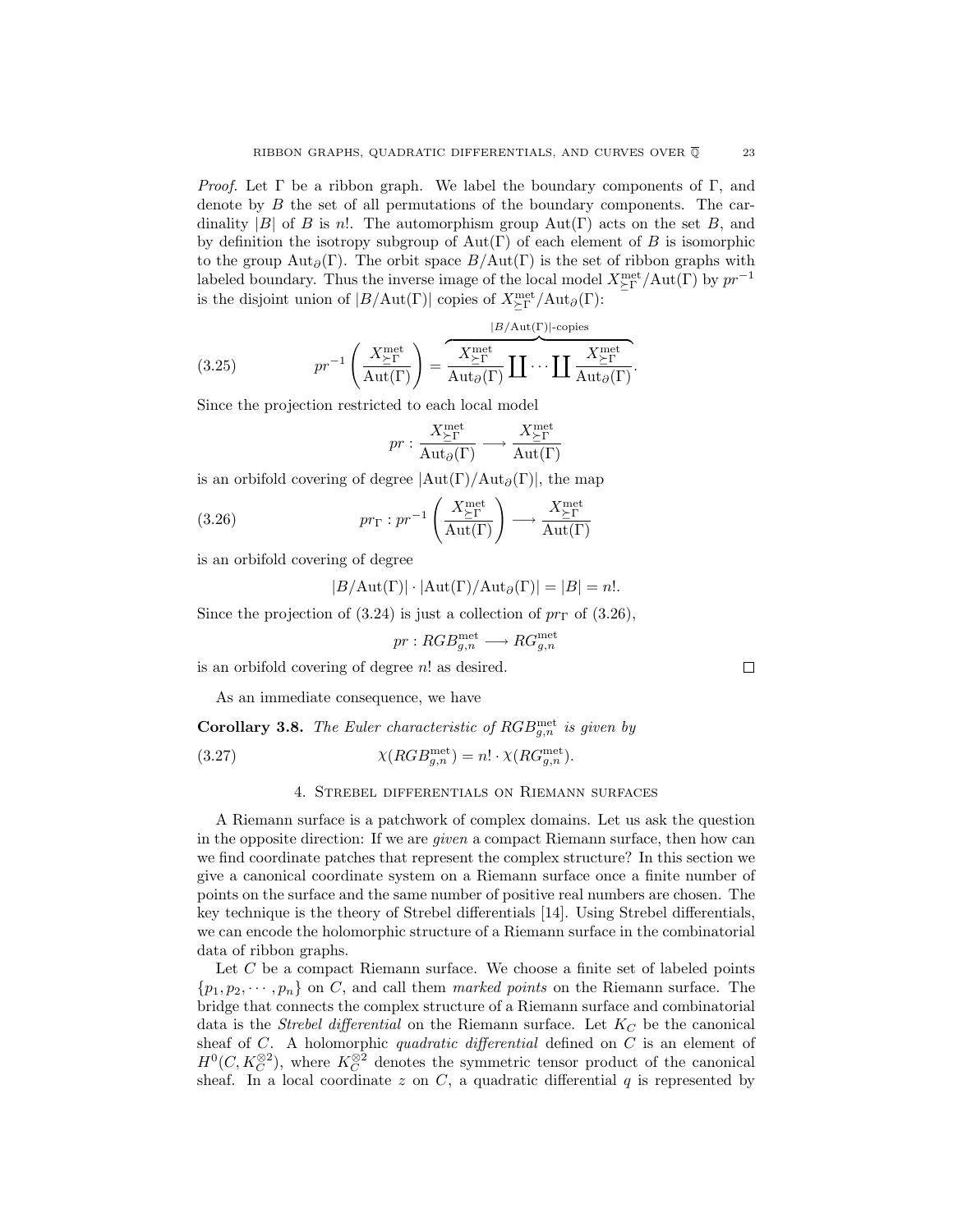$q = f(z)(dz)^2$  with a locally defined holomorphic function  $f(z)$ . With respect to a coordinate change  $w = w(z)$ , the local expressions

$$
q = f(z) (dz)^2 = g(w) (dw)^2
$$

transform by

(4.1) 
$$
f(z) = g(w(z)) \left(\frac{dw(z)}{dz}\right)^2.
$$

A meromorphic quadratic differential on C is a holomorphic quadratic differential q defined on C except for a finite set  $\{p_1, \dots, p_n\}$  of points of C such that at each singularity  $p_j$  of q, there is a local expression  $q = f_j(z)(dz)^2$  with a meromorphic function  $f_j$  that has a pole at  $z = p_j$ . If  $f_j(z)$  has a pole of order r at  $p_j$ , then we say q has a pole of order r at  $z = p_i$ .

Let  $q = f(z)(dz)^2$  be a meromorphic quadratic differential defined on C. A real parametric curve

(4.2) 
$$
\gamma : (a, b) \ni t \longmapsto \gamma(t) = z \in C
$$

parameterized on an open interval  $(a, b)$  of a real axis is a *horizontal leaf* (or in the classical terminology, a horizontal *trajectory*) of  $q$  if

(4.3) 
$$
f(\gamma(t)) \left(\frac{d\gamma(t)}{dt}\right)^2 > 0
$$

for every  $t \in (a, b)$ . If

(4.4) 
$$
f(\gamma(t)) \left(\frac{d\gamma(t)}{dt}\right)^2 < 0
$$

holds instead, then the parametric curve  $\gamma$  of (4.2) is called a *vertical leaf* of q. The collection of all horizontal or vertical leaves form a real codimension 1 foliation on the Riemann surface  $C$  minus the singular points and zeroes of  $q$ . There are three important examples of the foliations for our study.

**Example 4.1.** Let  $q = (dz)^2$ . Then the horizontal lines

 $\alpha(t) = t + ci, \qquad t \in \mathbb{R}$ 

are the horizontal leaves of  $q$ , and

$$
\beta(t) = it + c, \qquad t \in \mathbb{R}
$$

are the vertical leaves for every  $c \in \mathbb{R}$ . Each of these defines a simple foliation on the complex plane C. In Figure 4.1, horizontal leaves are described by straight lines, and vertical leaves are indicated by broken lines.



FIGURE 4.1. Foliations defined by  $(dz)^2$ .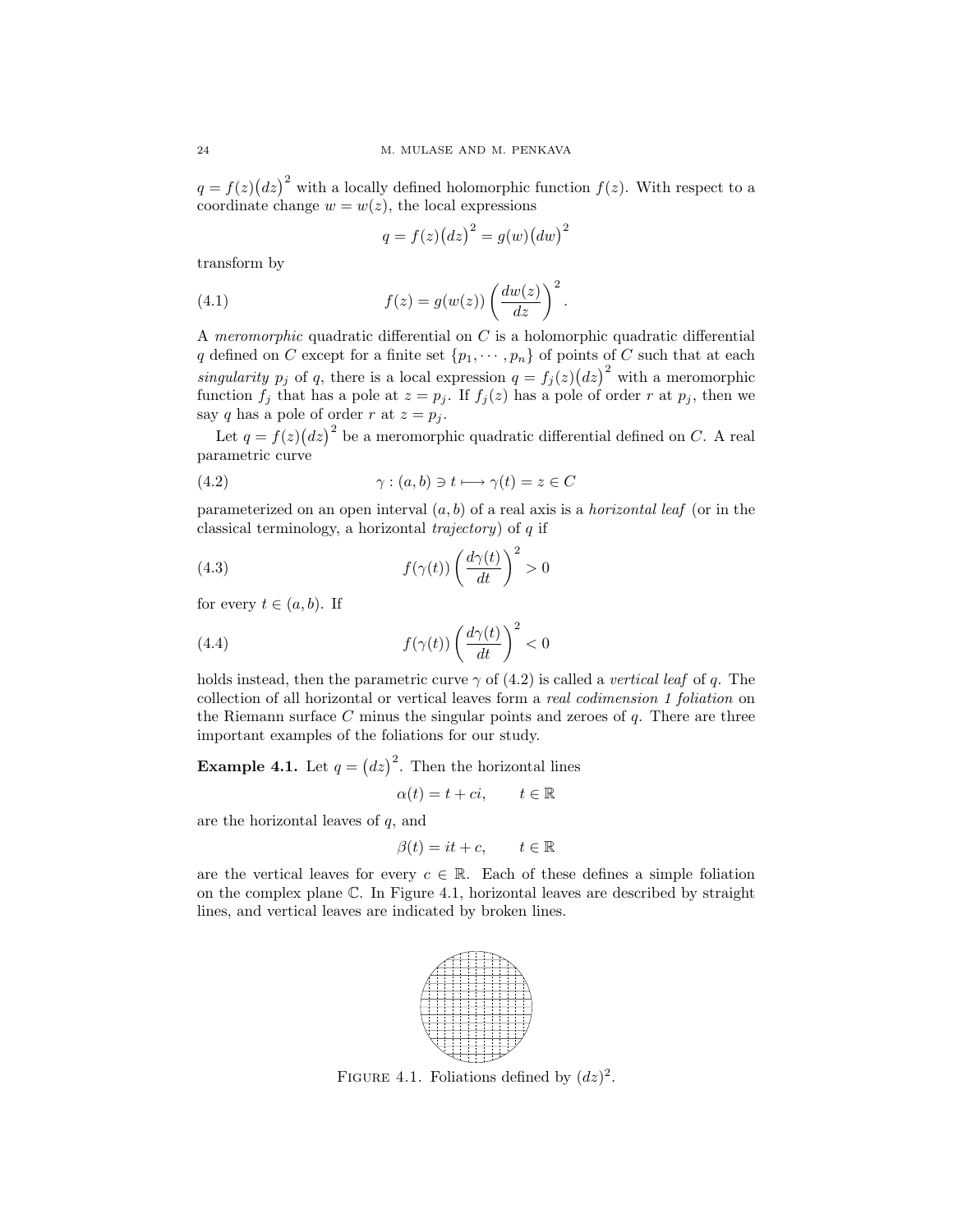If a quadratic differential  $q = f(z)(dz)^2$  is holomorphic and non-zero at  $z = z_0$ , then on a neighborhood of  $z_0$  we can introduce a *canonical coordinate* 

(4.5) 
$$
w(z) = \int_{z_0}^{z} \sqrt{f(z)} dz.
$$

It follows from  $(4.1)$  that in the w-coordinate the quadratic differential is given by  $q = (dw)^2$ . Therefore, the leaves of q near  $z_0$  look exactly as in Figure 4.1 in the canonical coordinate. This explains the classical terminology of horizontal and vertical trajectories. We remark here that although the coordinate  $w(z)$  is called canonical, still there is an ambiguity of coordinate change

$$
(4.6) \t\t\t w(z) \longmapsto -w(z) + a
$$

with an arbitrary complex constant a.

Using the canonical coordinate, it is obvious to see the following:

**Proposition 4.1.** Let S be an open Riemann surface and q a holomorphic quadratic differential on S. Then for every point  $p \in S$ , there is a unique horizontal leaf and a vertical leaf passing through p. Moreover, these leaves intersect at a right angle with respect to the conformal structure of S near p.

When a holomorphic quadratic differential has a zero, then the foliation behaves differently.

**Example 4.2.** Let  $q = z^m (dz)^2$ . Then  $(m + 2)$  half rays

$$
\alpha_k : (0, \infty) \ni t \longmapsto t \cdot \exp\left(\frac{2\pi i k}{m+2}\right) \in \mathbb{C}, \qquad k = 0, 1, \cdots, m+1
$$

give the horizontal leaves that have  $z = 0$  on the boundary (the straight lines of Figure 4.2), and another set of  $(m + 2)$  half rays

$$
\beta_k : (0, \infty) \ni t \longmapsto t \cdot \exp\left(\frac{\pi i + 2\pi i k}{m+2}\right) \in \mathbb{C}, \qquad k = 0, 1, \cdots, m+1
$$

gives the vertical leaves (the broken lines of Figure 4.2).



FIGURE 4.2. Horizontal and vertical leaves of  $z^3(dz)^2$ .

The foliation becomes quite wild at singularities of  $q$ . However, the situation is milder around a quadratic pole with a negative real coefficient .

**Example 4.3.** Let  $q = -\left(\frac{dz}{z}\right)^2$ . Then every concentric circle centered at 0,

$$
\alpha(t) = re^{it}, \qquad t \in \mathbb{R}, r > 0,
$$

is a horizontal leaf, and all the half-rays

$$
\beta(t) = te^{i\theta}, \qquad t > 0, 0 \le \theta < 2\pi,
$$

give the vertical leaves. We note that all horizontal leaves are compact curves (Figure 4.3).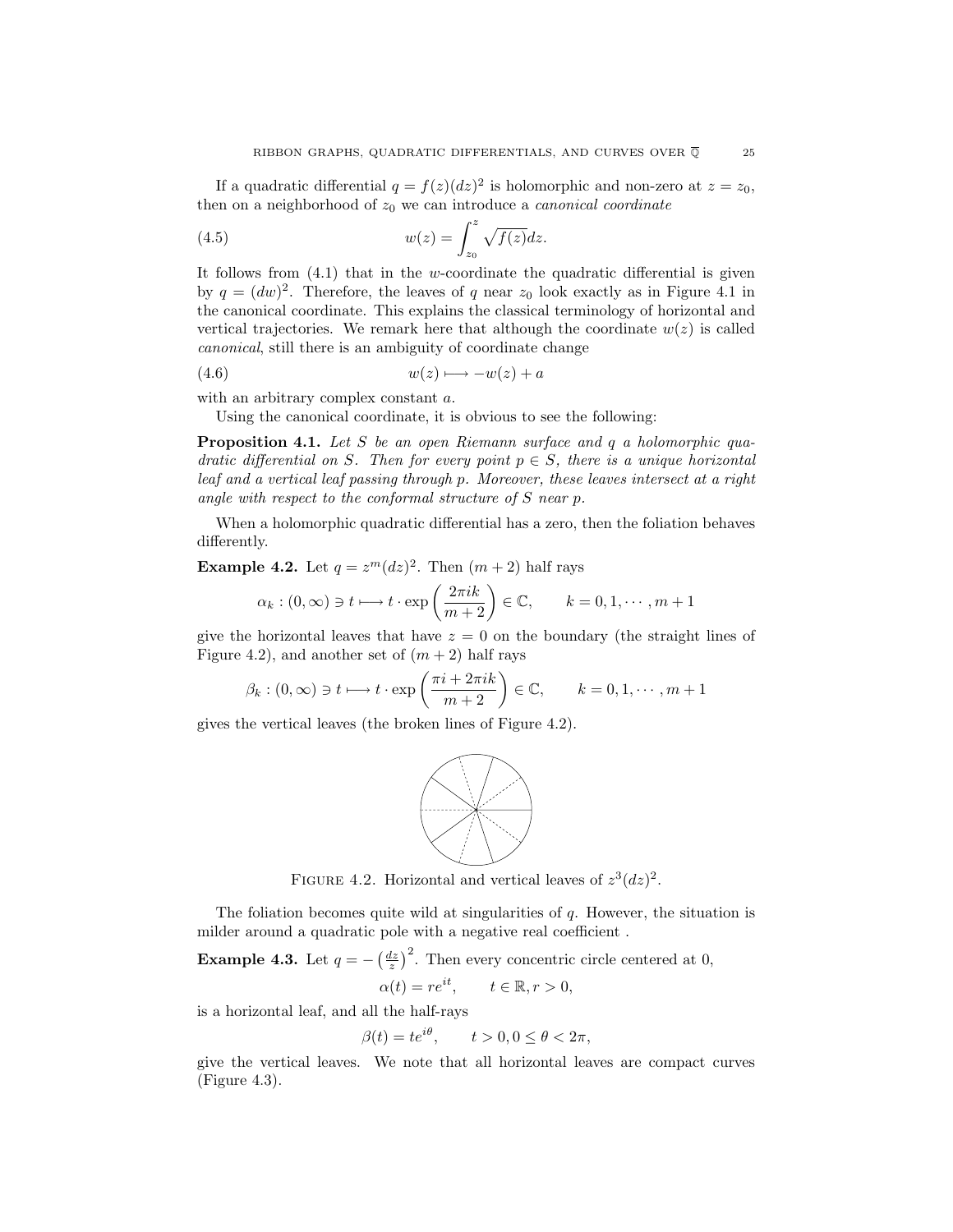

FIGURE 4.3. Horizontal compact leaves and vertical leaves of  $-\frac{1}{z^2}(dz)^2$ .

The fundamental theorem we need is:

**Theorem 4.2** (Strebel [14]). Let g and n be integers satisfying that

$$
\begin{cases}\n g \ge 0 \\
 n \ge 1 \\
 2 - 2g - n < 0,\n\end{cases}
$$

and  $(C,(p_1,\dots,p_n))$  a smooth Riemann surface of genus g with n marked points  $p_1, \dots, p_n$ . Choose an ordered n-tuple  $(a_1, \dots, a_n) \in \mathbb{R}^n_+$  of positive real numbers. Then there is a unique meromorphic quadratic differential q on  $C$  satisfying the following conditions:

- 1. *q is holomorphic on*  $C \setminus \{p_1, \dots, p_n\}.$
- 2. q has a double pole at each  $p_j$ ,  $j = 1, \dots, n$ .
- 3. The union of all noncompact horizontal leaves forms a closed subset of C of measure zero.
- 4. Every compact horizontal leaf  $\alpha$  is a simple loop circling around one of the poles, say  $p_j$ , and it satisfies

(4.8) 
$$
a_j = \oint_{\alpha} \sqrt{q},
$$

where the branch of the square root is chosen so that the integral has a positive value with respect to the positive orientation of  $\alpha$  that is determined by the complex structure of C.

This unique quadratic differential is called the Strebel differential. Note that the integral (4.8) is automatically a real number because of (4.3). Every noncompact horizontal leaf of a Strebel differential defined on  $C$  is bounded by zeros of  $q$ , and every zero of degree m of q bounds  $m + 2$  horizontal leaves, as we have seen in Example 4.2.

Let  $\gamma(t)$  be a noncompact horizontal leaf bounded by two zeros  $z_0 = \gamma(t_0)$  and  $z_1 = \gamma(t_1)$  of  $q = f(z)(dz)^2$ . Then we can assign a positive real number

(4.9) 
$$
L(\gamma) = \int_{z_0}^{z_1} \sqrt{q} = \int_{t_0}^{t_1} \sqrt{f(\gamma(t))} \frac{d\gamma(t)}{dt} dt
$$

by choosing a branch of  $\sqrt{f(z)}$  near  $z_0$  and  $z_1$  so that the integral becomes positive. As before, the integral is a real number because  $\gamma$  is a horizontal leaf. We call  $L(\gamma)$  the length of the edge  $\gamma$  with respect to q. Note that the length (4.9) is independent of the choice of the parameter  $t$ . The length is also defined for any compact horizontal leaf by (4.8). Thus every horizontal leaf has a uniquely defined length, and hence the Strebel differential q defines a *measured* foliation on the open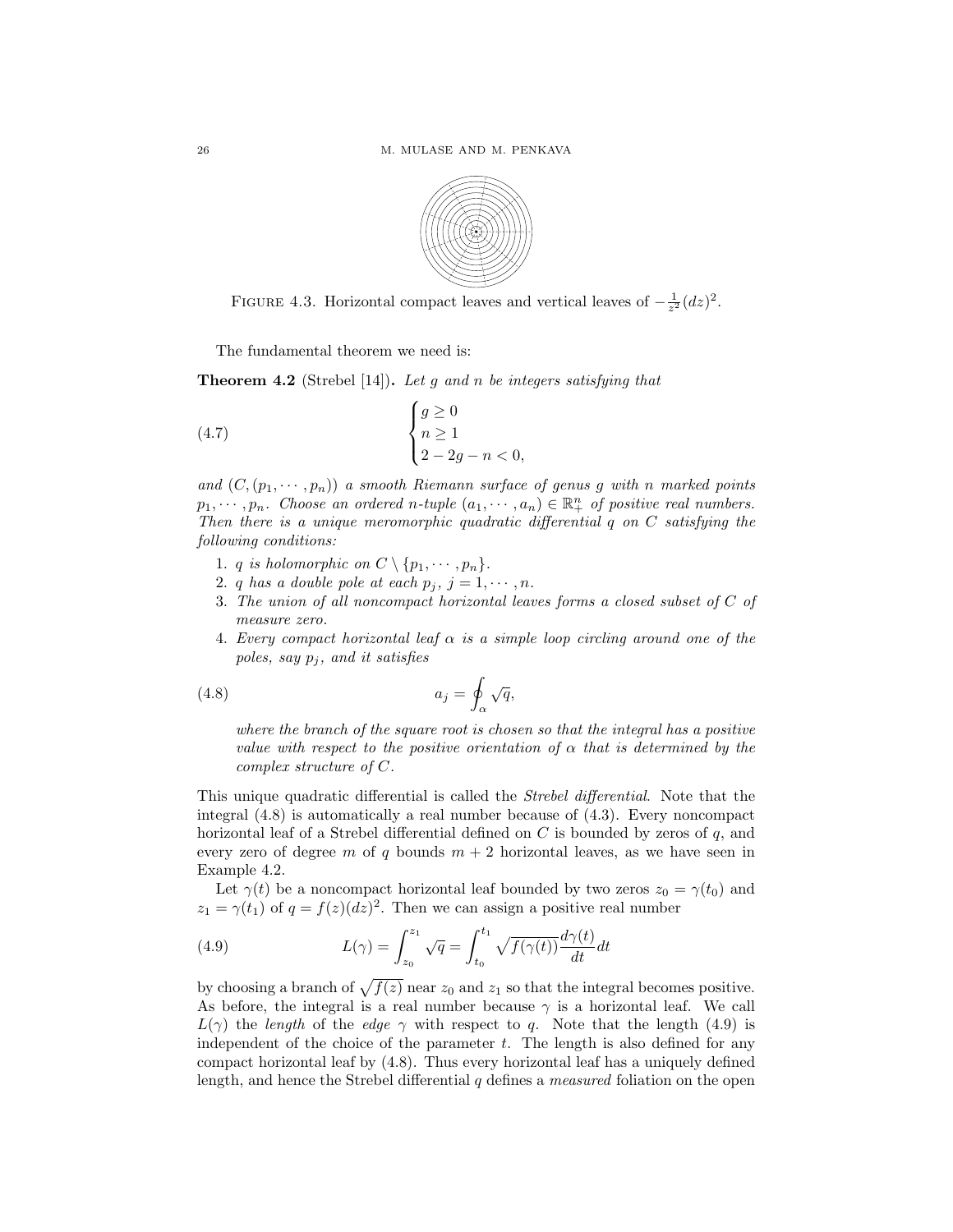subset of the Riemann surface that is the complement of the set of zeroes and poles of  $q$ .

Around every marked point  $p_i$  there is a foliated disk of compact horizontal leaves with length equal to the prescribed value  $a_j$ . As the loop becomes larger in size (but not in length, because it is a constant), it hits zeroes of  $q$  and the shape becomes a polygon (Figure 4.4).



FIGURE 4.4. A foliated disk with compact horizontal leaves.

Let the polygon be an  $m$ -gon,  $\gamma_1, \cdots, \gamma_m$  the noncompact horizontal leaves surrounding  $p_j$ , and  $\alpha$  a compact horizontal leaf around the point. Then we have

(4.10) 
$$
a_j = L(\alpha) = L(\gamma_1) + \cdots L(\gamma_m).
$$

We note that some of the  $\gamma_i$ 's may be the same noncompact horizontal leaf on the Riemann surface C. The collection of all compact horizontal leaves surrounding  $p_j$  forms a punctured disk with its center at  $p_j$ . Glue all these punctured disks to noncompact horizontal leaves and the zeroes of the Strebel differentials, and fill the punctures with points  $\{p_1, \dots, p_n\}$ . Then we obtain a compact surface, which is the underlying topological surface of the Riemann surface C.

**Corollary 4.3.** Let g and n be integers satisfying (4.7), and

$$
(4.11) \qquad (C, (p_1, p_2, \cdots, p_n), (a_1, a_2, \cdots, a_n))
$$

a nonsingular Riemann surface of genus g with n marked points and an ordered n-tuple of positive real numbers. Then there is a unique cell-decomposition  $\Box_q$  of C consisting of v 0-cells, e 1-cells, and n 2-cells, where v is the number of zeroes of the Strebel differential q associated with (4.11), and

$$
e=v-2+2g+n.
$$

*Proof.* The 0-cells, or the vertices, of  $\Box_q$  are the zeroes of the Strebel differential  $q$  of  $(4.11)$ . The 1-cells, or the *edges*, are the noncompact horizontal leaves that connect the 0-cells. Since each 1-cell has a finite positive length and the union of all 1-cells is closed and has measure zero on  $C$ , the number of 1-cells is finite. The union of all compact horizontal leaves that are homotopic to  $p_j$  (together with the center  $p_i$ ) forms a 2-cell, or a *face*, that is homeomorphic to a 2-disk. There are n such 2-cells. The formula for the Euler characteristic

$$
v - e + n = 2 - 2g
$$

determines the number of edges.

The 1-skeleton, or the union of the 0-cells and 1-cells, of the cell-decomposition  $\Box_q$  that is defined by the Strebel differential is a ribbon graph. The cyclic order of half-edges at each vertex is determined by the orientation of the Riemann surface. A vertex of the graph that comes from a zero of degree m of the Strebel differential has degree  $m+2$ . Thus the graph we are considering here does not have any vertices

 $\Box$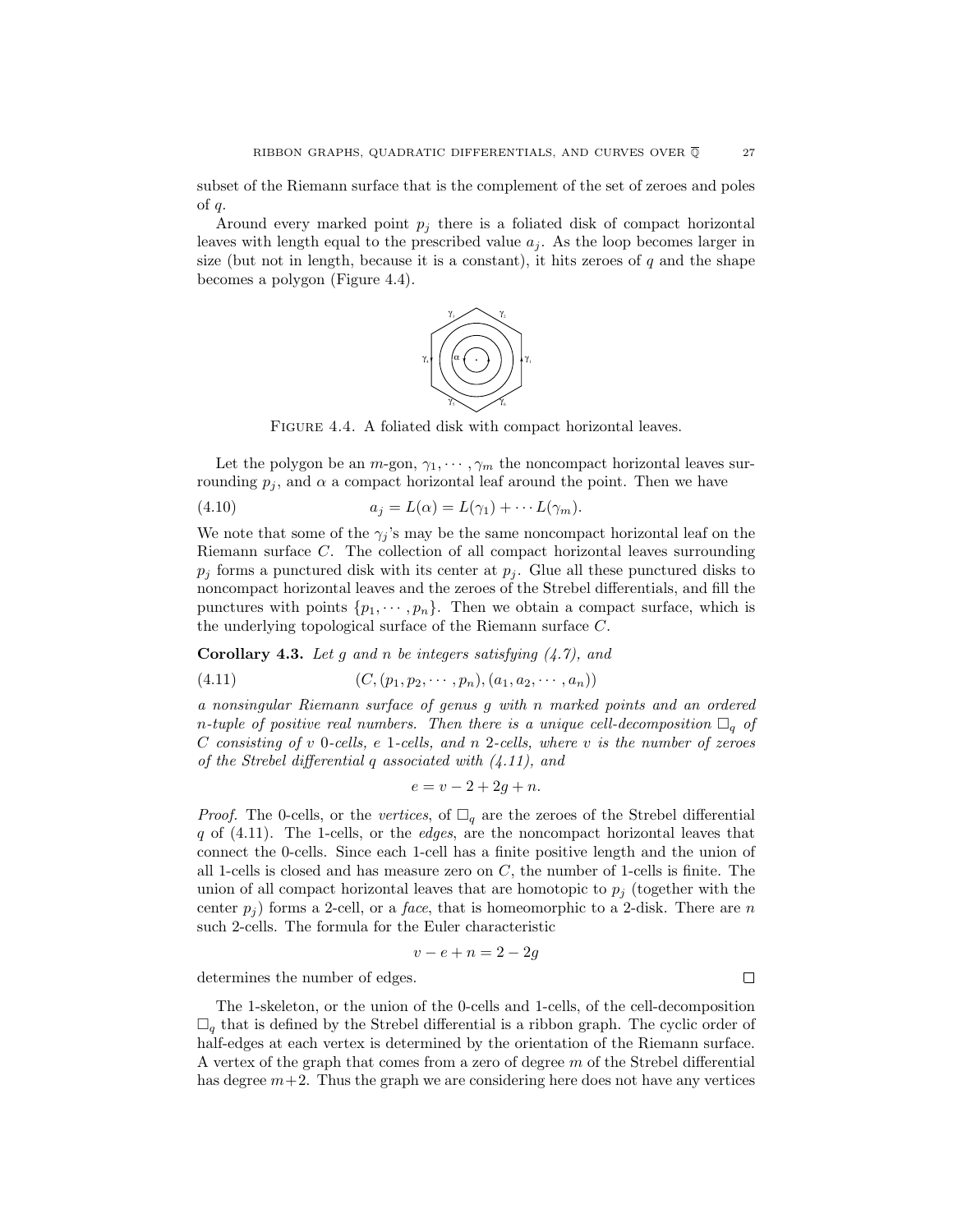of degree less than 3. Since each edge of the graph has the unique length by (4.9), the graph is a metric ribbon graph.

Let us give some explicit examples of the Strebel differentials. We start with a meromorphic quadratic differential which is not a Strebel differential, but nonetheless an important example because it plays the role of a building block.

**Example 4.4.** Consider the meromorphic quadratic differential

(4.12) 
$$
q_0 = \frac{1}{4\pi^2} \frac{(d\zeta)^2}{\zeta(1-\zeta)} = \frac{1}{4\pi^2} \left(\frac{1}{\zeta} + \frac{1}{1-\zeta}\right) (d\zeta)^2
$$

on  $\mathbb{P}^1$ . It has simple poles at 0 and 1, and a double pole at  $\infty$ . The line segment [0, 1] is a horizontal leaf of length  $1/2$ . The whole  $\mathbb{P}^1$  minus [0, 1] and infinity is covered with a collection of compact horizontal leaves which are confocal ellipses

(4.13) 
$$
\zeta = a\cos\theta + \frac{1}{2} + ib\sin\theta,
$$

where  $a$  and  $b$  are positive constants that satisfy

$$
a^2 = b^2 + \frac{1}{4}.
$$

We have

$$
\frac{1}{4\pi^2} \frac{(d\zeta)^2}{\zeta(1-\zeta)} = \frac{1}{4\pi^2} (d\theta)^2
$$

under (4.13). The length of each compact leaf is 1.



**Example 4.5.** Recall the Weierstrass elliptic function

$$
\wp(z) = \frac{1}{z^2} + \sum_{\substack{(m,n)\in\mathbb{Z}^2\\(m,n)\neq(0,0)}} \left(\frac{1}{(z-m-n\tau)^2} - \frac{1}{(m+n\tau)^2}\right)
$$

$$
= \frac{1}{z^2} + \frac{g_2 z^2}{20} + \frac{g_3 z^4}{28} + \frac{g_2^2 z^6}{1200} + \frac{3g_2 g_3 z^8}{6160} + \cdots
$$

defined on the elliptic curve

$$
E_{\tau} = \frac{\mathbb{C}}{\mathbb{Z} \oplus \mathbb{Z} \tau}
$$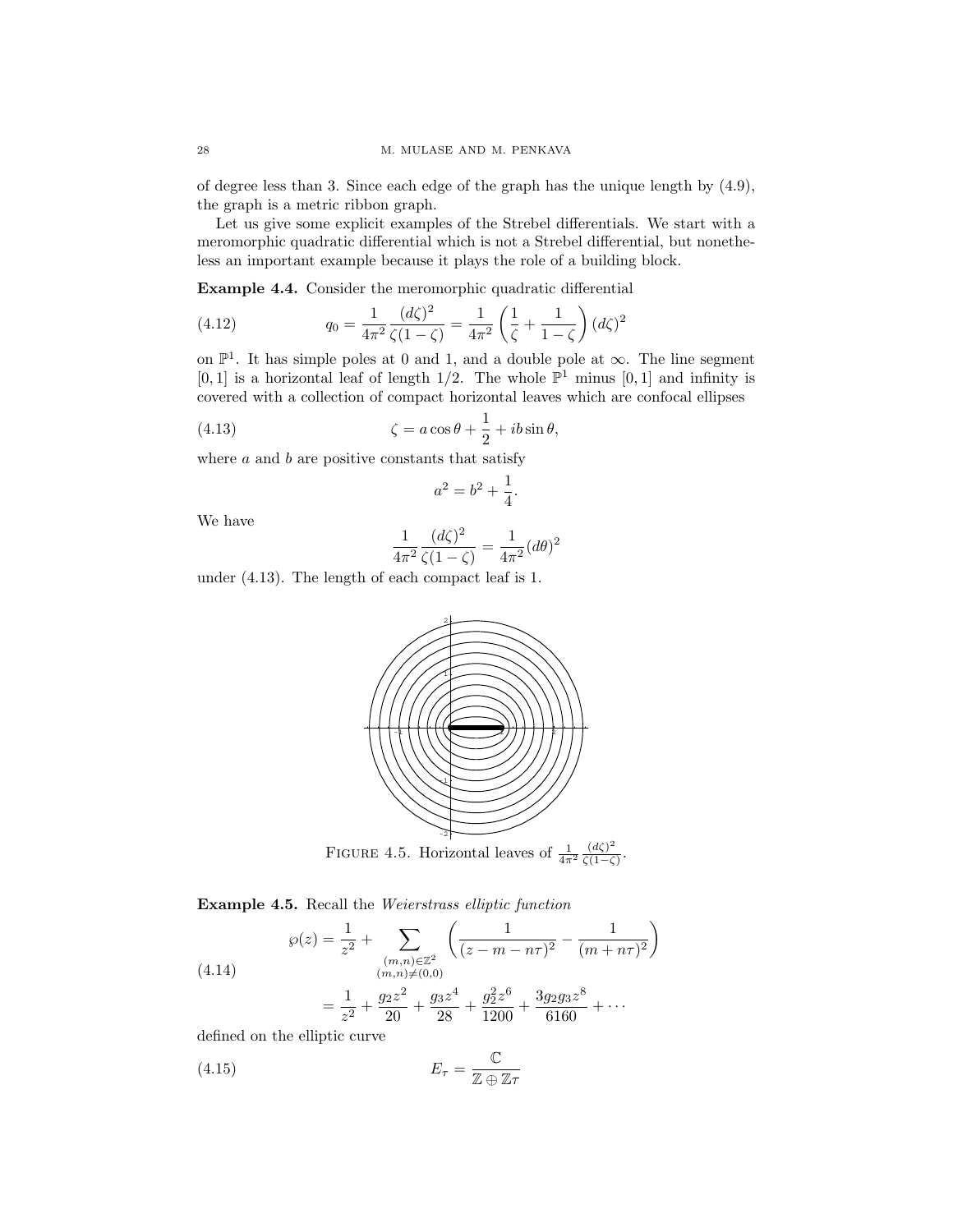of modulus  $\tau$  with  $Im(\tau) > 1$ , where  $g_2$  and  $g_3$  are defined by

(4.16) 
$$
g_2 = \sum_{\substack{(m,n)\in\mathbb{Z}^2\\(m,n)\neq(0,0)}} \frac{60}{(m+n\tau)^4}, \text{ and } g_3 = \sum_{\substack{(m,n)\in\mathbb{Z}^2\\(m,n)\neq(0,0)}} \frac{140}{(m+n\tau)^6}.
$$

Let z be a coordinate on  $E_{\tau}$ . It is customary to write

$$
\omega_1 = 1/2, \quad \omega_2 = (1 + \tau)/2, \qquad \omega_3 = \tau/2
$$

and

$$
e_j = \wp(\omega_j), \qquad j = 1, 2, 3.
$$

The quantities  $g_2$ ,  $g_3$  and  $e_j$ 's satisfy the following relation:

$$
4x^3 - g_2x - g_3 = 4(x - e_1)(x - e_2)(x - e_3).
$$

Let us consider the case when  $\tau = i = \sqrt{-1}$ . We have  $g_2 = 4$ ,  $g_3 = 0$ ,  $e_1 = -e_3 = 1$ and  $e_2 = 0$ . In particular, the elliptic curve is defined over Q. The Weierstrass  $\wp$ function maps the interior of the square spanned by  $0, \omega_1, \omega_2, \omega_3$  biholomorphically onto the upper half plane, and the boundary of the square to the real axis (see for example, [10]). A Strebel differential is given by

(4.17) 
$$
q = -\frac{4}{\pi^2} \wp(z) (dz)^2.
$$

The series expansion of (4.14) tells us that the horizontal leaves near 0 are closed loops that are centered at the origin. The differential q has a double zero at  $\omega_2$ , which we see from the Weierstrass differential equation

$$
\wp'(z)^{2} = 4\wp(z)^{3} - 4\wp(z) = 4(\wp(z) - e_{1})(\wp(z) - e_{2})(\wp(z) - e_{3}).
$$

The real curve  $\omega_1 + it$  is a horizontal leaf, because on the edge  $\overline{\omega_1 \omega_2}$  the Weierstrass function  $\varphi(z)$  takes values in  $[e_2, e_1]$ . The curve  $\omega_3 + t$  is also a horizontal leaf, because on the edge  $\overline{\omega_3 \omega_2}$  the function  $\wp(z)$  takes values in  $[e_3, e_2]$ . In the above consideration we used the fact that  $\wp(z)$  is an even function:

$$
\wp(z) = \wp(-z).
$$

An extra  $\mathbb{Z}/2\mathbb{Z}$  symmetry comes from the transformation property

$$
\wp(iz) = -\wp(z).
$$

To prove that  $(4.17)$  is indeed a Strebel differential, we just note that q is the pull-back of the building block  $q_0$  of (4.12) via a holomorphic map

$$
\phi: E_i \xrightarrow{\wp^2} \mathbb{P}^1.
$$

Indeed,

$$
q = -\frac{4}{\pi^2} \wp(z) (dz)^2 = \frac{1}{4\pi^2} \frac{(d\wp^2)^2}{\wp^2 (1 - \wp^2)}.
$$

The inverse image of the interval  $[0, 1]$  is the degree 4 ribbon graph with one vertex, two edges and one boundary component (Figure 4.6).

Another interesting case is  $\tau = e^{\pi i/3}$ , which corresponds to  $g_2 = 0$ ,  $g_3 = 4$ , and

$$
e_1 = 1
$$
,  $e_2 = e^{2\pi i/3}$ ,  $e_3 = e^{4\pi i/3}$ .

Again the elliptic curve is defined over  $\mathbb{Q}$ . The zeroes of  $\wp(z)$  are

$$
p = \frac{\omega_1 + \omega_2 + \omega_3}{3}
$$
 and  $2p = \frac{2(\omega_1 + \omega_2 + \omega_3)}{3}$ .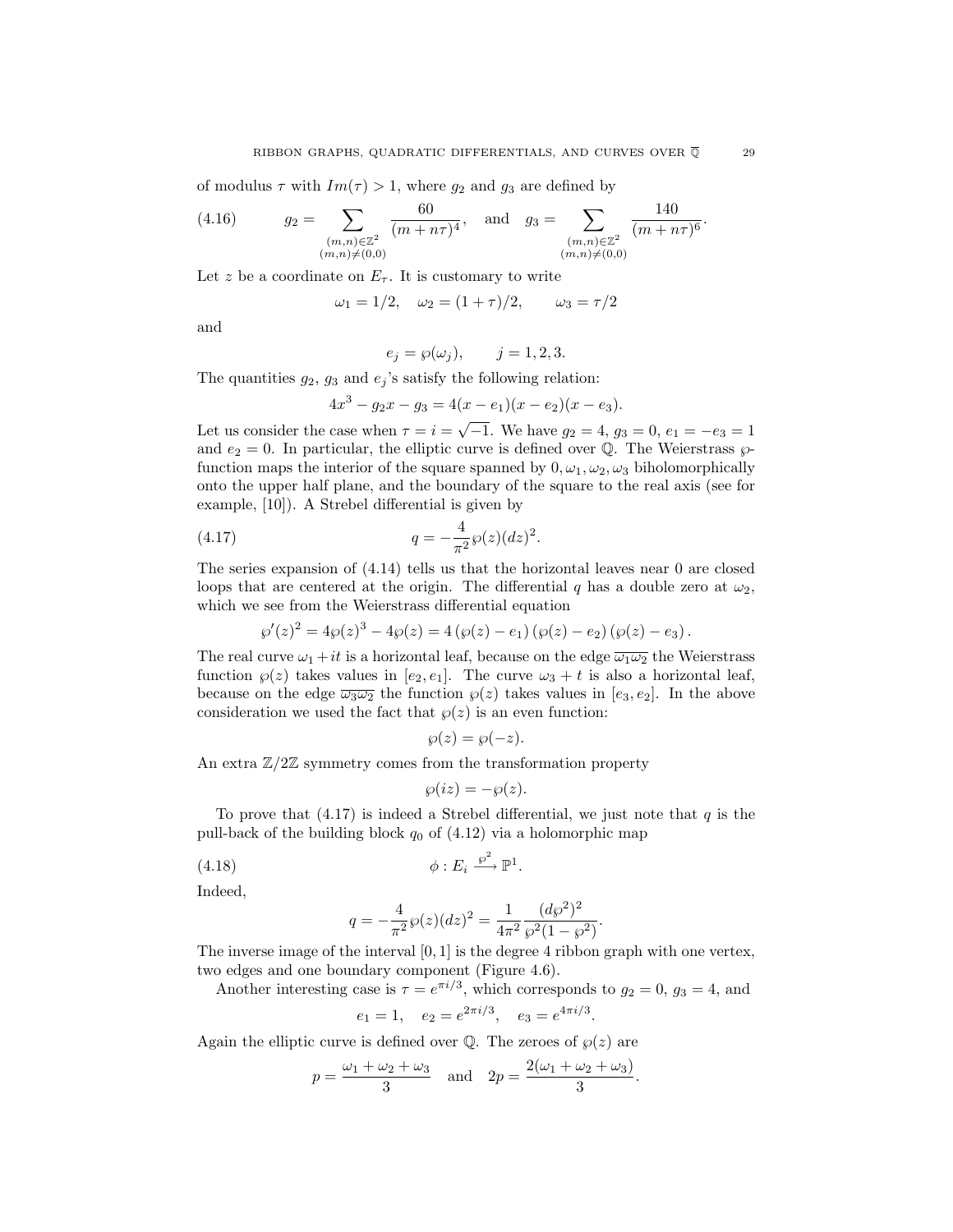

FIGURE 4.6. Elliptic curve of modulus  $\tau = i$  and a ribbon graph on it.

The Weierstrass function  $\varphi(z)$  maps the line segment  $\overline{p\omega_1}$  onto  $[0,1]$ ,  $\overline{p\omega_2}$  to  $\overline{0e_2}$ , and  $\overline{p\omega_3}$  to  $\overline{0e_3}$ , respectively (Figure 4.7).



FIGURE 4.7. Weierstrass  $\wp$ -function for  $g_2 = 0, g_3 = 4$ .

A Strebel differential is given by

(4.19) 
$$
q = -\frac{9}{\pi^2} \wp(z) (dz)^2,
$$

and the non-compact leaves form a regular hexagonal network, which possesses a  $\mathbb{Z}/3\mathbb{Z}$ -symmetry (Figure 4.8).



Figure 4.8. A honeycomb.

We note that  $(4.19)$  is the pull-back of the building block  $q_0$  via a map

$$
E_{e^{\pi i/3}} \xrightarrow{\wp^3} \mathbb{P}^1.
$$

Indeed, we have

$$
q = -\frac{9}{\pi^2} \wp(z) (dz)^2 = \frac{1}{4\pi^2} \frac{(d\wp^3)^2}{\wp^3 (1 - \wp^3)}.
$$

We can now construct the canonical coordinate system by using the Strebel differential once we give n marked points on a Riemann surface and an  $n$ -tuple of real numbers. Let  $(C, (p_1, p_2, \cdots, p_n), (a_1, a_2, \cdots, a_n))$  be the set of data of  $(4.11)$ , and  $q$  the Strebel differential associated with the data. We recall that for every point of a vertical leaf there is a horizontal leaf intersecting perpendicularly at the point (Proposition 4.1). Since the set of compact horizontal leaves of  $q$  forms an open dense subset of  $C$ , which is indeed the disjoint union of punctured open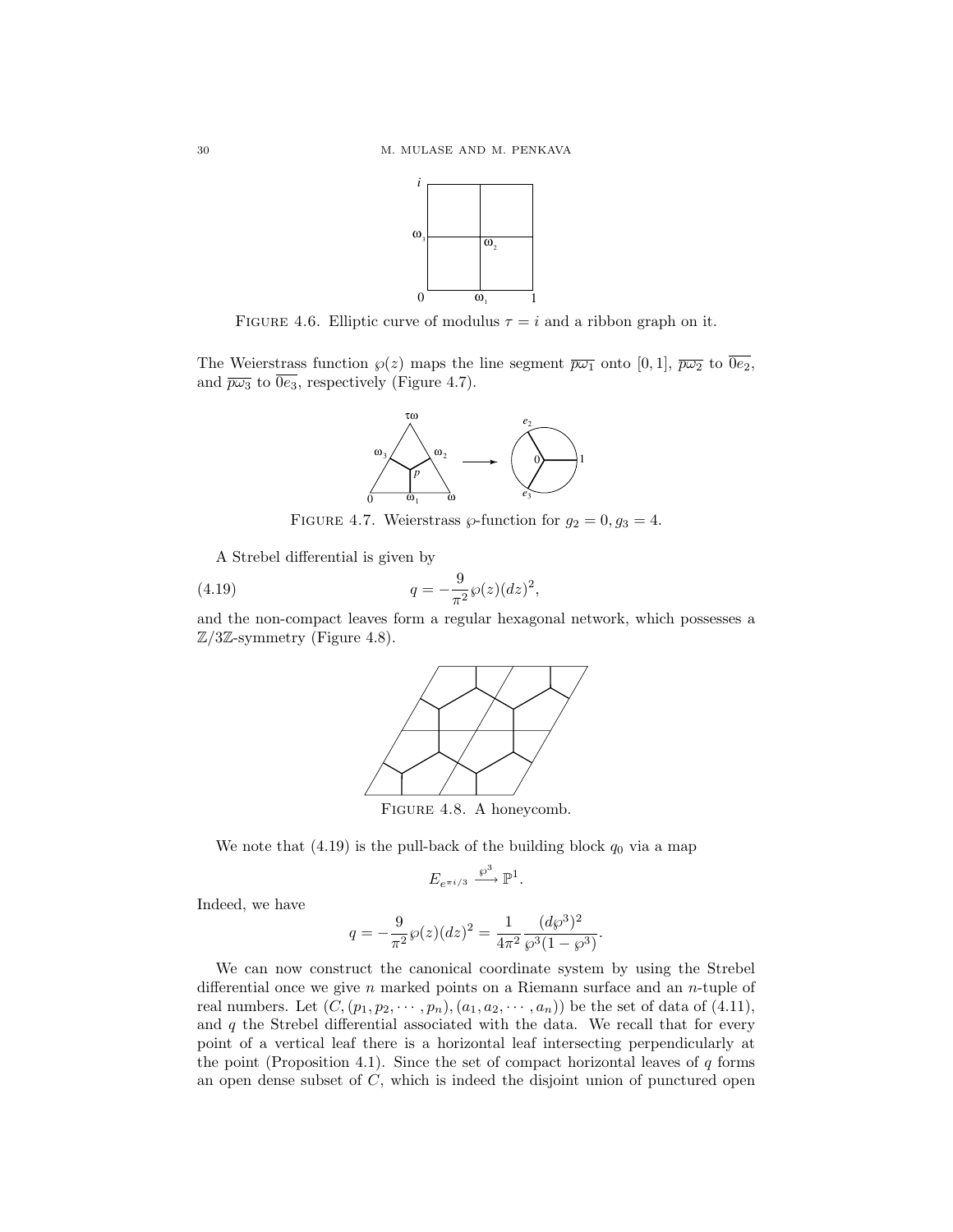2-disks, every vertical leaf of q extends to one of the points  $p_i$ . In particular, a vertical leaf starting at a zero of  $q$  should end at one of the poles.

**Theorem 4.4.** The set of all vertical leaves that connect zeroes and poles of q. together with the cell-decomposition  $\Box_q$  of C by the noncompact horizontal leaves, *defines a* canonical triangulation  $\Delta_q$  of C.

*Proof.* The cell-decomposition  $\Box_q$  of C defined by the noncompact horizontal leaves of  $q$  defines a polygonalization of  $C$ . Each polygon Figure 4.4 has a unique center, which is a pole of q. The vertical leaves that connect zeroes and poles supply the edges necessary for a triangulation of each polygon (Figure 4.9). □



FIGURE 4.9. Triangulation of a polygon

Let  $\Gamma_q$  denote a ribbon graph consisting of zeroes of  $q$  as vertices and noncompact horizontal leaves of  $q$  as edges. By the property of the Strebel differential, we have

(4.20) 
$$
\begin{cases} \chi(\Gamma_q) = v(\Gamma_q) - e(\Gamma_q) = 2 - 2g \\ b(\Gamma_q) = n. \end{cases}
$$

In particular, the closed surface associated with the ribbon graph  $\Gamma_q$  is the underlying topological surface of the Riemann surface C. For every edge E of  $\Gamma_q$ , there are two triangles of  $\Delta_q$  that share E. Gluing these two triangles along E, we obtain a diamond shape as in Figure 4.10. This is the set of all vertical leaves that intersect with E. Let V and V' be the endpoints of E, and give a direction to E from V to  $V'$ . We allow the case that E has only one endpoint. In that case, we assign an arbitrary direction to  $E$ . For a point  $P$  in the triangles, the canonical coordinate

(4.21) 
$$
z = z(P) = \int_V^P \sqrt{q}
$$

maps the diamond shape to a strip

(4.22) 
$$
U_E = \{ z \in \mathbb{C} \mid 0 < Re(z) < L \}
$$

of infinite height and width  $L$  in the complex plane, where  $L$  is the length of  $E$ . We identify the open set  $U_E$  as the union of two triangles on the Riemann surface C by the canonical coordinate z (Figure 4.10). The local expression of q on  $U_E$  is of course

$$
(4.23) \t\t q = (dz)^2.
$$

Let the degree of  $V$  be  $m$ . We note that every quadratic differential has an expression

(4.24) 
$$
q = \frac{m^2}{4} w^{m-2} (dw)^2
$$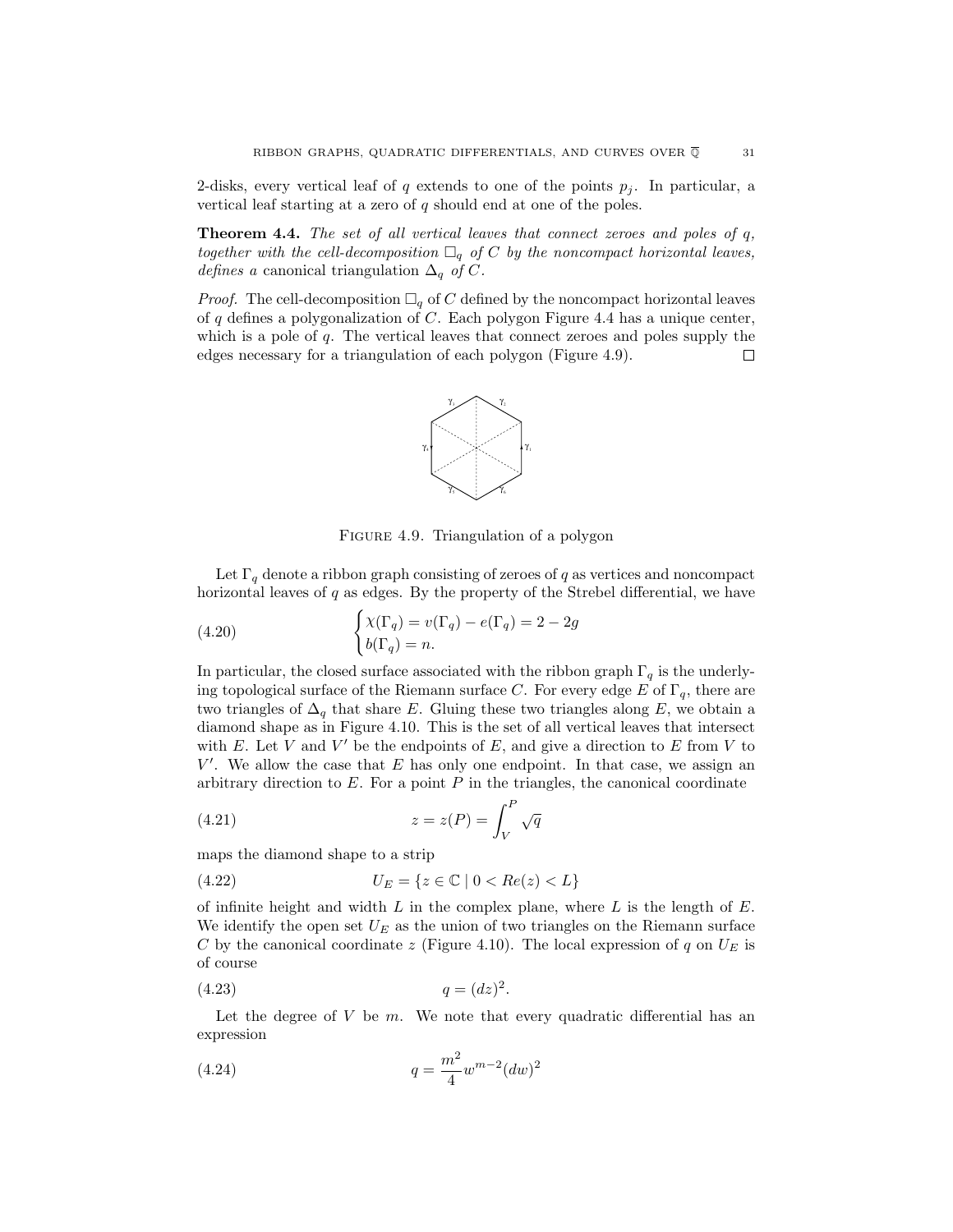

FIGURE 4.10. Triangulation and a canonical coordinate system of a Riemann surface.

around a zero of degree  $m - 2$ . So we use (4.24) as the expression of the Strebel differential  $q$  on an open neighborhood  $U_V$  around  $V$  with a coordinate  $w$  such that V is given by  $w = 0$ . On the intersection

$$
U_E\cap U_V,
$$

we have

(4.25) 
$$
q = (dz)^2 = \frac{m^2}{4} w^{m-2} (dw)^2
$$

from (4.23) and (4.24). Solving this differential equation with the initial condition that  $z = 0$  and  $w = 0$  define the same point V, we obtain the coordinate transform

(4.26) 
$$
w = w(z) = cz^{2/m},
$$

where c is an  $m$ th root of unity. Thus  $U_E$  and  $U_V$  are glued on the Riemann surface C in the way described in Figure 4.11.



FIGURE 4.11. Gluing a strip to a neighborhood of a vertex by  $w = w(z) = z^{2/3}.$ 

Since we have

$$
\oint \sqrt{q} = a_j
$$

around a quadratic pole  $p_j$ , we can choose a local coordinate u on an open disk  $U_j$ centered at  $p_j$  such that

(4.27) 
$$
q = -\frac{a_j^2}{4\pi^2} \frac{(du)^2}{u^2}.
$$

The coordinate disk  $U_j$ , which is the union of the horizontal leaves that are zerohomotopic to  $p_j$ , can be chosen so that its boundary consists of a collection of edges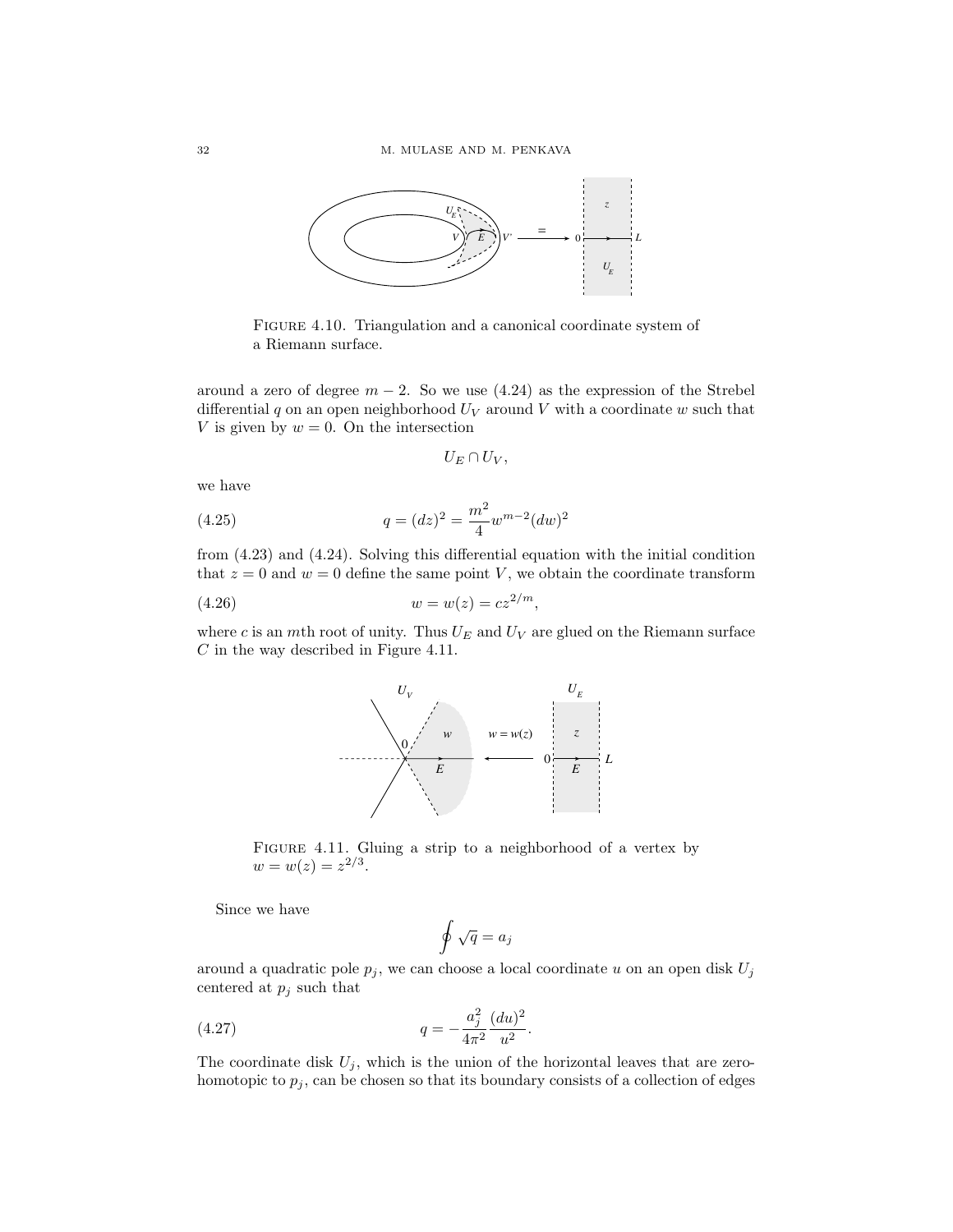$E_1, \dots, E_\mu$  for some  $\mu$ . Let  $z_k$  be the canonical coordinate on  $U_{E_k}$ . Equations (4.23) and (4.27) give us a differential equation

(4.28) 
$$
(dz_k)^2 = -\frac{a_j^2}{4\pi^2} \frac{(du)^2}{u^2}.
$$

Its solution is given by

$$
(4.29) \t\t u = u(z_k) = \gamma e^{2\pi i z_k/a_j},
$$

where  $\gamma$  is a constant of integration. Since the edges  $E_1, \dots, E_\mu$  surround the point  $p_j$ , the constant of integration for each  $z_k$  is arranged so that the solution u of (4.29) covers the entire disk. The precise form of gluing function of open sets  $U_{E_k}$ 's and  $U_j$  is given by

(4.30) 
$$
u = u(z_k) = \exp\left(2\pi i \frac{L_1 + L_2 + \dots + L_{k-1} + z_k}{L_1 + L_2 + \dots + L_\mu}\right), \qquad k = 1, 2, \dots, \mu,
$$

where the length  $L_k$  satisfies the condition

$$
a_j = L_1 + L_2 + \cdots + L_\mu.
$$



FIGURE 4.12. Gluing a strip to a neighborhood of a pole by  $u =$  $u(z_1) = \exp(2\pi i z_1/a_j).$ 

The open coordinate charts  $U_E$ 's,  $U_V$ 's and  $U_j$ 's cover the whole Riemann surface C. We call them the canonical coordinate charts.

**Definition 4.5.** The *canonical coordinate system* of the data

$$
(C, (p_1, p_2, \cdots, p_n), (a_1, a_2, \cdots, a_n))
$$

is the covering

(4.31) 
$$
C = \bigcup_{E} U_{E} \cup \bigcup_{V} U_{V} \cup \bigcup_{j=1}^{n} U_{j}
$$

of the Riemann surface  $C$  by the canonical coordinate charts, where the union is defined by the gluing functions (4.26) and (4.30).

We note that the canonical coordinate z we have chosen for the strip  $U_F$  around an edge  $E$  depends on the direction of the edge. If we use the opposite direction, then the coordinate changes to

$$
(4.32) \t\t z \longmapsto L-z,
$$

where  $L$  is the length of  $E$ , as before. This change of coordinate does not affect the differential equations (4.25) and (4.28), because

$$
(dz)^2 = (d(L-z))^2.
$$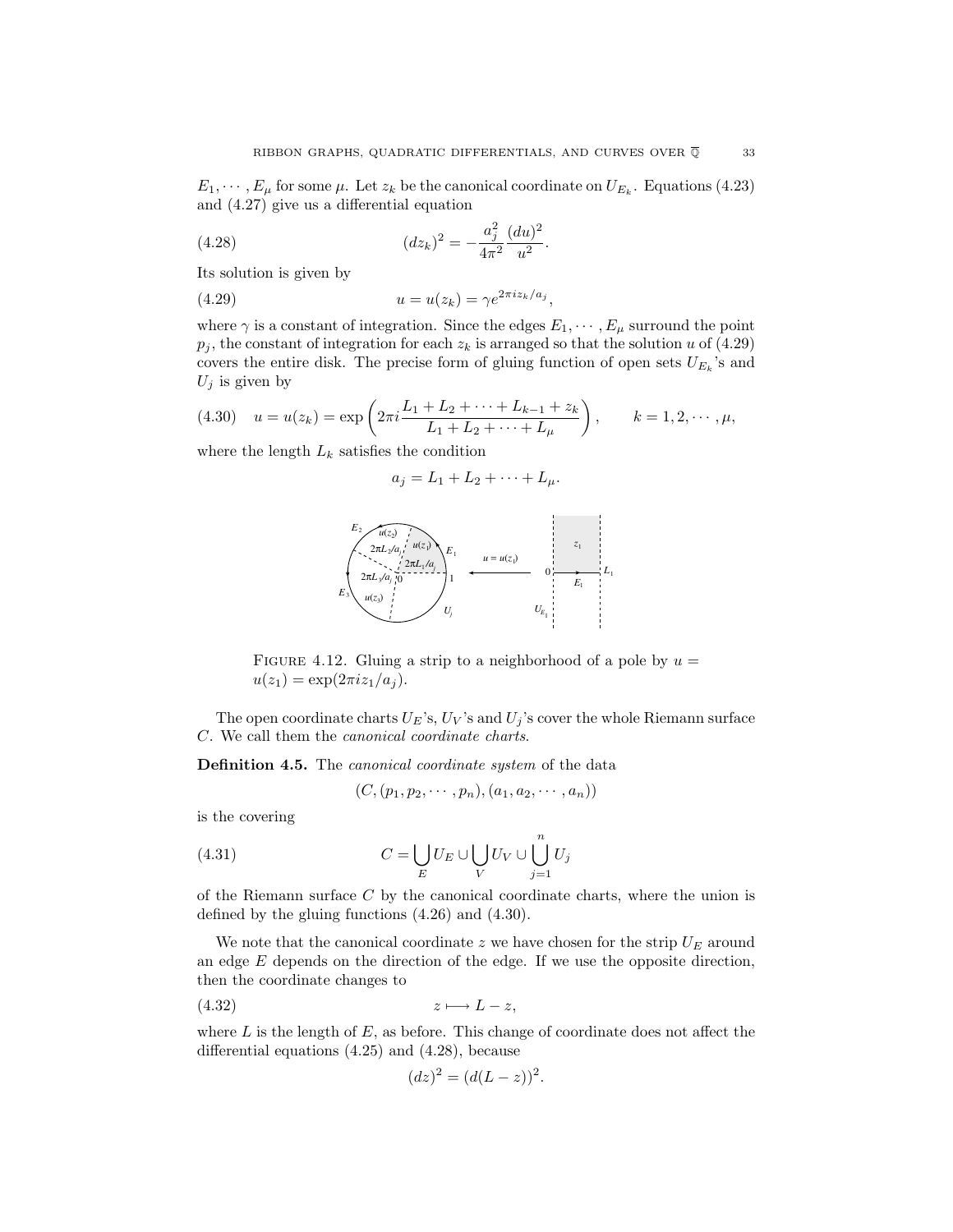# 5. Combinatorial description of the moduli spaces of Riemann surfaces

We have defined the space of metric ribbon graphs with labeled boundary components by

$$
RGB_{g,n}^{\text{met}} = \coprod_{\Gamma \in RGB_{g,n}} \frac{\mathbb{R}^{e(\Gamma)}_+}{\text{Aut}_{\partial}(\Gamma)}.
$$

The Strebel theory defines a map

(5.1) 
$$
\sigma: \mathfrak{M}_{g,n} \times \mathbb{R}^n_+ \longrightarrow RGB_{g,n}^{\text{met}},
$$

where  $\mathfrak{M}_{q,n}$  is the *moduli space* of Riemann surfaces of genus g with n ordered marked points. In what follows, we prove that the map  $\sigma$  is bijective. Since  $\sigma$  is a map between two differentiable orbifolds, it is more desirable to establish that the map is indeed a diffeomorphism of orbifolds. However, such an attempt is beyond the scope of our current investigation.

The case of  $(g, n) = (1, 1)$  is in many ways exceptional. For  $(g, n) = (0, 3)$ , all Strebel differentials are explicitly computable. Thus we can construct the identification map

$$
\mathfrak{M}_{0,3} \times \mathbb{R}^3_+ = RGB^{\mathrm{met}}_{0,3}
$$

directly. This topic is studied at the end of this section. We also examine the orbifold covering  $RGB_{0,3}^{met} \rightarrow RG_{0,3}^{met}$  there.

The product group  $\mathbb{R}^n_+$  acts naturally on  $\mathfrak{M}_{g,n} \times \mathbb{R}^n_+$ . Therefore it acts on the space  $RGB_{g,n}^{\text{met}}$  through the bijection  $\sigma$ . However, the  $\mathbb{R}^n_+$ -action on  $RGB_{g,n}^{\text{met}}$  is complicated. We give an example in this section which shows that the action does not preserve the rational cells.

**Theorem5.1.** There is a natural bijection

$$
\mathfrak{M}_{g,n} \times \mathbb{R}^n_+ = RGB_{g,n}^{met}.
$$

Proof. The proof breaks down into three steps. In Step 1, we construct a map

(5.2) 
$$
\coprod_{\Gamma \in RGB_{g,n}} \mathbb{R}^{e(\Gamma)}_+ \longrightarrow \mathfrak{M}_{g,n} \times \mathbb{R}^n_+.
$$

We then prove that the map descends to

(5.3) 
$$
\beta:RGB_{g,n}^{\text{met}} \longrightarrow \mathfrak{M}_{g,n} \times \mathbb{R}^n_+
$$

by considering the action of the graph automorphism groups preserving the boundary order in Step 2. From the construction of Step 1 we will see that  $\beta$  is a right-inverse of the map  $\sigma$  of (5.1), i.e.,  $\sigma \circ \beta$  is the identity of  $RGB_{g,n}^{\text{met}}$ . In Step 3 we prove that  $\beta$  is also a left-inverse of the map  $\sigma$ .

Step 1. Our starting point is a metric ribbon graph  $\Gamma_{\rm met}$  with labeled boundary components. We label all edges, and give an arbitrary direction to each edge. To each directed edge  $\vec{E}$  of  $\Gamma_{\text{met}}$ , we assign a strip

$$
U_{\overrightarrow{E}} = \{ z \in \mathbb{C} \mid 0 < Re(z) < L \}
$$

of infinite length and width  $L$ , where  $L$  is the length of  $E$  (see Figure 5.1). The open real line segment  $(0, L) \subset U_{\overrightarrow{E}}$  is identified with the edge  $\overrightarrow{E}$ . The strip  $U_{\overrightarrow{E}}$ has a complex structure defined by the coordinate  $z$ , and a holomorphic quadratic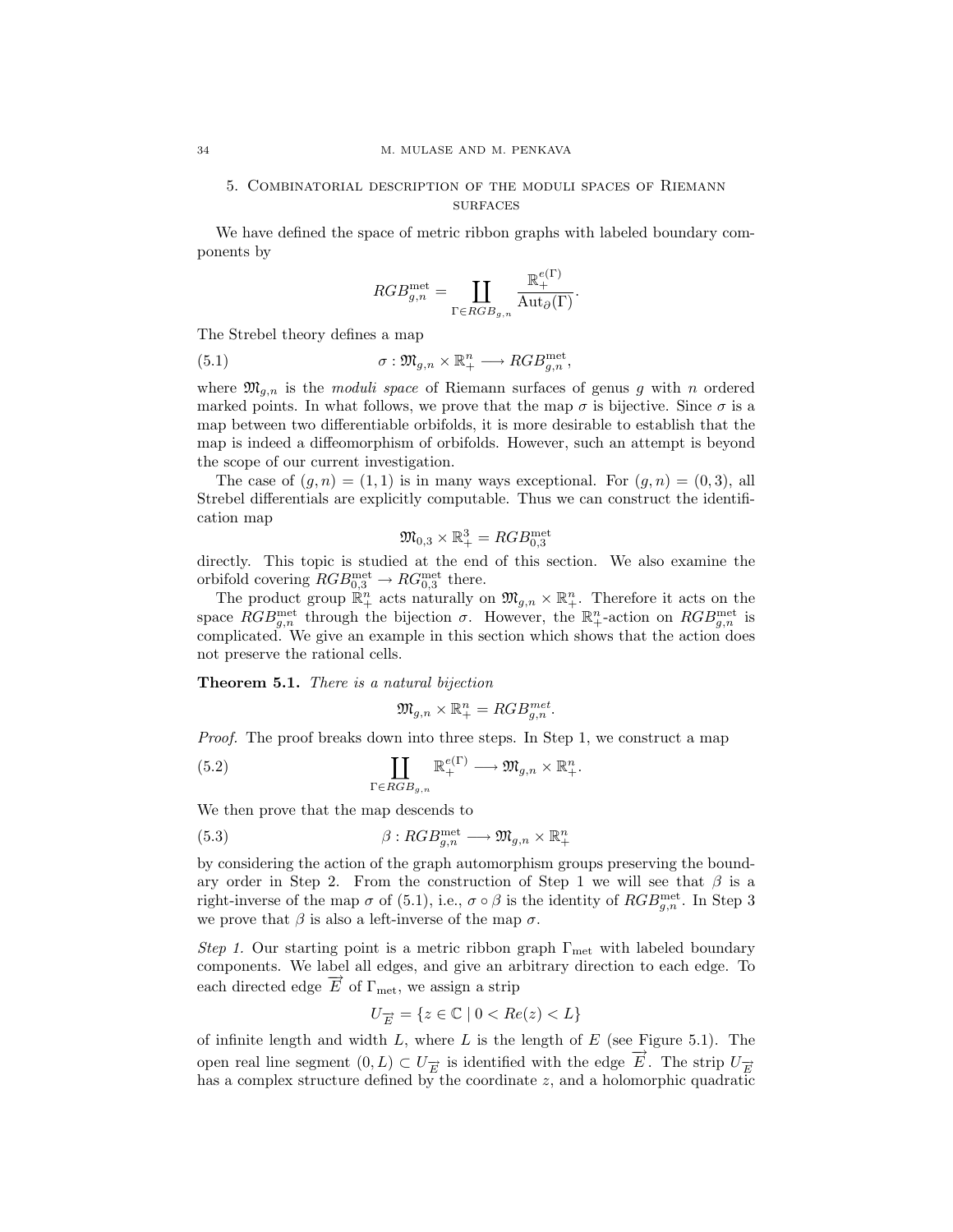differential  $(dz)^2$  on it. Every horizontal leaf of the foliation defined by this quadratic differential is a horizontal line of length L. If we use the opposite direction of  $\overrightarrow{E}$ , then  $U_{\overrightarrow{E}}$  should be rotated 180° about the real point  $L/2$ , and the coordinate is changed to  $L - z$ .



FIGURE 5.1. A strip of infinite length with horizontal leaves.

Let V be a degree m vertex of Γ. There are m half-edges attached to V, although some of them may belong to the same edge. Let  $1, 2, \dots, m$  be the cyclic order of the half-edges chosen at  $V$ . We give a direction to each edge by defining the positive direction to be the one coming out from V, and name the edges  $\overrightarrow{E}_1, \overrightarrow{E}_2, \cdots, \overrightarrow{E}_m$ . If an edge goes out as a half-edge number  $j$  and comes back as another half-edge number k, then we use the convention that  $\overrightarrow{E}_j = \overleftarrow{E}_k$ , where  $\overleftarrow{E}_k$  denotes the edge  $E_k$  with the opposite direction. We denote by  $L_i$  the length of  $E_i$ .

Let us place the vertex  $V$  at the origin of the  $w$ -plane. We glue a neighborhood of the boundary point 0 of each of the strips  $U_{\overrightarrow{E}_1}, \cdots, U_{\overrightarrow{E}_m}$  together on the *w*-plane by

(5.4) 
$$
w = e^{2\pi i (j-1)/m} z_j^{2/m}, \qquad j = 1, 2, \cdots, m.
$$

An open neighborhood  $U_V$  of  $w = 0$  is covered by this gluing, if we include the boundary of each  $U_{\overrightarrow{E}_j}$ . It follows from (5.4) that the expression of the quadratic differential  $(dz_i)^2$  changes into

(5.5) 
$$
(dz_j)^2 = \frac{m^2}{4} w^{m-2} (dw)^2
$$

in the w-coordinate for every j. So we define a holomorphic quadratic differential  $q$ on  $U_V$  by (5.5). Note that q has a zero of degree  $m-2$  at  $w=0$ . At least locally on  $U_V$ , the horizontal leaves of the foliation defined by q that have V as a boundary point coincide with the image of the edges  $E_1, \dots, E_m$  via (5.4).

Next, let us consider the case when edges  $\overrightarrow{E}_1, \overrightarrow{E}_2, \cdots, \overrightarrow{E}_h$  form an oriented boundary component B of Γ, where the direction of  $E_k$  is chosen to be compatible with the orientation of B. Here again we allow that some of the edges are actually the same, with the opposite direction. As before, let  $L_k$  be the length of  $E_k$ , and put

(5.6) 
$$
a_B = L_1 + L_2 + \cdots L_h.
$$

This time we glue the upper half of the strips  $U_{\overrightarrow{E}_1}, \cdots, U_{\overrightarrow{E}_h}$  (or the lower half, if the edge has the opposite direction) into the unit disk of the  $u$ -plane by

(5.7) 
$$
u = \exp\left(\frac{2\pi i}{a_B}(L_1 + L_2 + \dots + L_{k-1} + z_k)\right), \qquad k = 1, 2, \dots, h.
$$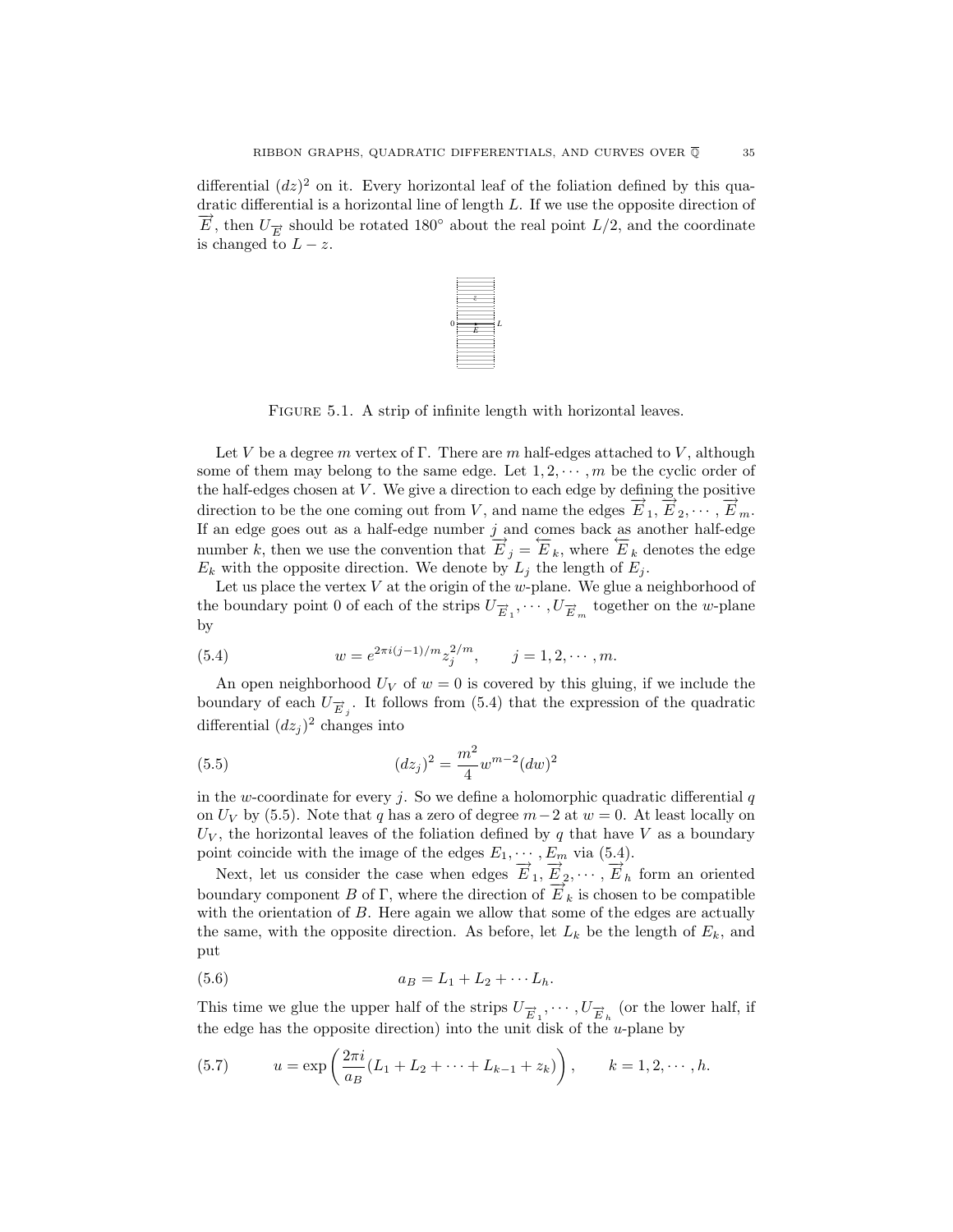We note that the entire unit disk on the u-plane, which we denote by  $U_B$ , is covered by this gluing, if the boundary lines of the strips are included.

It follows from this coordinate transform that

(5.8) 
$$
(dz_k)^2 = -\frac{a_B^2}{4\pi^2} \frac{(du)^2}{u^2}.
$$

Thus the holomorphic quadratic differential  $q$  naturally extends to a meromorphic quadratic differential on the union

$$
U_B\cup\bigcup_{k=1}^hU_{\overrightarrow{E}_k}
$$

which has a pole of order 2 at  $u = 0$  with a negative real coefficient. The horizontal leaves of the foliation defined by q are concentric circles that are centered at  $u = 0$ , which correspond to the horizontal lines on  $U_{\vec{E}_L}$  through (5.7). Note that the length of a compact horizontal leaf around  $u = 0$  is always  $a_B$ .

Now define a compact Riemann surface  $C(\Gamma_{\text{met}})$  by gluing all the  $U_V$ 's,  $U_B$ 's and the strips  $U_{\overrightarrow{E}}$ 's by (5.4) and (5.7):

(5.9) 
$$
C(\Gamma_{\text{met}}) = \bigcup_{V: \text{ vertex of } \Gamma} U_V \cup \bigcup_{E: \text{ edge of } \Gamma} U_{\overrightarrow{E}} \cup \bigcup_{\substack{B: \text{ boundary} \\ \text{component of } \Gamma}} U_B.
$$

Since there are two directions for every edge  $E$ , both the upper half part and the lower half part of a strip  $U_{\vec{F}}$  are included in the union of all  $U_B$ 's. Thus the union (5.9) is compact. The Riemann surface  $C(\Gamma_{\text{met}})$  has  $n = b(\Gamma)$  marked points each of which is the center of the unit disk  $U_B$ . The ordering of the boundary components of the ribbon graph determines an ordering of the marked points on the Riemann surface. Attached to each marked point we have a positive real number  $a_B$ . The Riemann surface also comes with a meromorphic quadratic differential whose local expressions are given by  $(dz_j)^2$ , (5.5), and (5.8). It is a Strebel differential on  $C(\Gamma_{\text{met}})$ . The metric ribbon graph corresponding to this Strebel differential is, by construction, exactly the original graph  $\Gamma_{\text{met}}$ , which has a natural ordering of the boundary components. Thus we have constructed a map (5.2).

Step 2. Let us consider the effect of a graph automorphism  $f \in Aut_{\partial}(\Gamma)$  on (5.9). Let  $p_1, \dots, p_n$  be the marked points of  $C(\Gamma_{\text{met}})$ , and  $a_1, \dots, a_n$  the corresponding positive numbers. We denote by  $E_1, \dots, E_e$  the edges of  $\Gamma$ , and by  $U_{\overrightarrow{E}_1}, \dots, U_{\overrightarrow{E}_e}$ the corresponding strips with a choice of direction. Then the union of the closures of these strips cover the Riemann surface minus the marked points:

$$
C(\Gamma_{\text{met}})\setminus\{p_1,\cdots,p_n\}=\bigcup_{j=1}^e\overline{U}_{\overrightarrow{E}_j}.
$$

A graph automorphism  $f : \Gamma_{\text{met}} \to \Gamma_{\text{met}}$  induces a permutation of edges and flip of directions, and hence a permutation of strips  $U_{\overrightarrow{E}_1}, \cdots, U_{\overrightarrow{E}_e}$  and a change of coordinate  $z_j$  to  $L_j - z_j$ . If f fixes a vertex V of degree m, then it acts on  $U_V$  by rotation of angle an integer multiple of  $2\pi/m$ , which is a holomorphic automorphism of  $U_V$ . The permutation of vertices induced by f is a holomorphic transformation of the union of  $U_V$ 's. Since f preserves the boundary components of Γ, it does not permute  $U_B$ 's, but it may rotate each  $U_B$  following the effect of the permutation of edges. In this case, the origin of  $U_B$ , which is one of the marked points, is fixed, and the orientation of the boundary is also fixed. Thus the graph automorphism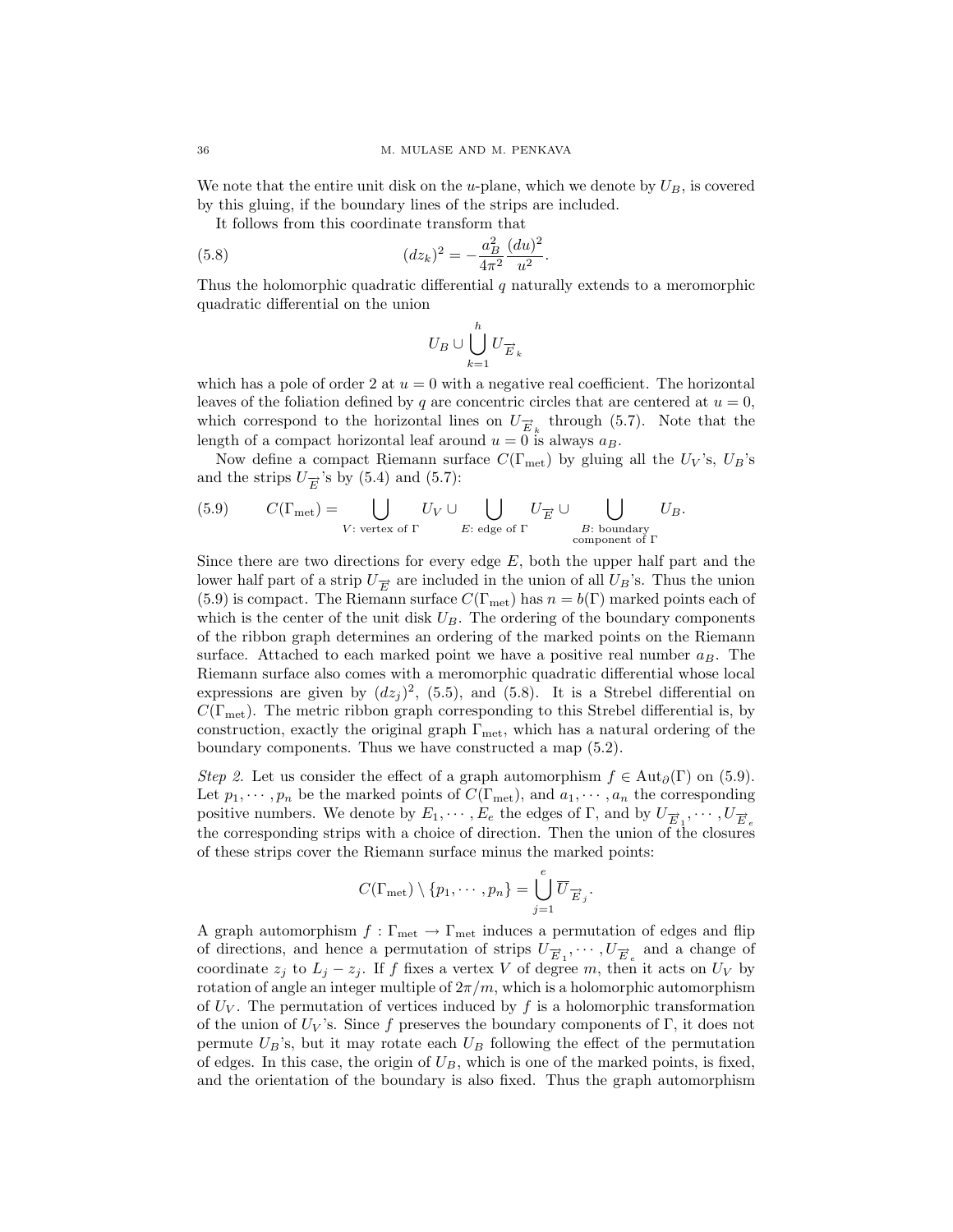induces a holomorphic automorphism of  $C(\Gamma_{\text{met}}) \setminus \{p_1, \dots, p_n\}$ . This holomorphic automorphism preserves the ordering of the marked points. Thus we conclude that (5.2) descends to a map  $\beta$  which satisfies  $\sigma \circ \beta = id$ .

Step 3. We still need to show that  $\beta \circ \sigma$  is the identity map of  $\mathfrak{M}_{g,n} \times \mathbb{R}^n_+$ , but this is exactly what we have shown in the previous section.

This completes the proof of Theorem 5.1.

**Example 5.1.** Let us consider the complex projective line  $\mathbb{P}^1$  with three ordered marked points, to illustrate the equality

$$
\mathfrak{M}_{0,3} \times \mathbb{R}^3_+ = RGB^{\mathrm{met}}_{0,3}
$$

and the covering map

$$
RGB_{0,3}^{\text{met}} \longrightarrow RG_{0,3}^{\text{met}}.
$$

The holomorphic automorphism group of  $\mathbb{P}^1$  is  $PSL(2,\mathbb{C})$ , which acts on  $\mathbb{P}^1$  triply transitively. Therefore, we have a biholomorphic equivalence

$$
(\mathbb{P}^1, (p_1, p_2, p_3)) \cong (\mathbb{P}^1, (0, 1, \infty)).
$$

In other words,  $\mathfrak{M}_{0,3}$  is just a point. Choose a triple  $(a_0, a_1, a_\infty)$  of positive real numbers. The unique Strebel differential is given by

(5.10) 
$$
q = -\frac{1}{4\pi^2} \left( a \left( \frac{dx}{x} \right)^2 + b \left( \frac{dx}{1-x} \right)^2 + c \left( \frac{dx}{x(1-x)} \right)^2 \right),
$$

where

$$
\begin{cases}\na = \frac{1}{2} \left( a_0^2 + a_\infty^2 - a_1^2 \right) \\
b = \frac{1}{2} \left( a_1^2 + a_\infty^2 - a_0^2 \right) \\
c = \frac{1}{2} \left( a_0^2 + a_1^2 - a_\infty^2 \right).\n\end{cases}
$$

The behavior of the foliation of the Strebel differential  $q$  depends on the *discrimi*nant

$$
ab + bc + ca = \frac{1}{4} (a_0 + a_1 + a_{\infty}) (a_0 + a_{\infty} - a_1) (a_1 + a_{\infty} - a_0) (a_0 + a_1 - a_{\infty}).
$$

Case 1.  $ab + bc + ca > 0$ . The graph is trivalent with two vertices and three edges, as given in Figure 5.2. The two vertices are located at

(5.11) 
$$
\frac{a \pm i\sqrt{ab + bc + ca}}{a + b},
$$

and the length of edges  $L_1$ ,  $L_2$  and  $L_3$  are given by

(5.12) 
$$
\begin{cases} L_1 = \frac{1}{2} (a_0 + a_{\infty} - a_1) = \frac{1}{2} (\sqrt{a+c} + \sqrt{a+b} - \sqrt{b+c}) \\ L_2 = \frac{1}{2} (a_1 + a_{\infty} - a_0) = \frac{1}{2} (\sqrt{b+c} + \sqrt{a+b} - \sqrt{a+c}) \\ L_3 = \frac{1}{2} (a_0 + a_1 - a_{\infty}) = \frac{1}{2} (\sqrt{a+c} + \sqrt{b+c} - \sqrt{a+b}). \end{cases}
$$

Note that positivity of  $L_1, L_2$  and  $L_3$  follows from  $ab + bc + ca > 0$ . The space of metric ribbon graphs with ordered boundary in this case is just  $\mathbb{R}^3_+$  because there is only one ribbon graph with boundary order of this type and the only graph automorphism that preserves the boundary order is the identity transformation.

The natural  $\mathfrak{S}_3$ -action on the space of  $(a_0, a_1, a_\infty)$  induces faithful permutations of  $L_1$ ,  $L_2$  and  $L_3$  through (5.12). The geometric picture can be easily seen from Figure 5.3. The normal subgroup  $\mathbb{Z}/3\mathbb{Z}$  of  $\mathfrak{S}_3$  acts on  $\mathbb{P}^1$  as rotations about the

 $\Box$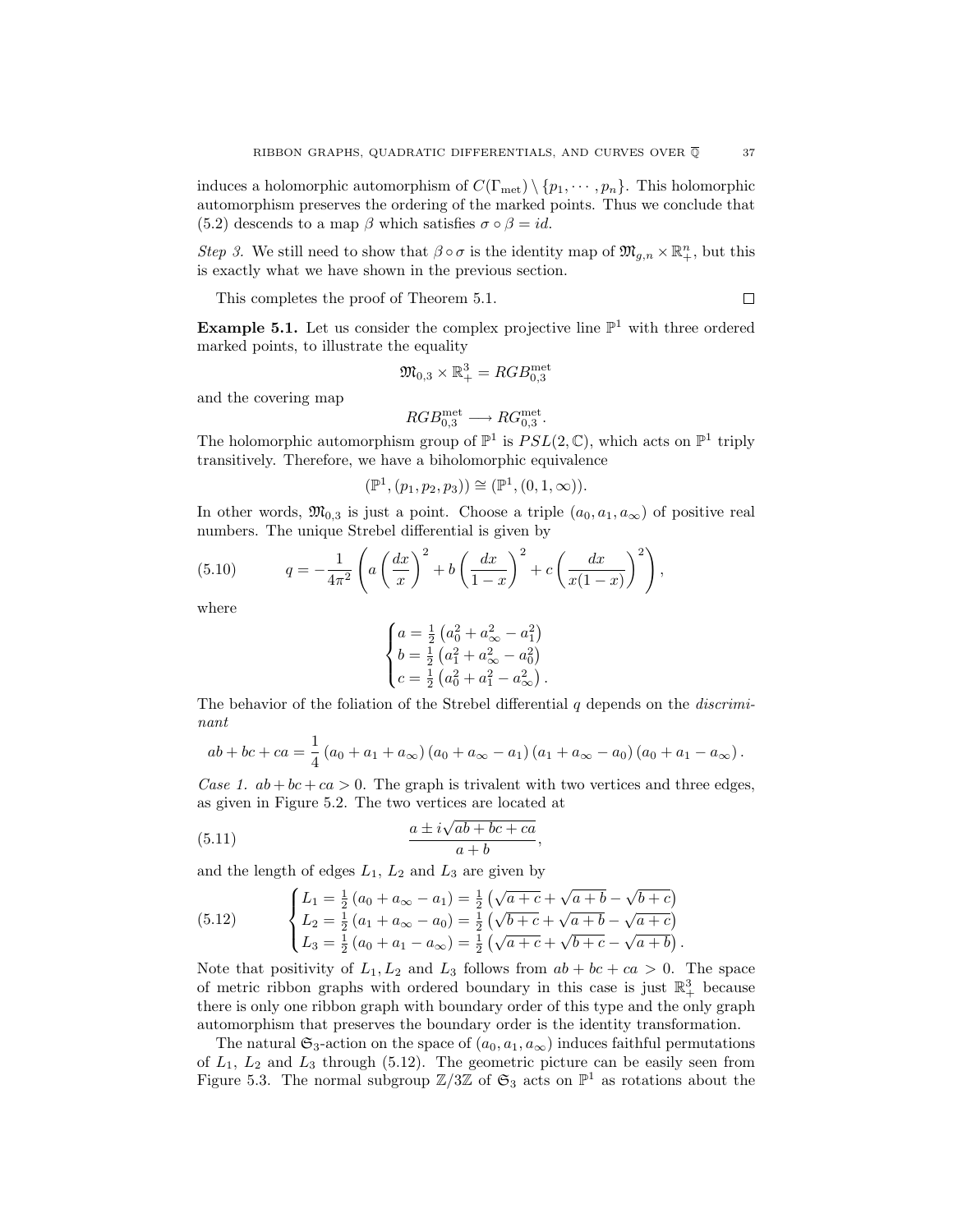

FIGURE 5.2. The critical horizontal leaves of the Strebel differential for  $ab + bc + ca > 0$ .

axis connecting the north pole and the south pole, where the poles of Figure 5.3 represent the zeroes (5.11) of the Strebel differential. Note that the three noncompact leaves intersect at a zero of  $q$  with  $120°$  angles. The action of the whole group  $\mathfrak{S}_3$  is the same as the dihedral group  $D_3$  action on the triangle  $\triangle$ 01∞. As a result,  $\mathfrak{S}_3$  acts faithfully on  $(L_1, L_2, L_3)$  as its group of permutations.



FIGURE 5.3. A degree 3 graph on a sphere.

The special case  $(a_0, a_1, a_\infty) = (2, 2, 2)$  is of particular interest. The Strebel differential  $(5.10)$  is the pull-back of the building block  $q_0$  of  $(4.12)$  via a rational map

(5.13) 
$$
\zeta = \frac{4(x^2 - x + 1)^3}{27x^2(1 - x)^2},
$$

and the ribbon graph Figure  $5.2$  is the inverse image of the interval  $[0, 1]$  of this map.

Case 2.  $ab + bc + ca = 0$ . There are three ribbon graphs with labeled boundary components in this case, whose underlying graph has 1 vertex of degree 4 and two edges (Figure 5.4). The vertex is located at  $a/(a + b)$ . Each of the three graphs corresponds to one of the three factors,  $(a_0 + a_{\infty} - a_1)$ ,  $(a_1 + a_{\infty} - a_0)$ , and  $(a_0 + a_1 - a_\infty)$ , of the discriminant being equal to 0. For example, when  $(a_0 + a_1 - a_\infty) = 0$ , and the lengths of the edges are given by

$$
\begin{cases}\nL_1 = a_0 = \sqrt{a+c} \\
L_2 = a_1 = \sqrt{b+c} \\
L_3 = 0.\n\end{cases}
$$

The  $\mathfrak{S}_3$ -action on  $(a_0, a_1, a_\infty)$  interchanges the three types of ribbon graphs with boundary order in Case 2. The automorphism group of the ribbon graph of Case 2 is  $\mathbb{Z}/2\mathbb{Z}$ , and only the identity element preserves the boundary order.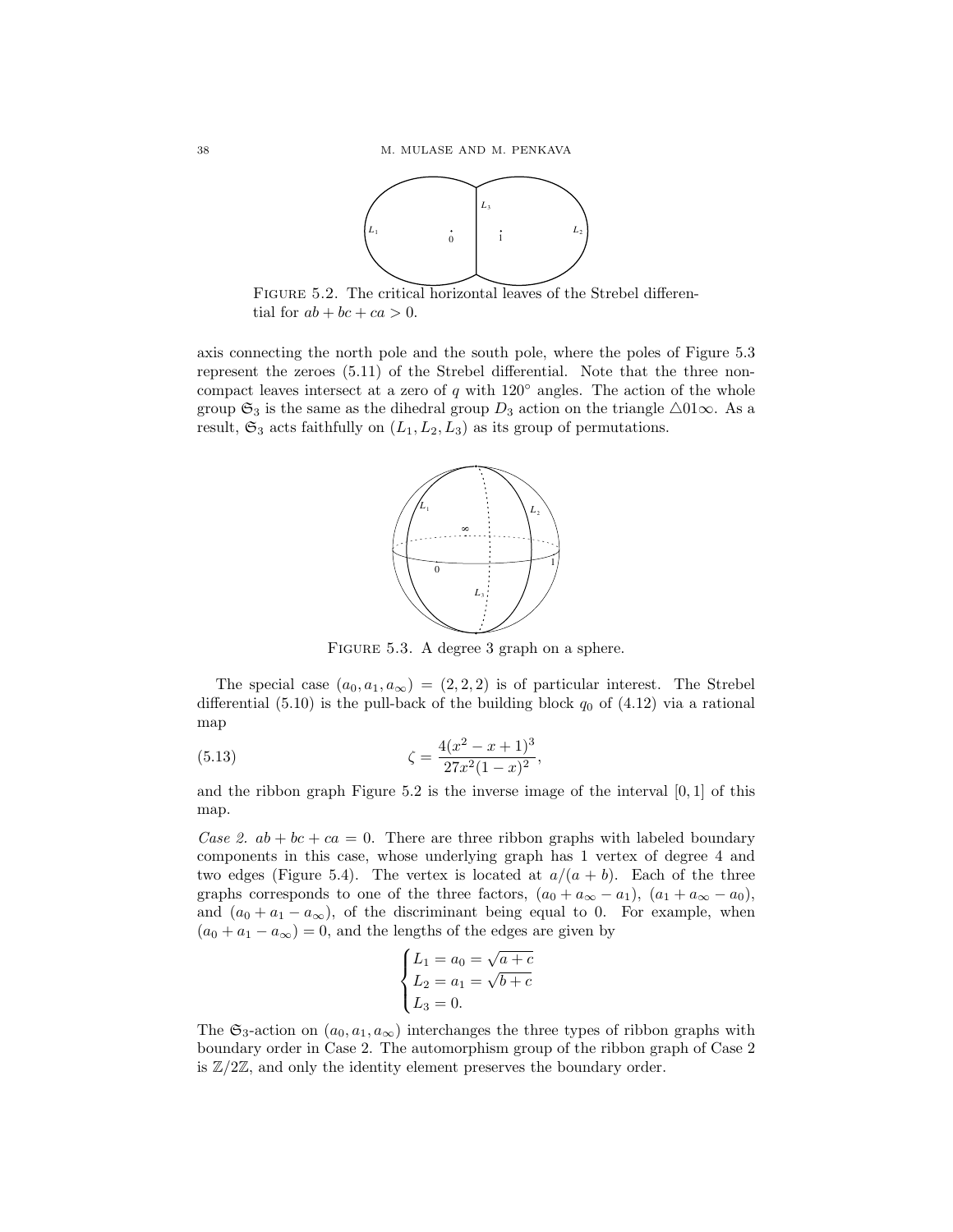

FIGURE 5.4. Case  $ab + bc + ca = 0$ .

Case 3.  $ab + bc + ca < 0$ . The underlying graph is of degree 3 with two vertices and three edges, but the topological type is different from Case 1 (Figure 5.5). The two vertices are on the real axis located at

$$
\frac{a \pm \sqrt{-(ab + bc + ca)}}{a + b}.
$$

There are again three different ribbon graphs with ordered boundary, each of which corresponds to one of the three factors of the discriminant being negative. For example, if  $(a_0 + a_1 - a_\infty) < 0$ , then the length of edges are given by

$$
\begin{cases}\nL_1 = a_0 = \sqrt{a+c} \\
L_2 = a_1 = \sqrt{b+c} \\
L_3 = \frac{1}{2}(-a_0 - a_1 + a_\infty) = \frac{1}{2}(-\sqrt{a+c} - \sqrt{b+c} + \sqrt{a+b}).\n\end{cases}
$$

 $L_3$  is positive because  $ab + bc + ca < 0$ .



In Case 2 and Case 3, the automorphism group of the ribbon graph without ordered boundaries is  $\mathbb{Z}/2\mathbb{Z}$ . In every case, we can make the length of edges arbitrary by a suitable choice of  $(a_0, a_1, a_\infty)$ . The discriminant  $ab + bc + ca$  divides the space  $\mathbb{R}^3_+$  of triples  $(a_0, a_1, a_\infty)$  into 7 pieces: 3 copies of  $\mathbb{R}^3_+$  along the  $a_0$ ,  $a_1$  and  $a_\infty$ axes where the discriminant is negative, the center piece of  $\mathbb{R}^3_+$  characterized by positivity of the discriminant, and 3 copies of  $\mathbb{R}^2_+$  separating the 4 chambers that correspond to the zero points of the discriminant (Figure 5.6):

(5.14) 
$$
\mathbb{R}^3_+ = \mathbb{R}^3_+ \coprod \mathbb{R}^2_+ \coprod \mathbb{R}^2_+ \coprod \mathbb{R}^2_+ \coprod \mathbb{R}^3_+ \coprod \mathbb{R}^3_+ \coprod \mathbb{R}^3_+.
$$

The product group  $\mathbb{R}^3_+$  acts on the space of  $(a_0, a_1, a_\infty)$  by multiplication, but the action does not preserve the canonical rational cell-decomposition of  $RGB_{0,3}^{met}$ . Indeed, this action changes the sign of the discriminant.

The three  $\mathbb{R}^3_+$ 's along the axes are equivalent under the  $\mathfrak{S}_3$ -action on the space of  $(a_0, a_1, a_\infty)$ , and each has a  $\mathfrak{S}_2$ -symmetry. The three walls separating the chambers are also equivalent under the  $\mathfrak{S}_3$ -action, and again have the same symmetry. Only the central chamber is acted on by the full  $\mathfrak{S}_3$ . Thus we have

(5.15) 
$$
\mathbb{R}^3_+ \longrightarrow \mathbb{R}^3_+ \coprod \mathbb{R}^2_+ \coprod \mathbb{R}^2_+ \coprod \mathbb{R}^3_+ \coprod \mathbb{R}^3_+ \coprod \mathbb{R}^3_+
$$

$$
\downarrow
$$

$$
\mathbb{R}^3_+ / \mathfrak{S}_3 \longrightarrow \mathbb{R}^3_+ / \mathfrak{S}_3 \coprod \mathbb{R}^2_+ / \mathfrak{S}_2 \coprod \mathbb{R}^3_+ / \mathfrak{S}_2.
$$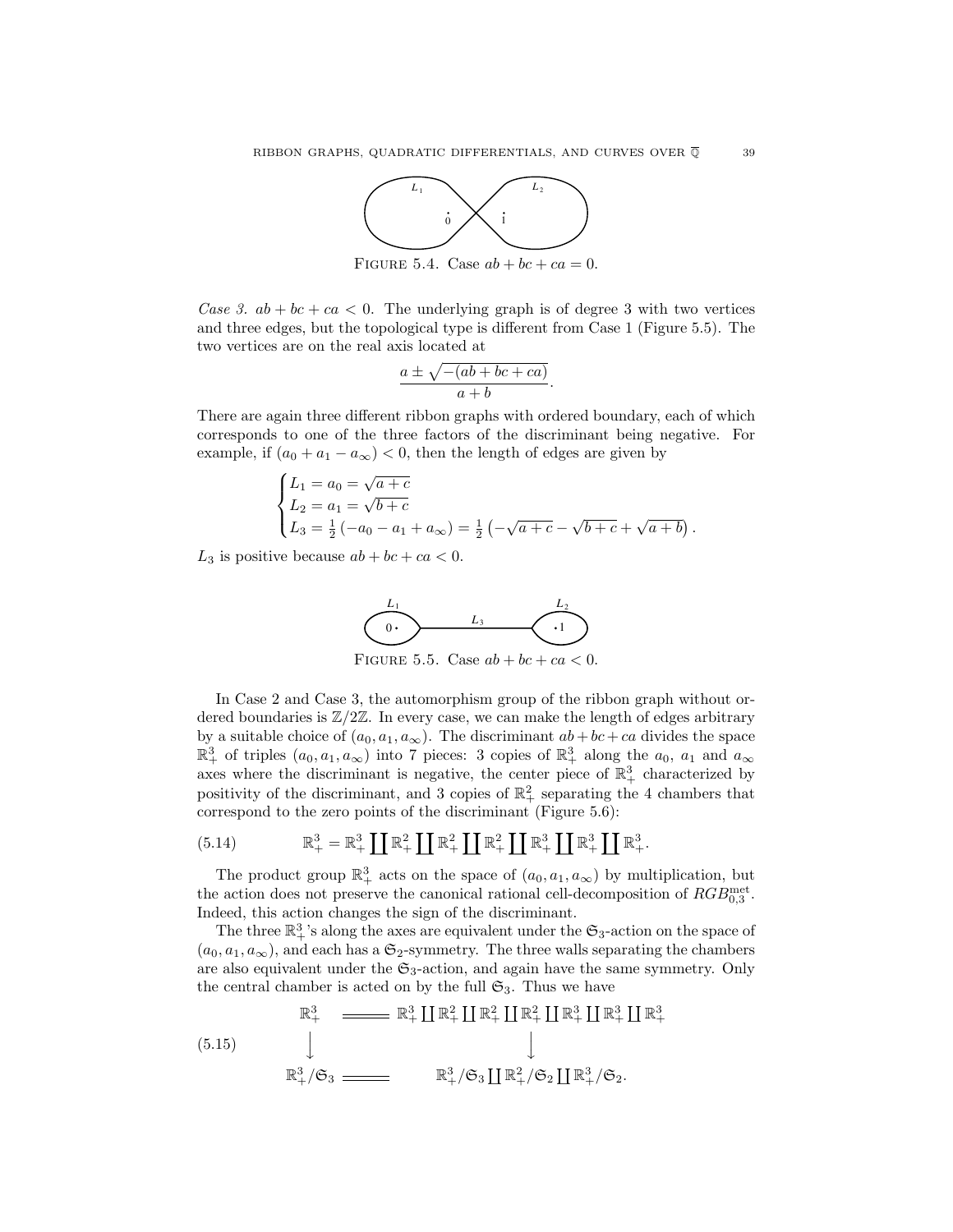

FIGURE 5.6. Partition of  $RGB_{0,3}^{\text{met}} = \mathbb{R}^3_+$ .

The multiplicative group  $\mathbb{R}_+$  acts naturally on the ribbon graph complexes  $RG_{g,n}^{\text{met}}$  and  $RGB_{g,n}^{\text{met}}$  by the multiplication of all the edge lengths by a constant. Since the graph automorphism groups  $Aut(\Gamma)$  and  $Aut_{\partial}(\Gamma)$  act on the edge space  $\mathbb{R}^{e(\Gamma)}_+$  through a permutation of coordinate axes, the multiplicative  $\mathbb{R}_+$ -action and the action of the graph automorphism groups commute. Therefore, we have welldefined quotient complexes  $RG_{g,n}^{\text{met}}/\mathbb{R}_+$  and  $RGB_{g,n}^{\text{met}}/\mathbb{R}_+$ . Since  $\mathbb{R}_+^{e(\Gamma)}$  is a cone over the  $(e(\Gamma) - 1)$ -dimensional regular  $e(\Gamma)$ -hyperhedron  $\Delta(123 \cdots e(\Gamma))$  and since the graph automorphism groups act on the hyperhedron, the quotient of each rational cell is a rational simplex

$$
\frac{\Delta(123\cdots e(\Gamma))}{\mathrm{Aut}(\Gamma)}.
$$

Thus the quotient complexes  $RG_{g,n}^{\text{met}}/\mathbb{R}_+$  and  $RGB_{g,n}^{\text{met}}/\mathbb{R}_+$  are rational simplicial complexes.

These quotient complexes are orbifolds modeled on

$$
\frac{X_{\geq \Gamma}^{\rm met}/\mathbb{R}_+}{G},
$$

where G denotes either Aut(Γ) or Aut<sub>∂</sub>(Γ). From (3.14), we have

(5.16) 
$$
\frac{X_{\text{FT}}^{\text{met}}/\mathbb{R}_+}{\text{Aut}(\Gamma)} = \frac{\Delta(123 \cdots e(\Gamma)) \times \mathbb{R}^{\text{codim}(\Gamma)}}{\text{Aut}(\Gamma)}.
$$

Since  $\Delta(123 \cdots e(\Gamma))$  is homeomorphic to  $\mathbb{R}^{e(\Gamma)-1}_+$ , the quotient complexes are topological orbifolds.

On the moduli space  $\mathfrak{M}_{g,n} \times \mathbb{R}^n_+$ , the multiplicative group  $\mathbb{R}_+$  acts on the space of *n*-tuples  $\mathbb{R}^n_+$  through the multiplication of constants. The action has no effect on  $\mathfrak{M}_{q,n}$ . Thus we have the quotient space

$$
\frac{\mathfrak{M}_{g,n}\times\mathbb{R}^n_+}{\mathbb{R}_+}=\mathfrak{M}_{g,n}\times\Delta(123\cdots n).
$$

The bijection of Theorem 5.1 is equivariant under the  $\mathbb{R}_+$ -action, and we have

(5.17) 
$$
\mathfrak{M}_{g,n} \times \Delta(123\cdots n) = \prod_{\Gamma \in RGB_{g,n}} \frac{\Delta(123\cdots e(\Gamma))}{\text{Aut}_{\partial}(\Gamma)}.
$$

This gives us an orbifold realization of the space  $\mathfrak{M}_{g,n} \times \Delta(123 \cdots n)$  as a rational simplicial complex. When  $n = 1$ , the space  $\Delta(1)$  consists of just a point. Therefore,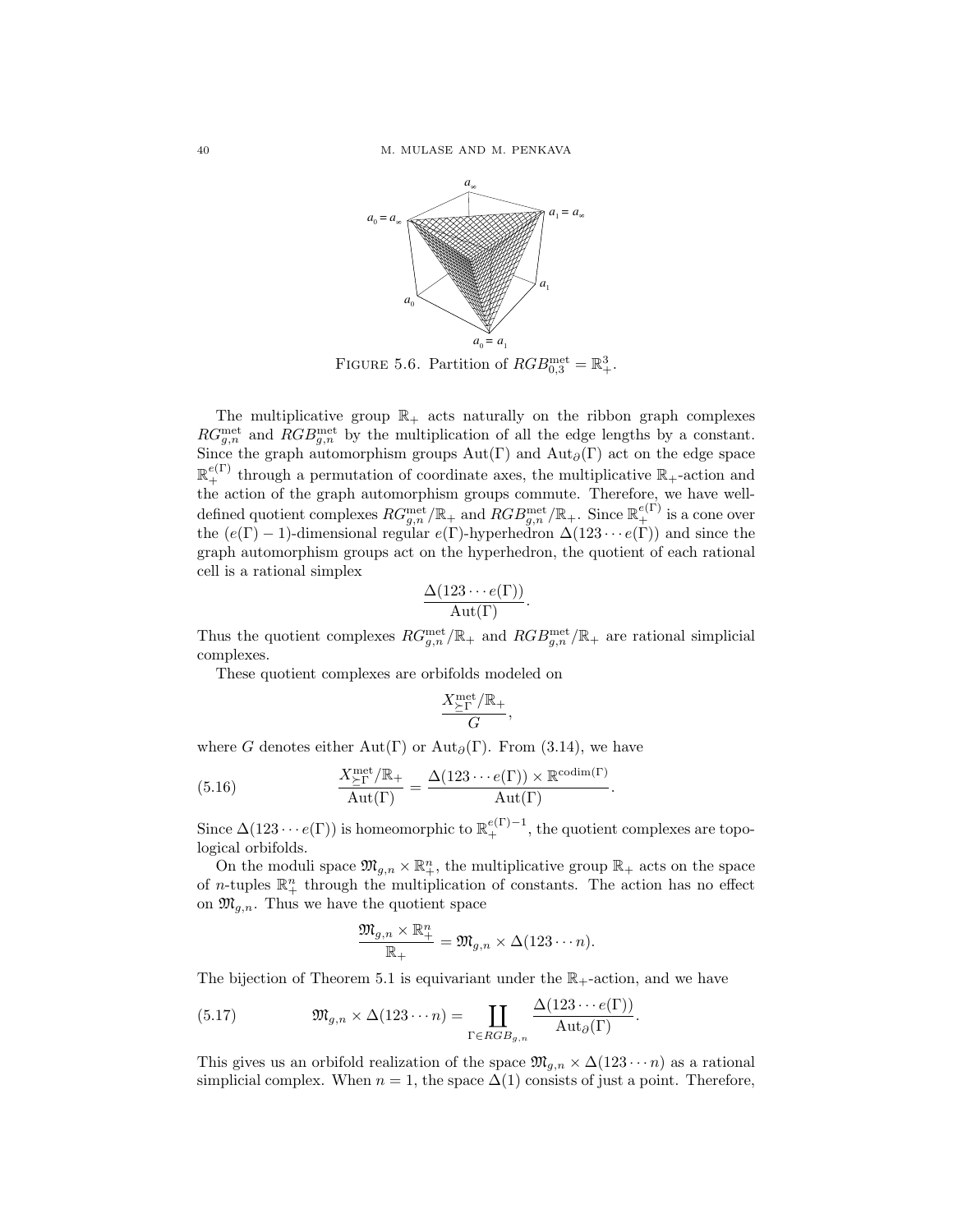we have a rational simplicial complex realization

(5.18) 
$$
\mathfrak{M}_{g,1} = \coprod_{\Gamma \in RG_{g,1}} \frac{\Delta(123 \cdots e(\Gamma))}{\mathrm{Aut}(\Gamma)}.
$$

# 6. BELYI MAPS AND ALGEBRAIC CURVES DEFINED OVER  $\overline{Q}$

We have shown that a metric ribbon graph defines a Riemann surface and a Strebel differential on it. One can ask a question: when does this Riemann surface have the structure of an algebraic curve defined over  $\overline{Q}$ ? Using Belyi's theorem [1], we can answer this question.

**Definition 6.1.** Let C be a nonsingular Riemann surface. A *Belyi map* is a holomorphic map

$$
f:C\longrightarrow \mathbb{P}^1
$$

that is ramified only at 0, 1 and  $\infty$ .

**Theorem 6.2** (Belyi's Theorem [1]). A nonsingular Riemann surface C has the structure of an algebraic curve defined over  $\overline{Q}$  if and only if there is a Belyi map onto  $\mathbb{P}^1$ .

**Corollary 6.3.** A nonsingular Riemann surface C has the structure of an algebraic curve defined over  $\overline{Q}$  if and only if there is a Belyi map

$$
f:C\longrightarrow \mathbb{P}^1
$$

such that the ramification degrees over 0 and 1 are 3 and 2, respectively. Such a Belyi map is called trivalent.

*Proof.* Let C be an algebraic curve over  $\overline{Q}$  and  $h: C \longrightarrow \mathbb{P}^1$  a Belyi map. Then the composition  $f = \phi \circ h$  of h and

$$
\phi : \mathbb{P}^1 \ni x \longmapsto \zeta = \frac{4(x^2 - x + 1)^3}{27x^2(1 - x)^2} \in \mathbb{P}^1
$$

of (5.13) gives a trivalent Belyi map. We first note that

$$
\frac{d\zeta}{dx} = -\frac{4(x-2)(x+1)(2x-1)(x^2-x+1)^2}{27x^3(1-x)^3}.
$$

Thus the ramification points of  $\phi$  are  $x = -1$ ,  $x = 1/2$ ,  $x = 2$ , and

$$
x = \frac{1 \pm i\sqrt{3}}{2}.
$$

The critical values of  $\phi$  are

$$
\phi(-1) = \phi(1/2) = \phi(2) = 1
$$

and

$$
\phi\left(\frac{1 \pm i\sqrt{3}}{2}\right) = 0,
$$

and the ramification degrees at 1 and 0 are 2 and 3, respectively.  $\phi$  sends  $\{0, 1, \infty\}$ to  $\infty$ , at which it is also ramified. Since h is not ramified at  $e^{\pm i\pi/3}$ , -1, 1/2, or 2, the composed map f is ramified only at 0, 1, and  $\infty$  with the desired ramification degrees.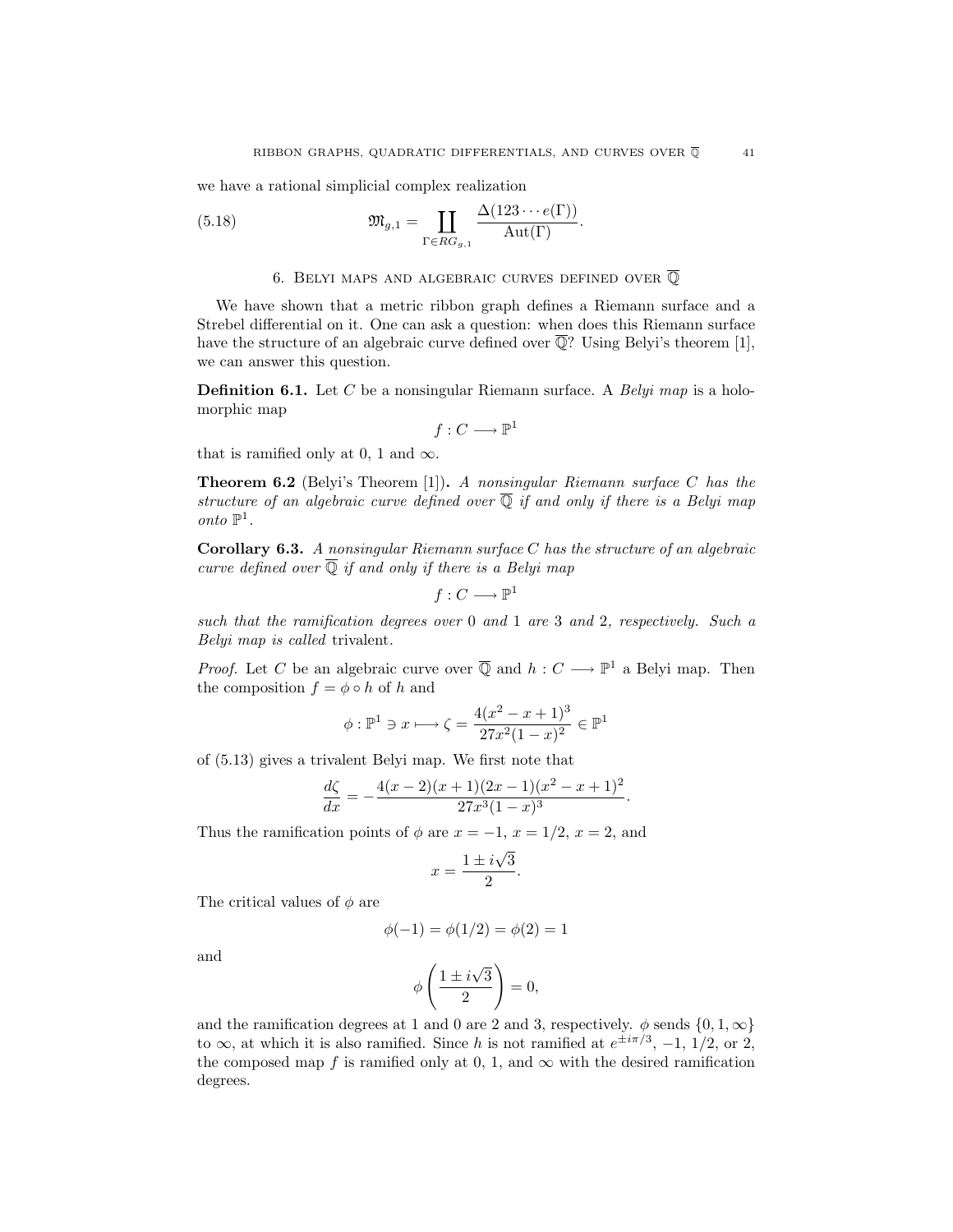The inverse image of the interval [0, 1] via  $\phi$  is a ribbon graph of Figure 6.1. This graph is obtained by adjoining two circles of radius 1 that are centered at 0 and 1 together with a common boundary at 1/2. □



FIGURE 6.1. The inverse image of [0, 1] via  $\zeta = \frac{4(x^2 - x + 1)^3}{27x^2(1-x)^2}$ . It is obtained by joining two circles of radius 1 at 1/2.

**Definition 6.4.** A *child's drawing*, or Grothendieck's *dessin d'enfant*, is the inverse image of the line segment [0, 1] by a Belyi map.

**Theorem 6.5.** Let Γ<sub>met</sub> be a metric ribbon graph with no vertices of degree less than 3. It gives rise to an algebraic curve defined over  $\overline{Q}$  if all the edges have the same length, which can be chosen to be 1. The metric ribbon graph determines a unique Belyi map

$$
f: C(\Gamma_{\text{met}}) \longrightarrow \mathbb{P}^1
$$

such that the child's drawing associated with f is the edge refinement of  $\Gamma_{\text{met}}$ . The Strebel differential q on  $C(\Gamma_{\text{met}})$  is the pull-back of the building block  $q_0$  of  $(4.12)$ via the Belyi map, i.e.,

$$
q = f^* \left( \frac{(d\zeta)^2}{4\pi^2 \zeta (1 - \zeta)} \right).
$$

Conversely, every nonsingular algebraic curve over  $\overline{Q}$  can be constructed from a trivalent metric ribbon graph with edge length 1.

*Proof.* Let  $\Gamma_{\text{met}}$  be a metric ribbon graph whose edges all have length 1,  $C(\Gamma_{\text{met}})$ be the Riemann surface defined by the metric ribbon graph, and  $q$  the Strebel differential on  $C(\Gamma_{\text{met}})$  whose noncompact leaves are  $\Gamma_{\text{met}}$ . We take the canonical triangulation  $\Delta_q$  of Theorem 4.4 and the canonical coordinate system of Definition 4.5.

For every edge  $E$  of  $\Gamma_{\rm met},$  we define a map from a triangle with base  $E$  into  $\mathbb{P}^1$  as follows. The triangle can be identified with the upper half of the strip of Figure 5.1. So we define

(6.1) 
$$
\{z \in \mathbb{C} \mid 0 \le Re(z) \le 1, Im(z) \ge 0\} \ni z \longmapsto \zeta = \sin^2(\pi z) \in \mathbb{P}^1.
$$

We note that (6.1) is equivalent to

(6.2) 
$$
(dz)^2 = q_0 = \frac{1}{4\pi^2} \frac{(d\zeta)^2}{\zeta(1-\zeta)}.
$$

We wish to show that this map consistently extends to a holomorphic Belyi map

$$
f: C(\Gamma_{\text{met}}) \longrightarrow \mathbb{P}^1.
$$

The map (6.1) extends to the whole strip in an obvious way. The point  $z = 1/2$ is mapped to  $\zeta = 1$ , at which the map is ramified with ramification degree 2.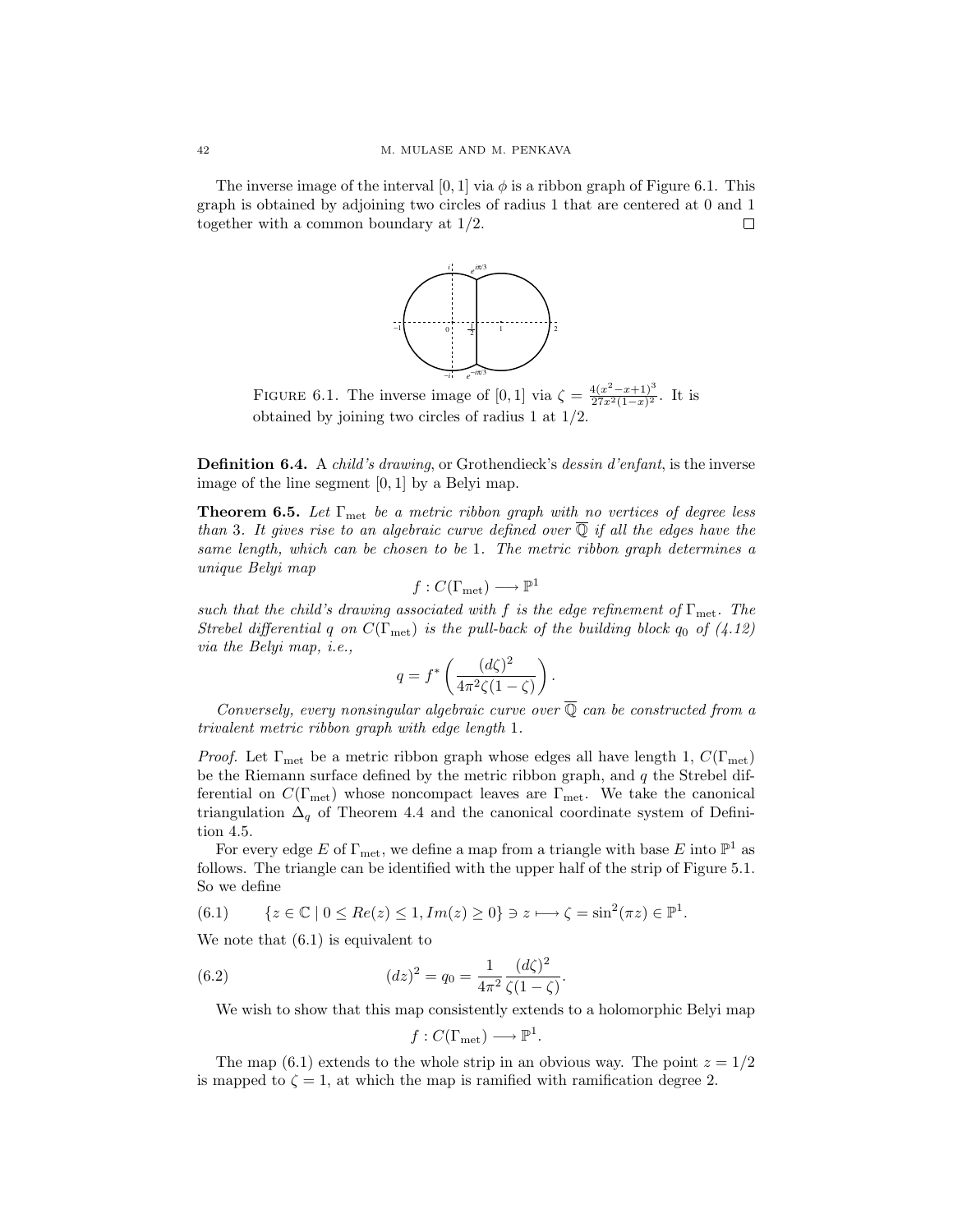At a vertex  $V$  to which  $E$  is incident, the canonical coordinate is given by

$$
w=2^{2\pi i k/m}z^{2/m}
$$

as in  $(5.4)$ , where m is the degree of V and k is an integer. In terms of the wcoordinate, the map (6.1) is given by

$$
\zeta = \sin^2(\pm \pi w^{m/2}) = \pi^2 w^m + \cdots.
$$

This expression does not depend on the choice of an edge attached to  $V$ , hence the map  $(6.1)$  extends consistently to a neighborhood of V. The map is ramified at  $\zeta = 0$  with local ramification degree m.

Finally, let us consider a boundary component of  $\Gamma_{\text{met}}$  consisting of k edges. From  $(5.7)$ , we have a local coordinate u on the boundary disk that is given by

$$
u = \exp\left(\frac{2\pi i(j+z)}{k}\right),\,
$$

where  $j$  is an integer. Then

$$
z = \frac{k}{2\pi i} \log u - j.
$$

Noting that

$$
\sin^2(x) = -\frac{e^{2ix} + e^{-2ix} - 2}{4},
$$

we have

(6.3) 
$$
\zeta = -\frac{1}{4}(u^k + u^{-k} - 2).
$$

This map sends  $u = 0$  to  $\zeta = \infty$ , and is independent of the choice of edge around  $u = 0$  and branch of the logarithm function. The map  $(6.3)$  is equivalent to the relation

$$
-\frac{k^2}{4\pi^2}\frac{(du)^2}{u^2} = \frac{(d\zeta)^2}{4\pi^2\zeta(1-\zeta)} = q_0.
$$

We have thus shown that the map  $(6.1)$  extends to a holomorphic map  $f$  from the whole Riemann surface  $C(\Gamma_{\text{met}})$  onto  $\mathbb{P}^1$  that is ramified only at  $0, 1, \infty$ . The unique Strebel differential q is given by  $f^*q_0$ .

Conversely, let C be a nonsingular algebraic curve defined over  $\overline{Q}$ . Let

$$
f:C\longrightarrow \mathbb{P}^1
$$

be a trivalent Belyi map. Then the inverse image of the interval  $[0, 1]$  via f is the edge refinement of a trivalent metric ribbon graph on C whose edge length is 1 everywhere. It is the union of noncompact leaves of the Strebel differential  $f^*q_0$  on C. Starting from this child's drawing, we recover the complex structure of  $C$ .  $\Box$ 

We have already given two examples of genus 1 in Section 4 and one example of genus 0 in Section 5.

Theorem 6.5 does not completely characterize which metric ribbon graphs correspond to algebraic curves defined over  $\overline{Q}$ . Furthermore, in Grothendieck's *dessin* d'enfant graphs which have vertices of degree 2 and 1 also appear. It is possible to incorporate the vertices of degree 2 coming from these child's drawings in terms of usual ribbon graphs (those with no vertices having degree less than 3) by sharpening the statement of the theorem as follows.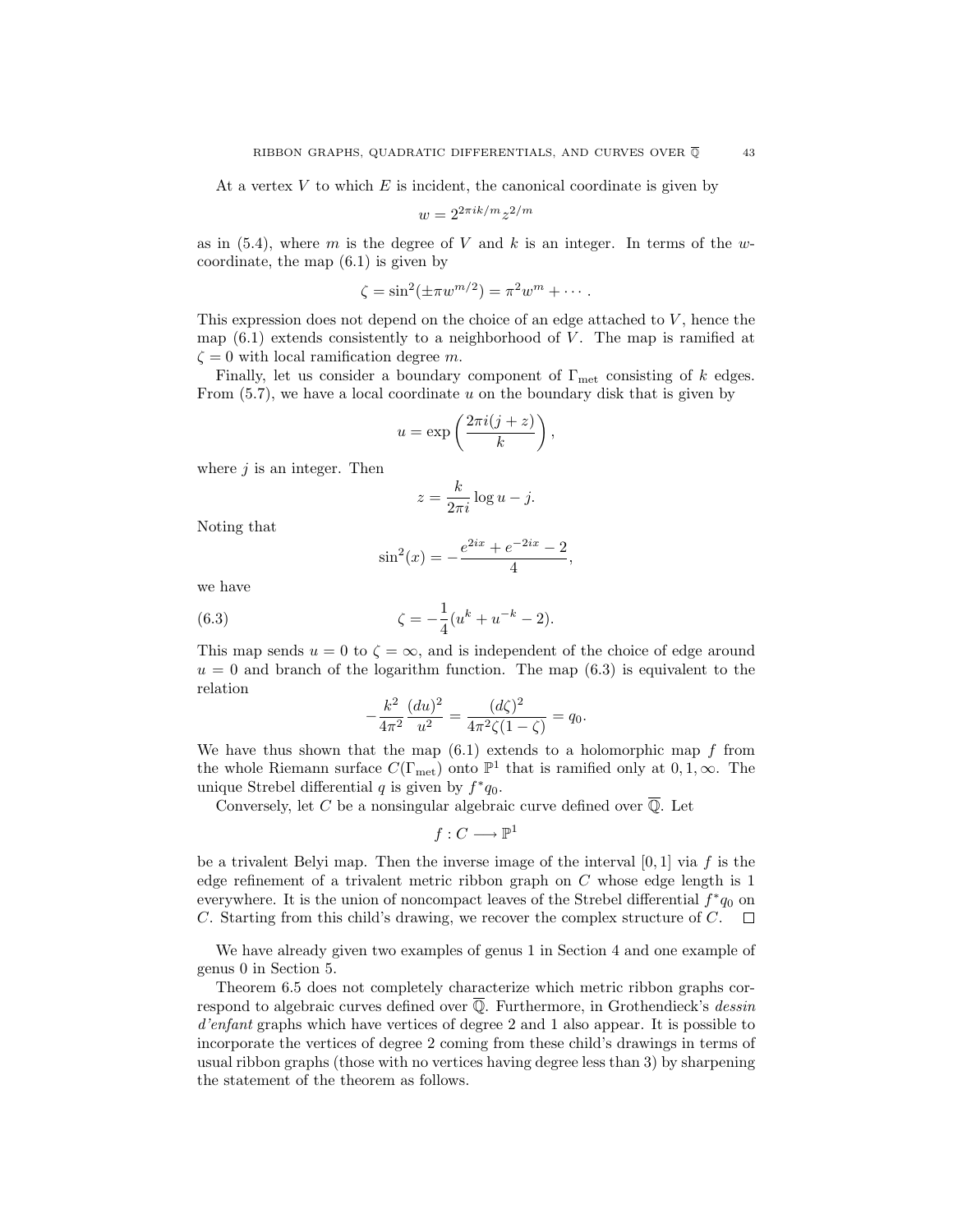**Corollary 6.6.** Let Γmet be a metric ribbon graph, such that the ratios of the lengths of its edges are all rational, (so they can be chosen to be positive integers). Then there is a unique Belyi map  $f: C(\Gamma_{\text{met}}) \longrightarrow \mathbb{P}^1$ , such that if  $\tilde{\Gamma}_{\text{met}}$  is the metric graph obtained by replacing each edge of length n with n edges of length 1 by inserting  $n - 1$  vertices of degree 2 in the edge, then the child's drawing associated with f is the edge refinement of  $\tilde{\Gamma}_{\text{met}}$ . In addition, the Strebel differential q on  $C(\Gamma_{\text{met}})$  is given by  $q = f^*q_0$ .

Proof. Essentially, the only change in the proof of the theorem needed is to replace the map  $\sin^2(\pi z)$  from the strip associated with an edge E with the map  $\sin^2(n\pi z)$ . This will add  $n - 1$  additional zeros on the edge, each with ramification degree 2. П

To obtain the complete classification of metric ribbon graphs which correspond to algebraic curves defined over  $\overline{Q}$ , we shall have to consider ribbon graphs which have vertices of degree 1. In the theory of Strebel differentials, vertices of degree 1 correspond to poles of order 1 of the quadratic differential. There is a uniqueness theorem concerning Strebel differentials which have poles of order at most 2 as well. See Theorem 7.6 in [7] for a precise statement of the result.

For our purposes, we really only need to address the question of how to construct a Riemann surface corresponding to a metric ribbon graph. The reader can easily verify that the construction of a Riemann surface corresponding to a metric ribbon graph given in Theorem 5.1 still applies when we allow the graphs to have vertices of degree 1 or 2. Furthermore, the construction also yields a quadratic differential, which has poles of order 1 for vertices of degree 1, and neither a pole nor a zero for vertices of degree 2 (although they will lie on the critical trajectories).

The same methods as in Theorem 6.5 allow one to construct a Belyi map from the Riemann surface corresponding to this more general type of ribbon graph, by associating the metric ribbon graph with all edges having length 1 to the graph. Putting this all together, we come up with the following.

**Theorem 6.7.** There is a one to one correspondence between the following:

- 1. The set of isomorphism classes of ribbon graphs.
- 2. The set of isomorphism classes of child's drawings.
- 3. The set of isomorphism classes of Belyi maps.

This correspondence is given as follows. A ribbon graph  $\Gamma$  corresponds to a metric ribbon graph  $\Gamma_{\text{met}}$  with all edges having length 1, giving rise to a Riemann surface  $C(\Gamma_{\text{met}})$  and a Strebel differential q which is the pullback of the quadratic differential  $q_0$  by the unique Belyi map from  $C(\Gamma_{\text{met}})$  to  $\mathbb{P}^1$  whose associated child's drawing is the edge refinement of  $\Gamma_{\text{met}}$ . Moreover, this correspondence between ribbon graphs and Belyi maps agrees with the Grothendieck correspondence.

Grothendieck's use of the terminology *child's drawing* to illustrate the relationship between graphs and algebraic curves emphasizes how strange and beautiful it is that a deep area of mathematics can be described in such simple terms. In our construction, we have shown how to take a child's drawing, associate a metric ribbon graph to it, construct a Riemann surface equipped with a quadratic differential, as well as a Belyi map from this surface to  $\mathbb{P}^1$ . It is amazing how much information is concealed within such a simple picture.